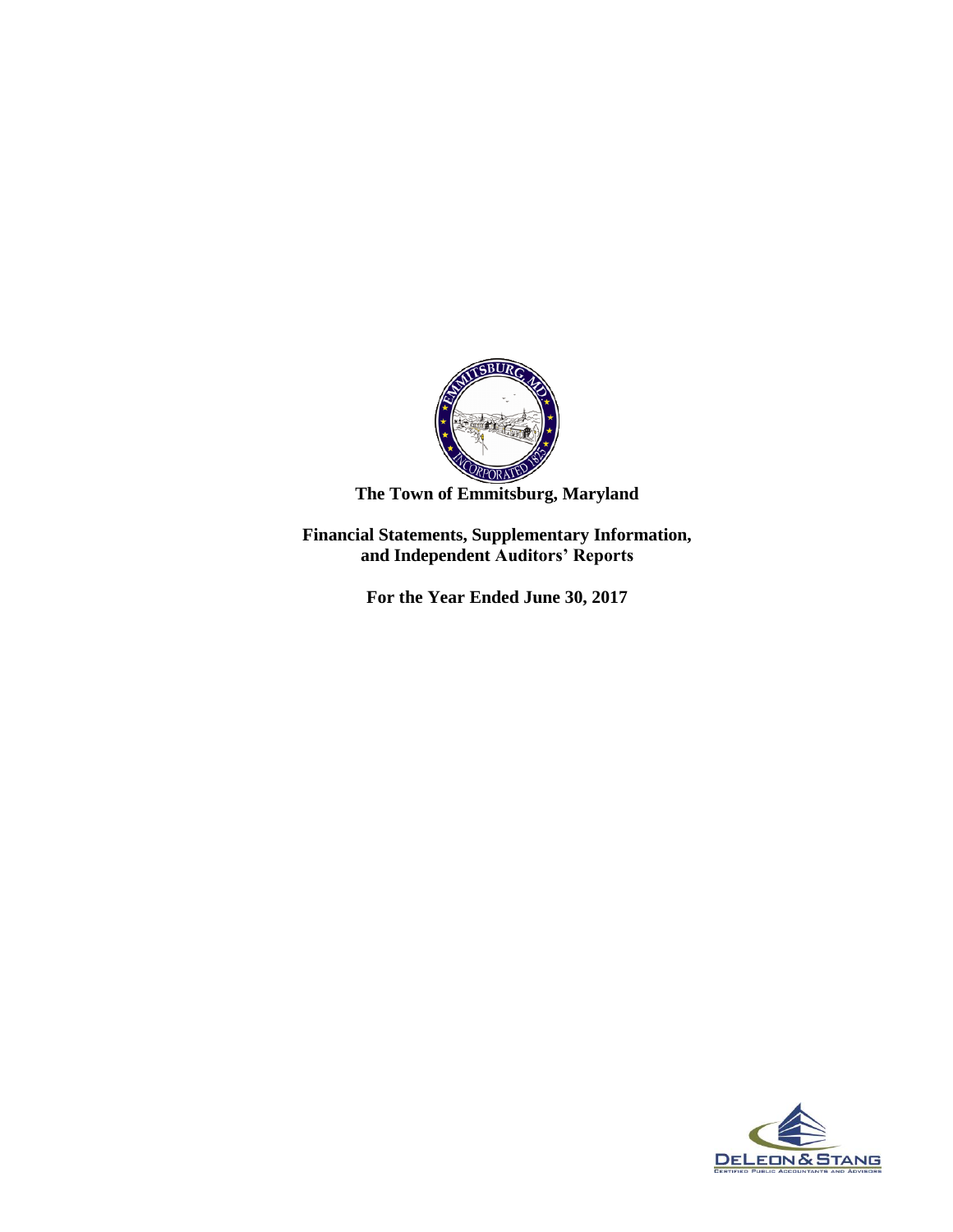# **Town of Emmitsburg, Maryland Summary of Elected and Appointed Officials**

**As of June 30, 2017**

## **Mayor**

Donald N. Briggs

## **Commissioners**

Glenn Blanchard

Elizabeth Buckman

Tim O'Donnell

Joseph Ritz III

Clifford L. Sweeney

## **Town Manager**

Cathy Willets

## **Town Auditor**

DeLeon and Stang, CPAs and Advisors

## **Town Attorney**

John R. Clapp, Esquire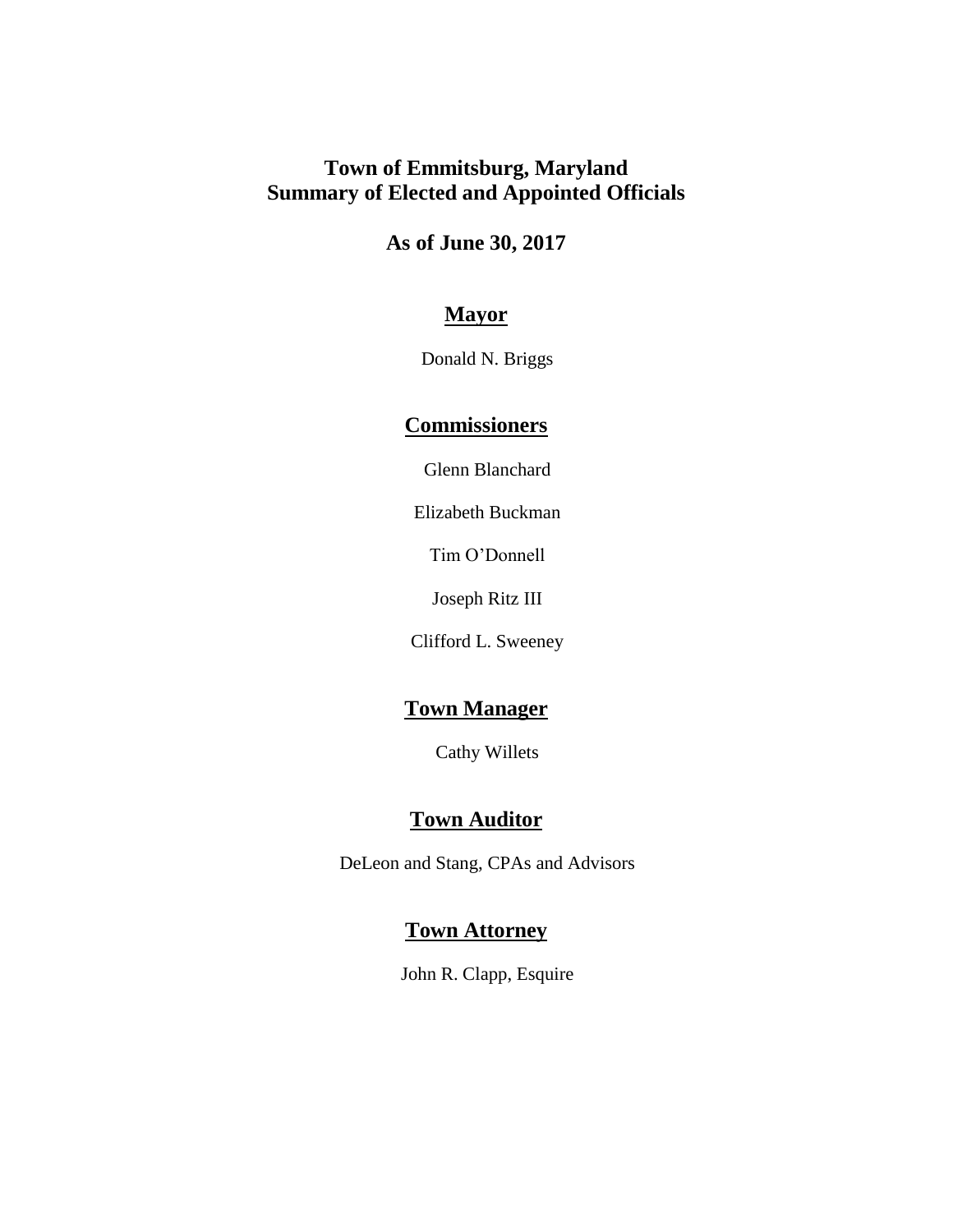#### **Town of Emmitsburg, Maryland For the Year Ended June 30, 2017**

## **TABLE OF CONTENTS**

| <b>Financial Section</b>                                                                              |    |
|-------------------------------------------------------------------------------------------------------|----|
| <b>Independent Auditors' Report</b>                                                                   | 1  |
| Management's Discussion and Analysis                                                                  | 3  |
| <b>Basic Financial Statements</b>                                                                     |    |
| Government-wide financial statements                                                                  |    |
| <b>Statement of Net Position</b>                                                                      | 9  |
| <b>Statement of Activities</b>                                                                        | 10 |
| Fund-level financial statements                                                                       |    |
| <b>Balance Sheet - Governmental Funds</b>                                                             | 11 |
| Statement of Revenues, Expenditures, and Changes in Fund Balances -<br><b>Governmental Funds</b>      | 12 |
| Reconciliation of Fund Balance to Net Position of Governmental Activities                             | 13 |
| Statement of Net Position - Proprietary Funds                                                         | 14 |
| Statement of Revenues, Expenses, and Changes in Fund Net Position -<br><b>Proprietary Funds</b>       | 15 |
| Statement of Cash Flows - Proprietary Funds                                                           | 16 |
| Notes to the Financial Statements                                                                     | 18 |
| <b>Required Supplementary Information</b>                                                             |    |
| Statement of Revenues, Expenditures, and Changes in Fund Balance -<br>Budget to Actual - General Fund | 39 |
| Schedule of the Town's Proportionate Share of the Net Pension Liability                               | 44 |
| Schedule of Contributions and Related Ratios                                                          | 44 |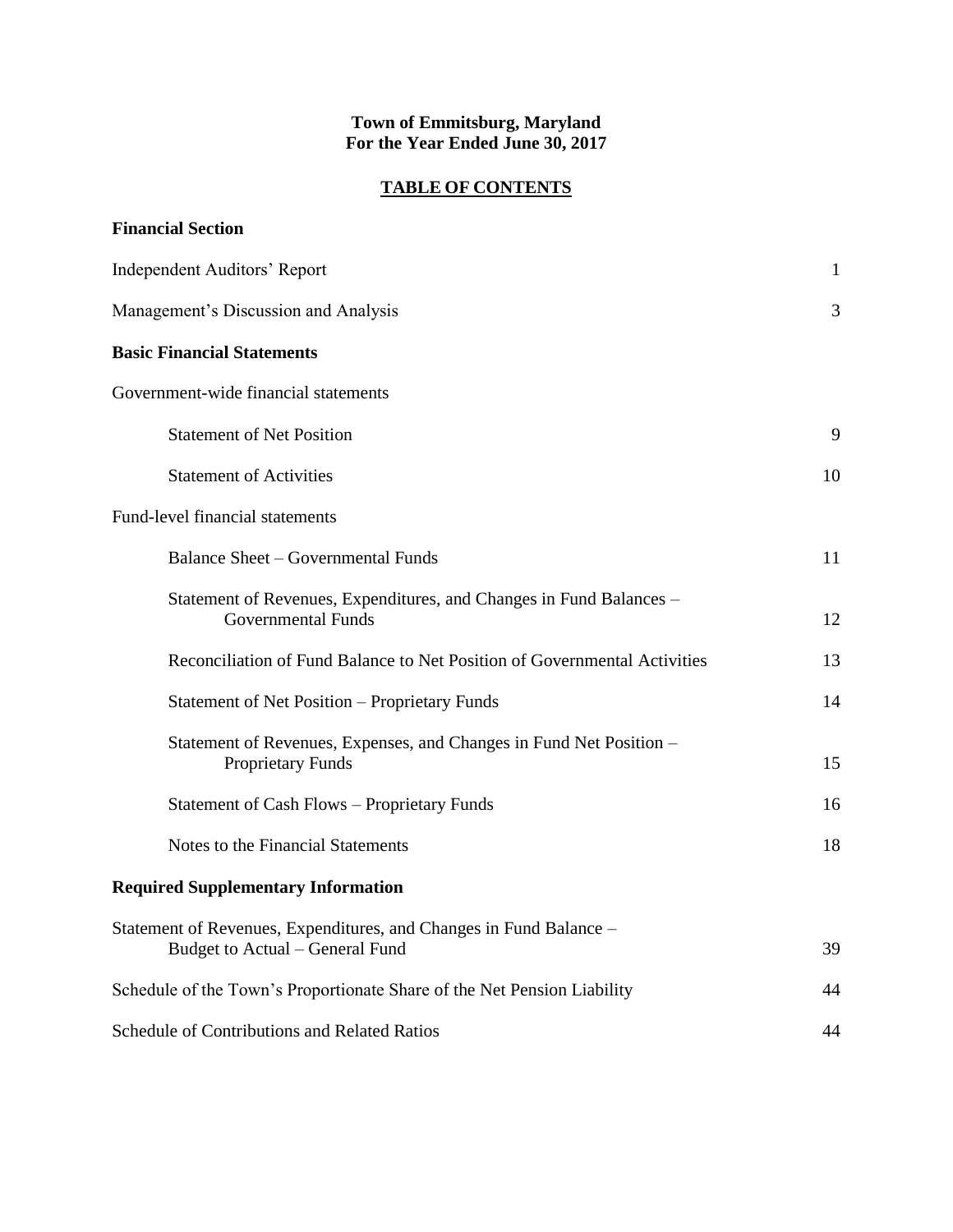### **Other Information**

Independent Auditors' Report on:

Internal Control over Financial Reporting and on Compliance and Other Matters Based on an Audit of Financial Statements Performed in Accordance with *Government Auditing Standards* 47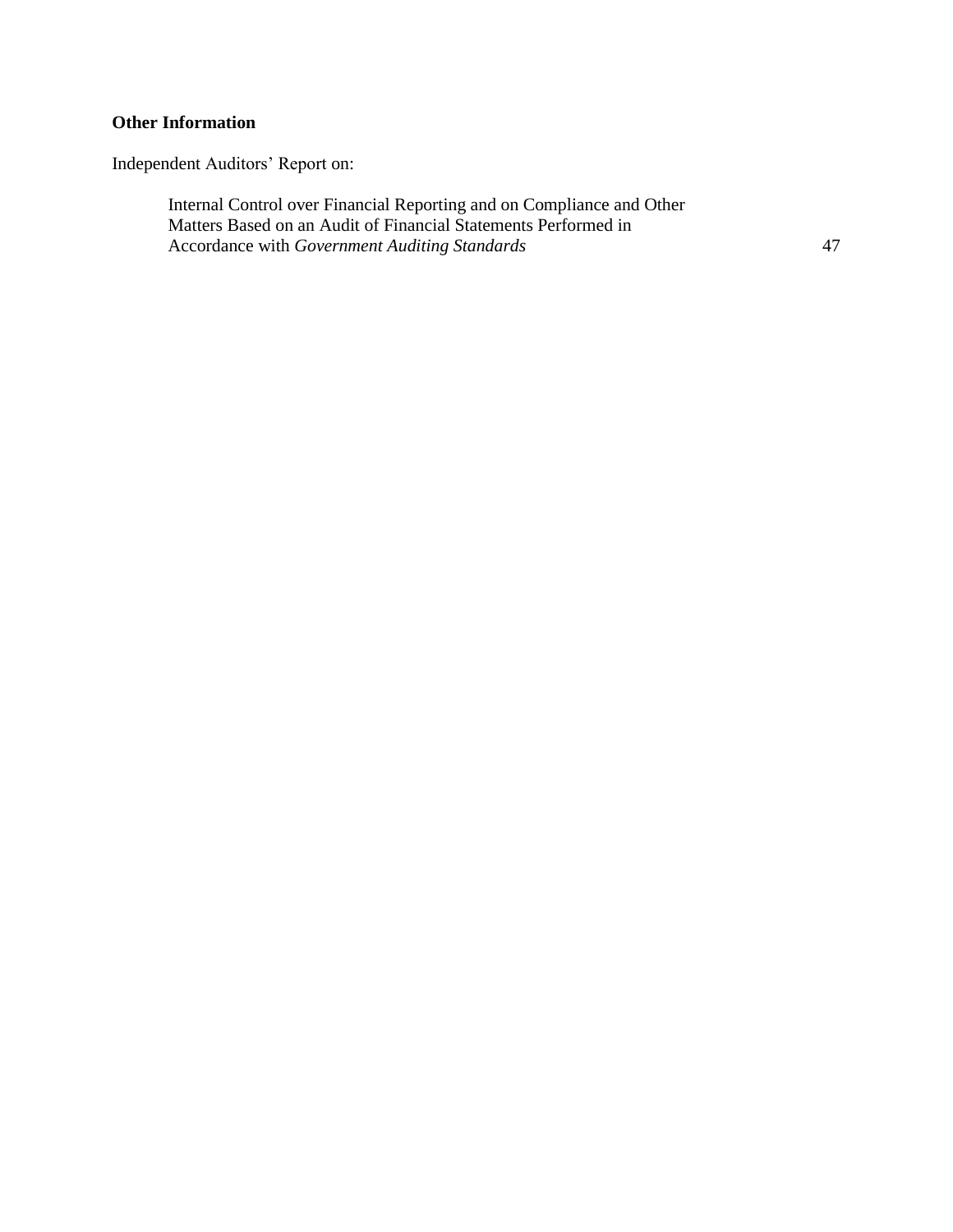

... improving the lives of our staff, clients and community with innovation, trust and integrity.

> Allen P. DeLeon, CPA, PFS, CITP Richard C. Stang, CPA, PFS, ABV Jeanie Price, PAFM Bradly L. Hoffman, CPA Daniel L. Dellon, CPA, ABV, CFF

www.deleonandstang.com

#### **INDEPENDENT AUDITORS' REPORT**

**Mayor and Board of Commissioners Town of Emmitsburg, Maryland** 

#### **Report on the Financial Statements**

We have audited the accompanying financial statements of the governmental activities, the businesstype activities, and each major fund of the Town of Emmitsburg, Maryland, as of and for the year ended June 30, 2017, and the related notes to the financial statements, which collectively comprise the Town of Emmitsburg, Maryland's basic financial statements as listed in the table of contents.

#### *Management's Responsibility for the Financial Statements*

Management is responsible for the preparation and fair presentation of these financial statements in accordance with accounting principles generally accepted in the United States of America; this includes the design, implementation, and maintenance of internal control relevant to the preparation and fair presentation of financial statements that are free from material misstatement, whether due to fraud or error.

#### *Auditors' Responsibility*

Our responsibility is to express opinions on these financial statements based on our audit. We conducted our audit in accordance with auditing standards generally accepted in the United States of America and the standards applicable to financial audits contained in *Government Auditing Standards*, issued by the Comptroller General of the United States. Those standards require that we plan and perform the audit to obtain reasonable assurance about whether the financial statements are free from material misstatement.

An audit involves performing procedures to obtain audit evidence about the amounts and disclosures in the financial statements. The procedures selected depend on the auditors' judgment, including the assessment of the risks of material misstatement of the financial statements, whether due to fraud or error. In making those risk assessments, the auditor considers internal control relevant to the entity's preparation and fair presentation of the financial statements in order to design audit procedures that are appropriate in the circumstances, but not for the purpose of expressing an opinion on the effectiveness of the entity's internal control. Accordingly, we express no such opinion. An audit also includes evaluating the appropriateness of accounting policies used and the reasonableness of significant accounting estimates made by management, as well as evaluating the overall presentation of the financial statements.

210 Wirt Street SW, Suite 102 Leesburg, VA 20175 P: 571-442-5220 F: 571-730-3669

150 S. East Street, Suite 103 Frederick, MD 21701 P: 301-250-7400 F: 240-668-9448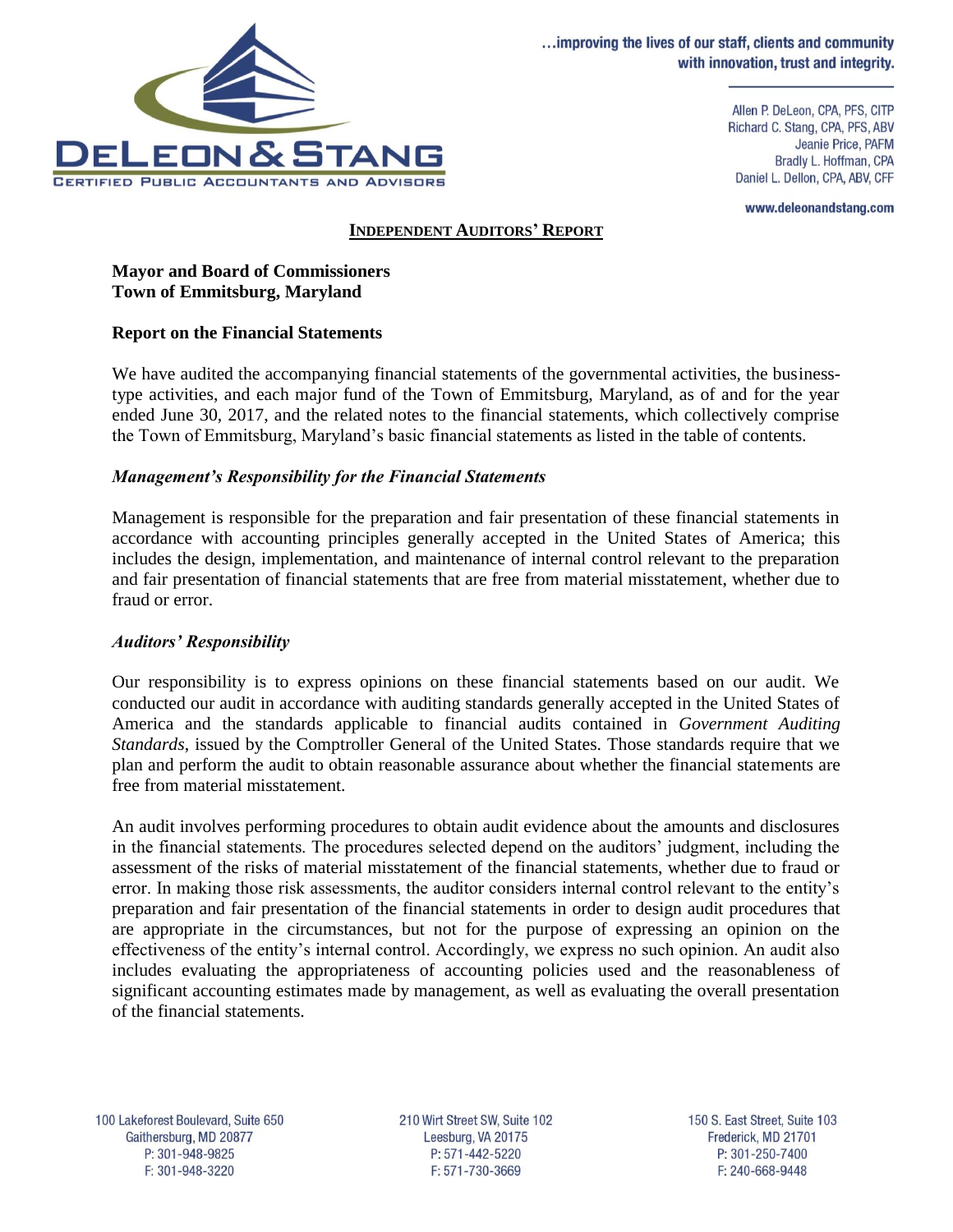### **Town of Emmitsburg, Maryland Independent Auditors' Report Page 2**

We believe that the audit evidence we have obtained is sufficient and appropriate to provide a basis for our audit opinions.

#### *Opinions*

In our opinion, the financial statements referred to above present fairly, in all material respects, the respective financial position of the governmental activities, the business-type activities, and each major fund, of the Town of Emmitsburg, Maryland, as of June 30, 2017, and the respective changes in financial position, and, where applicable, cash flows thereof for the year then ended in accordance with accounting principles generally accepted in the United States of America.

#### *Other Matters*

### *Required Supplementary Information*

Accounting principles generally accepted in the United States of America require that the management's discussion and analysis, budgetary comparison information, and pension schedules on pages  $3 - 8$  and  $39 - 46$  be presented to supplement the basic financial statements. Such information, although not a part of the basic financial statements, is required by the Governmental Accounting Standards Board, who considers it to be an essential part of financial reporting for placing the basic financial statements in an appropriate operational, economic, or historical context. We have applied certain limited procedures to the required supplementary information in accordance with auditing standards generally accepted in the United States of America, which consisted of inquiries of management about the methods of preparing the information and comparing the information for consistency with management's responses to our inquiries, the basic financial statements, and other knowledge we obtained during our audit of the basic financial statements. We do not express an opinion or provide any assurance on the information because the limited procedures do not provide us with sufficient evidence to express an opinion or provide any assurance.

### **Other Reporting Required by** *Government Auditing Standards*

In accordance with *Government Auditing Standards*, we have also issued our report dated November 15, 2017, on our consideration of the Town of Emmitsburg, Maryland's internal control over financial reporting and on our tests of its compliance with certain provisions of laws, regulations, contracts, and grant agreements and other matters. The purpose of that report is to describe the scope of our testing of internal control over financial reporting and compliance and the results of that testing, and not to provide an opinion on internal control over financial reporting or on compliance. That report is an integral part of an audit performed in accordance with *Government Auditing Standards* in considering the Town of Emmitsburg, Maryland's internal control over financial reporting and compliance.

DeLeon & Stang

**DeLeon and Stang CPAs and Advisors Frederick, Maryland November 15, 2017**

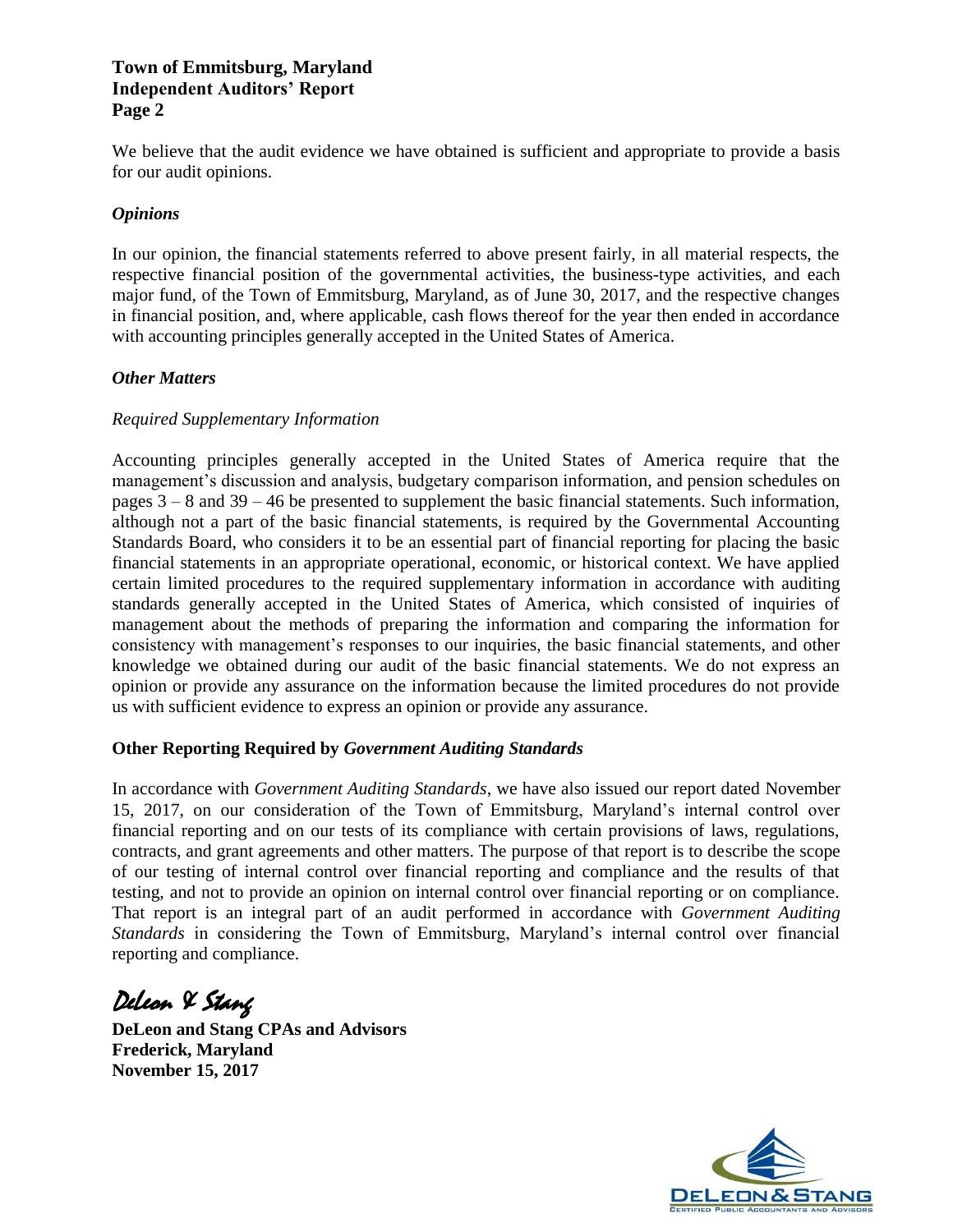

Town of



**Mayor Donald N. Briggs**

**Board of Commissioners**  Timothy O'Donnell, *President*  Clifford Sweeney, *Vice President*  Glenn Blanchard, *Treasurer* 

Joseph Ritz III

Elizabeth Buckman

**Town Manager**

Cathy Willets

**Town Clerk**

Madeline Shaw

# **TOWN OF EMMITSBURG, MARYLAND**

# **MANAGEMENT'S DISCUSSION AND ANALYSIS**

As management of the Town of Emmitsburg, Maryland, we offer readers of the Town of Emmitsburg's financial statements this narrative overview and analysis of the financial activities of the Town of Emmitsburg as of and for the fiscal year ended June 30, 2017. We encourage readers to consider the information presented here in conjunction with all other information furnished in this package.

#### **FINANCIAL HIGHLIGHTS:**

- 1. The Town's government-wide net position decreased \$201,430 in fiscal year 2017 as compared to a decrease of \$28,615 in fiscal year 2016. This was primarily due to the additional outlays associated with the Town's Waste Water Treatment Plant, which was completed in June 2016, resulting in a full year's depreciation in fiscal year 2017.
- 2. The assets of the Town of Emmitsburg exceeded its liabilities and as of June 30, 2017 as below noted:

Governmental Activities …………………………………………... \$5,134,747 (up \$266,866 from last year)

Business-Type Activities – Enterprise Funds ..........\$27,636,071 (down \$468,296 from last year): primarily due to increased accumulated depreciation at fiscal year end.

Of the total net position, \$5,350,633 is unrestricted, \$1,335,480 is restricted and \$26,084,705 is net investment in capital assets.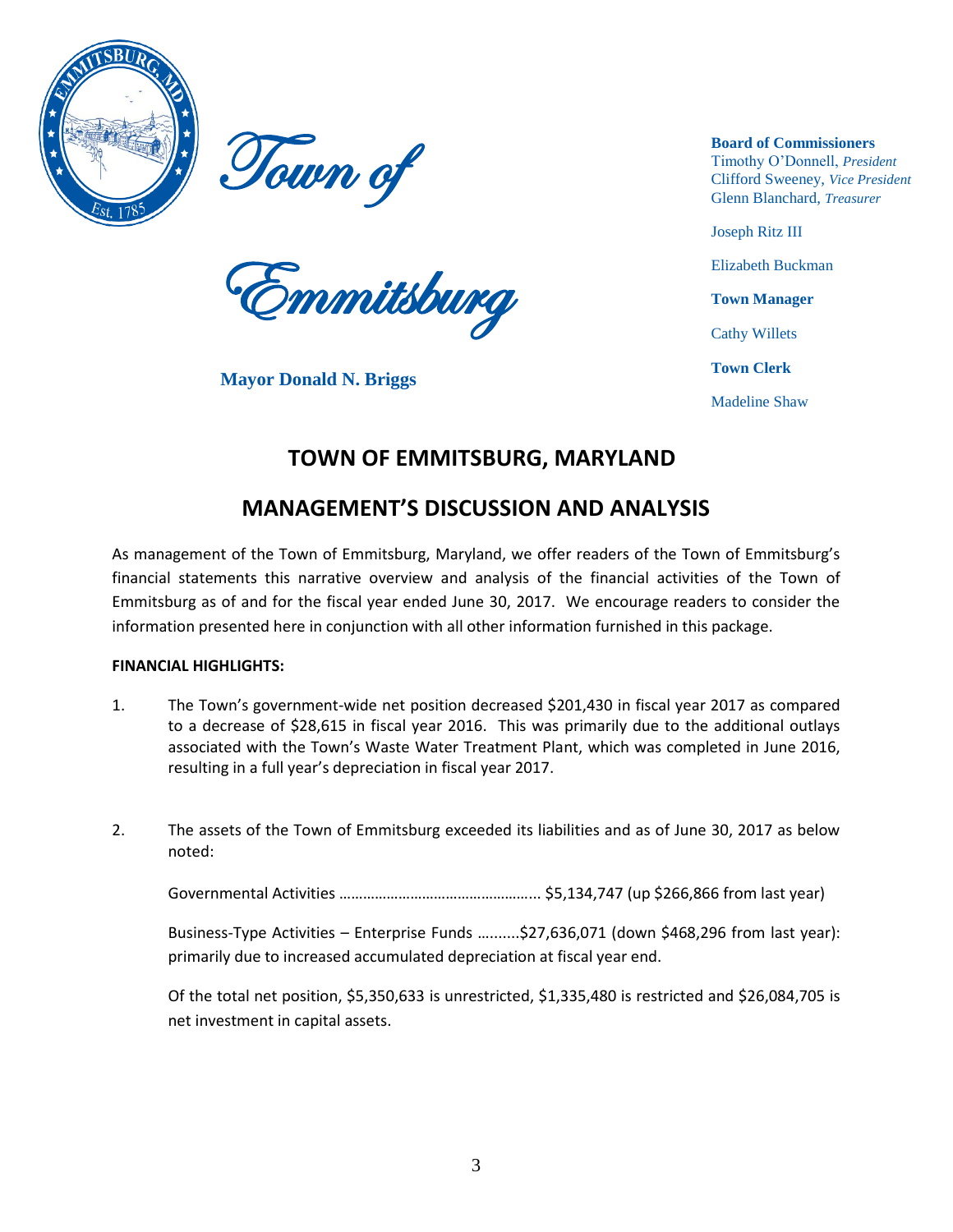- 3. Total governmental and business-type assets were \$6,101,460 and \$34,741,576, respectively. Capital assets, net of accumulated depreciation, for governmental and business-type activities were \$3,645,403 and \$29,346,180, respectively.
- 4. Total deferred outflows of resources for governmental and business-type activities were \$75,936 and \$54,989, respectively.
- 5. Total governmental and business-type liabilities were \$912,502 and \$7,118,745, respectively. Of these amounts, \$7,601,821 are long-term liabilities.
- 6. Total deferred inflows of resources for governmental and business-type activities were \$130,147 and \$41,749, respectively.
- 7. As of June 30, 2017, the Town of Emmitsburg's governmental funds reported a combined ending fund balance of \$2,156,595 (up \$197,649 from last year). Of that amount, \$1,398,584 is unassigned or 64.9% of total government fund balance.
- 8. As of June 30, 2017, the Town of Emmitsburg's revenues were as herein noted: Governmental Funds were \$1,914,864 (up \$118,490 or 6.6% from last year), Enterprise Funds operating revenues were \$1,399,891 (down \$29,173 or 2.0% from last year). The increase in governmental funds revenue was primarily from increased Intergovernmental revenues, increasing \$124,589 from the prior year. Decreases in water and sewer consumption during the fiscal year were responsible for the decreased business-type revenue variance.
- 9. As of June 30, 2017 the Town of Emmitsburg's expenditures were as herein noted: Governmental Funds were \$1,717,215 (down \$22,719 or 1.3% from last year), Enterprise Funds operating expenses were \$1,809,927 (up \$213,420 or 13.4% from last year). The governmental funds decrease is contributable to a decrease in General government and Public works expenditures. The majority of the business-type increase is contributable to the Town's Waste Water Treatment Plant capitalized in fiscal year 2016 and the resulting full year's depreciation during fiscal year 2017.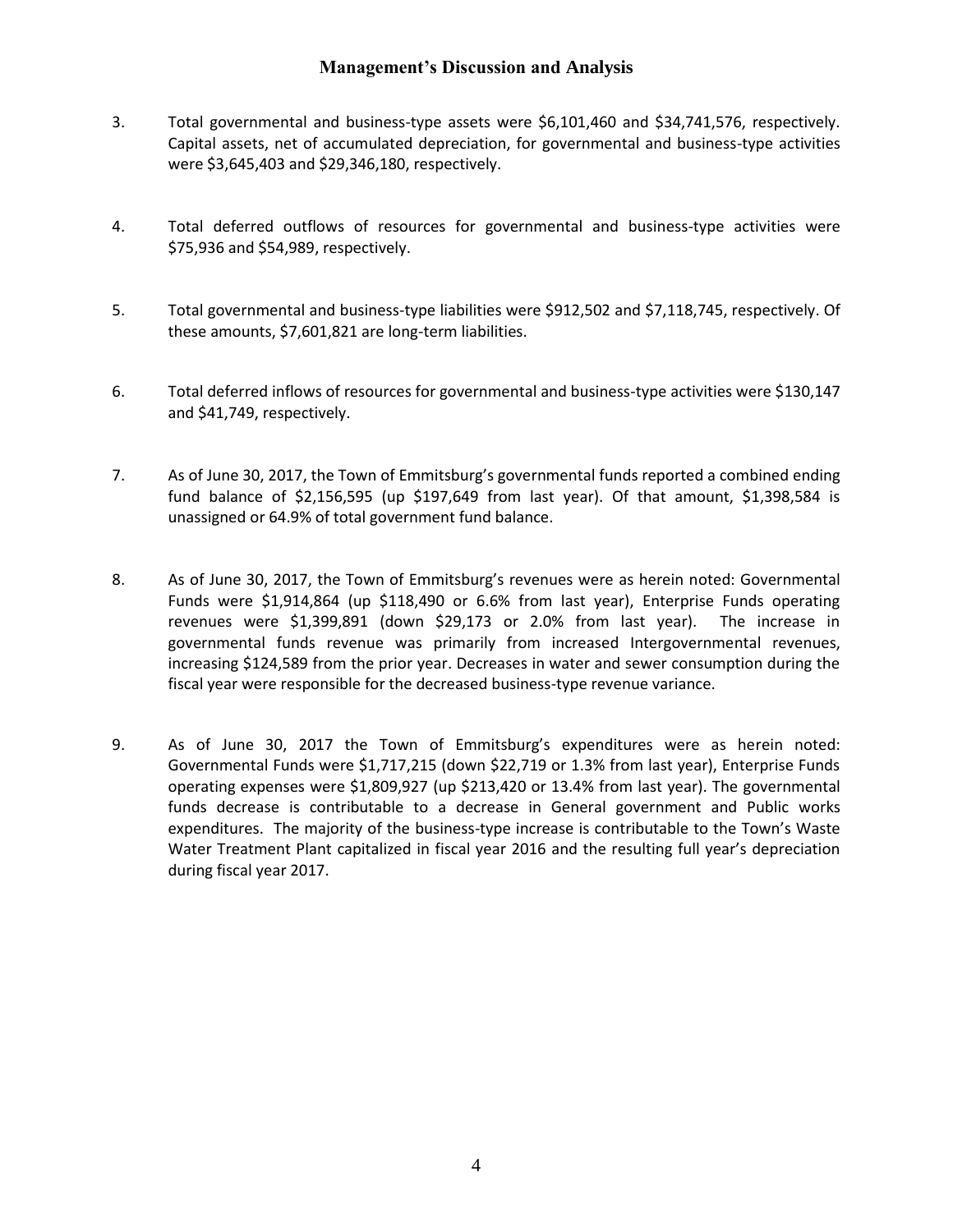#### **OVERVIEW OF THE FINANCIAL STATEMENTS:**

The discussion and analysis are intended to serve as an introduction to the Town of Emmitsburg's basic financial statements. The Town of Emmitsburg's basic financial statements are comprised of three (3) components: 1) government-wide financial statements; 2) fund financial statements, and 3) notes to the financial statements. This report also contains other supplementary information in addition to the basic financial statements themselves.

**Government-wide financial statements.** The government-wide financial statements are designed to provide readers with a broad overview of the Town of Emmitsburg's finances, in a manner similar to a private-sector business.

The statement of net position presents information on all of the town's assets and liabilities, with the difference between the two reported as net position. Over time, increases or decreases in the net position may serve as a useful indicator of whether the financial position of the Town is improving or deteriorating.

The statement of activities presents information showing how the government's net position changed during the most recent fiscal year. All changes in net position are reported as soon as the underlying event giving rise to the change occurs, regardless of the timing of the cash flows. Thus, revenues and expenses are reported in this statement for some items that will only result in cash flows in future fiscal periods.

Both of the government-wide financial statements distinguish functions of the Town that are principally supported by taxes and intergovernmental revenues (governmental activities) from other functions that are intended to recover all or a significant portion of their costs through user fees and charges (businesstype activities). The governmental activities of the Town of Emmitsburg include legislative, executive, planning and zoning, public safety, garbage, streets, recreation & parks, and other charges. The major business-type activities of the Town of Emmitsburg include the water & sewer enterprise funds.

The government-wide financial statements include only the Town of Emmitsburg itself (known as the primary government).

The government-wide financial statements can be found on pages  $9 - 10$  of this report.

**Fund financial statements.** A fund is a grouping of related accounts that is used to maintain control over resources that have been segregated for specific activities or objectives. The town, like other state and local governments, uses fund accounting to ensure and demonstrate compliance with finance-related legal requirements. All of the funds of the Town of Emmitsburg can be divided into two (2) categories: governmental funds and proprietary funds.

The fund financial statements can be found on pages  $11 - 17$  of this report.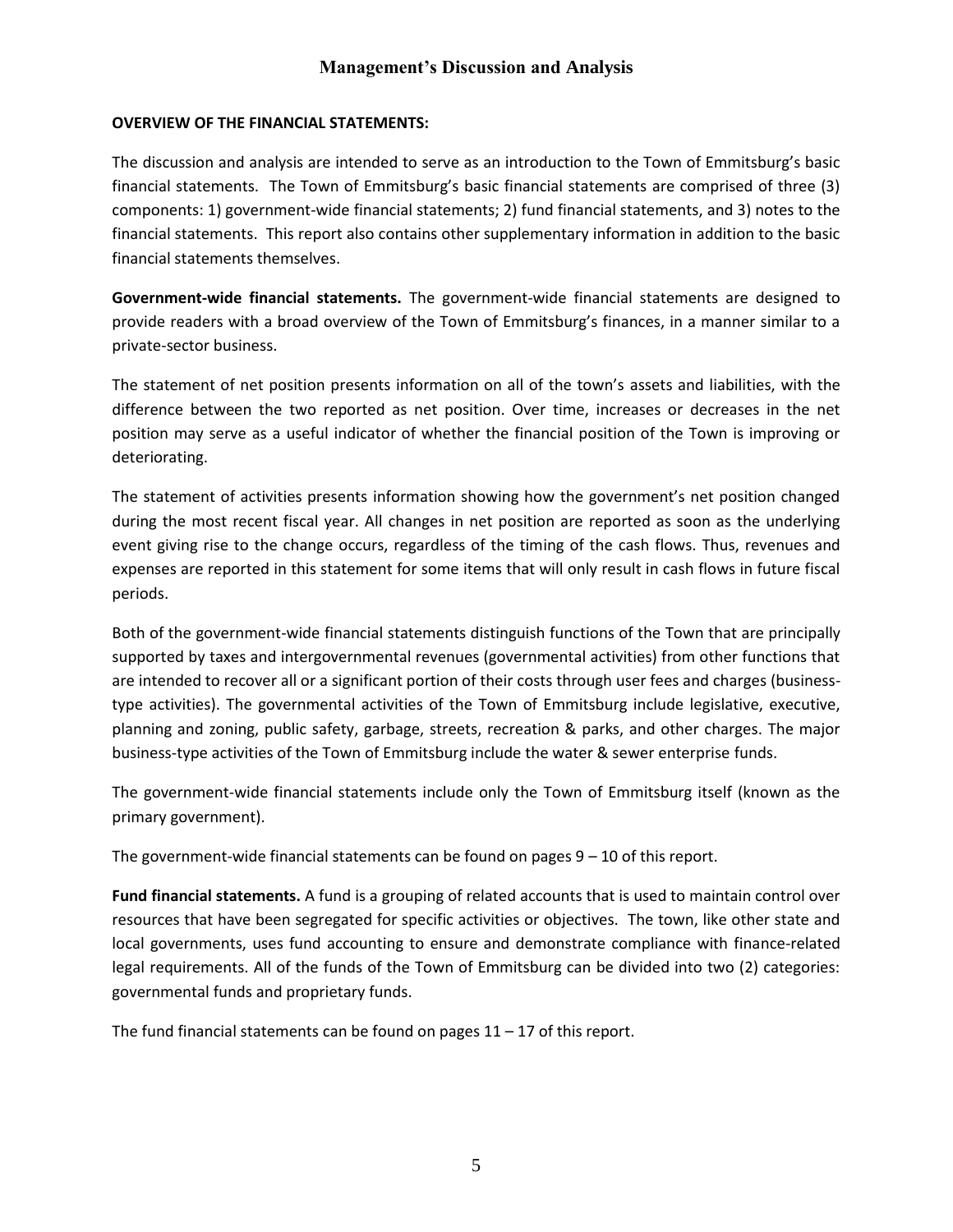**Governmental funds.** Governmental funds are used to account for essentially the same functions reported as governmental activities in the government-wide financial statements. However, unlike the government-wide financial statements, governmental fund financial statements focus on near term inflows and outflows of spendable resources, as well as on balances of spendable resources available at the end of the fiscal year. Such information may be useful in evaluating a government's near term financing requirements.

Because the focus of governmental funds is narrower than that of the government-wide financial statements, it is useful to compare the information presented for governmental funds with similar information presented for governmental activities in the government-wide financial statements. By doing so, readers may better understand the long-term impact of the government's near-term financing decisions. Both the governmental fund balance sheet and the governmental fund statement of revenues, expenditures, and changes in fund balances provide a reconciliation to facilitate this comparison between the two.

The governmental funds financial statements can be found on pages  $11 - 13$  of this report.

**Proprietary funds.** The Town of Emmitsburg maintains two proprietary, or enterprise, funds. Enterprise funds are used to report the same functions as business-type activities in the government-wide financial statements. The Town of Emmitsburg operates a Sanitary Sewer Enterprise Fund and a Water Enterprise Fund.

The proprietary funds financial statements can be found on pages  $14 - 17$  of this report.

**Notes to the Financial Statements.** These notes provide additional information that is essential to a full understanding of the data provided in the government-wide and fund financial statements.

The notes to the financial statements can be found on pages 18 – 38 of this report.

**Required supplementary information.** In addition to the basic financial statements and accompanying notes, this report also presents certain other supplementary information.

The required supplementary information can be found on pages 39 – 46 of this report.

With all of the aforementioned stated, please review the following data closely for a detailed accounting of the financial activities and assets of the Town of Emmitsburg, Maryland.

The following table summarizes revenues and expenses for the governmental activities of the Town and totals for the government overall: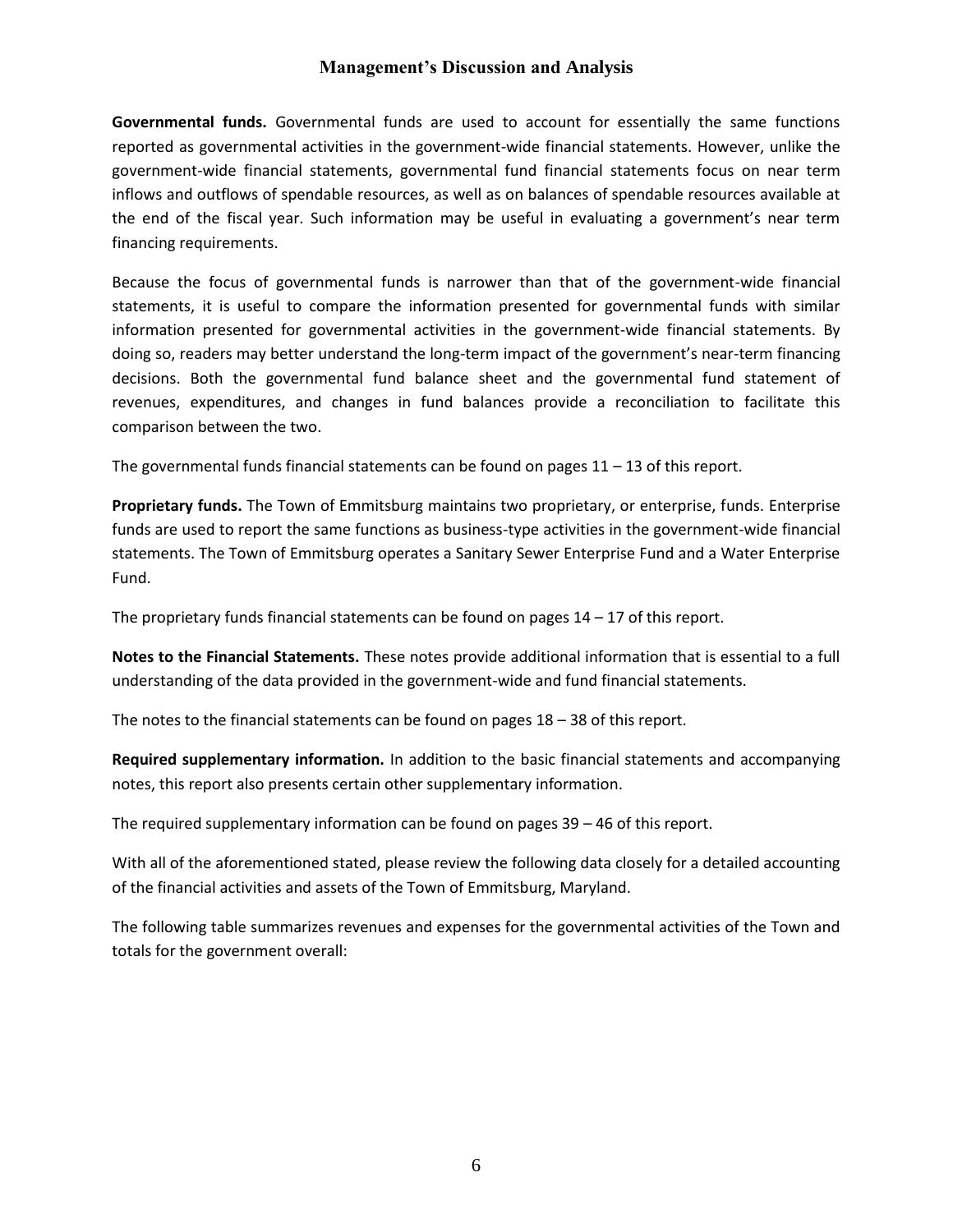|                                    | Governmental      |                | <b>Total</b><br>Government |                  |  |
|------------------------------------|-------------------|----------------|----------------------------|------------------|--|
|                                    | <b>Activities</b> |                |                            |                  |  |
|                                    | 2016              | 2017           | 2016                       | 2017             |  |
| <b>REVENUES</b>                    |                   |                |                            |                  |  |
| Program Revenues                   |                   |                |                            |                  |  |
| Charges for services               | \$<br>276,590     | \$.<br>270,696 | \$1,705,654                | \$1,670,587      |  |
| Operating grants and contributions | 125,951           | 109,333        | 125,951                    | 109,333          |  |
| Capital grants and contributions   | 9,918             | 148,545        | 326,396                    | 148,545          |  |
| <b>General Revenues</b>            |                   |                |                            |                  |  |
| <b>Taxes</b>                       | 961,136           | 966,268        | 961,136                    | 966,268          |  |
| Intergovernmental                  | 366,372           | 369,621        | 366,372                    | 369,621          |  |
| Investment income                  | 3,396             | 9,119          | 7,116                      | 18,237           |  |
| Rental income                      | 33,007            | 36,382         | 37,807                     | 123,582          |  |
| Miscellaneous                      | 20,003            | 4,900          | 20,453                     | 5,705            |  |
| <b>TOTAL REVENUES</b>              | \$1,796,373       | \$1,914,864    | \$3,550,885                | \$3,411,878      |  |
| <b>PROGRAM EXPENSES</b>            |                   |                |                            |                  |  |
| General government                 | \$<br>641,744     | \$.<br>563,392 | \$<br>641,744              | \$<br>563,392    |  |
| Public safety                      | 259,939           | 276,154        | 259,939                    | 276,154          |  |
| Public works                       | 632,378           | 598,551        | 632,378                    | 598,551          |  |
| Recreation and culture             | 242,009           | 195,657        | 242,009                    | 195,657          |  |
| Interest                           | 14,223            | 14,244         | 14,223                     | 14,244           |  |
| <b>Business-type activities</b>    |                   |                | 1,789,207                  | 1,965,310        |  |
| <b>TOTAL PROGRAM EXPENSES</b>      | 1,790,293         | 1,647,998      | 3,579,500                  | 3,613,308        |  |
| <b>TRANSFERS</b>                   |                   |                |                            |                  |  |
| <b>CHANGE IN NET POSITION</b>      | \$<br>6,080       | \$<br>266,866  | \$<br>(28, 615)            | \$<br>(201, 430) |  |

#### **Budget Variances**

In comparing the final budget amounts to the actual revenues and expenditures for the Town's General Fund, the Town's revenues were higher than the appropriated budget by \$798 or slightly above expectations. Revenues associated with Real property, Personal property, and Interest income revenues were above expectations. General Fund expenditures were under budget by \$132,773 or 8.5% below budgeted expenses. Factors contributing to lower than expected expenses were a reduction in staff, closure of the community pool, and lower than anticipated use of consulting services during the fiscal year. These items directly lowered the expenses in the Legislative, Planning & Zoning, Public Works, and Recreation & Culture departments.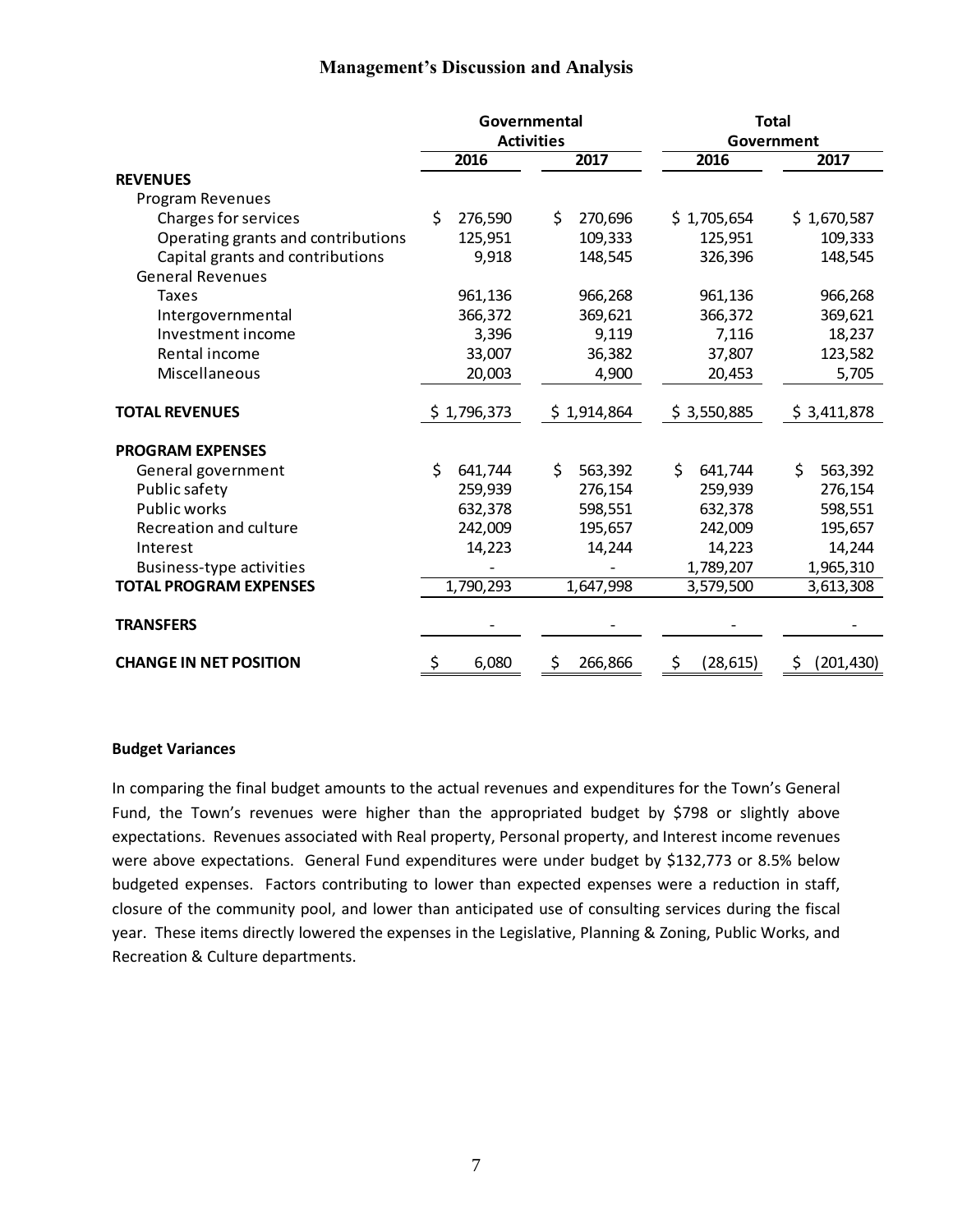#### **Budget Fiscal Year 2018**

Approved fiscal year 2018 General Fund revenues budget is \$1,743,959. Budgeted General Fund expenses before transfer to CIP is \$1,525,618. General Fund budgeted transfer to CIP is \$218,341.

The real estate tax rate will remain unchanged from fiscal year 2017. The constant yield rate was determined at the same rate as 2017. Real Estate Tax revenue held steady in both fiscal years 2016 & 2017.

The Town will continue to set aside budgetary amounts in the Capital Projects Fund with an emphasis on curb, gutter, sidewalk, & road work, along with future vehicle replacement. In addition, funds for replacement of the Town Pool will be set aside in this year's budget.

Renovations for the Town of Emmitsburg Community Pool have been initiated and are anticipated to be completed in the spring of 2018. A grant of \$217,200 from the Department of Natural Resources has been acquired under the Community Parks & Playgrounds funding source. This will allow renovation for the 45 year old pool at Emmitsburg Community Park.

Construction of a Town Dog Park has begun and on schedule to be completed in the spring of 2018. The Town has initiated a dog park campaign taking donations from the public to go towards the project. Grant funds will also assist in completion of the dog park.

Construction work on the Town Square Revitalization is scheduled to be completed in the spring of 2018 and will have approximate costs of \$300,000. The Town Square costs will be partially funded by a grant with a portion to be funded by Town resources.

Water & sewer rates will remain the same as fiscal year 2017. Minimum quarterly rates for water are \$35 and \$113 for sewer for a residential household with a standard ¾ inch meter size. These rates are based upon the minimum first 6,000 gallons. The Town of Emmitsburg's rate schedule is a tier schedule based upon the amount of gallons used each quarter. A rate schedule can be obtained upon request by contacting the Town offices.

The Town will continue to monitor the water consumption needs of its residents and businesses. The Town anticipates water & sewer infrastructure improvements to be made during the fiscal year including setting aside funds for replacement of water meters. And last, Town staff will continue to make a detailed watch of the expenses concerning operating the Waste Water Treatment Plant.

#### **Request for more information:**

This financial report is designed to provide a general overview of the Town of Emmitsburg's finances for all those with an interest in the government's finances. Questions concerning any of the information provided in this report or requests for additional financial information should be addressed to:

> Town Manager 300A S. Seton Avenue Emmitsburg, Maryland 21727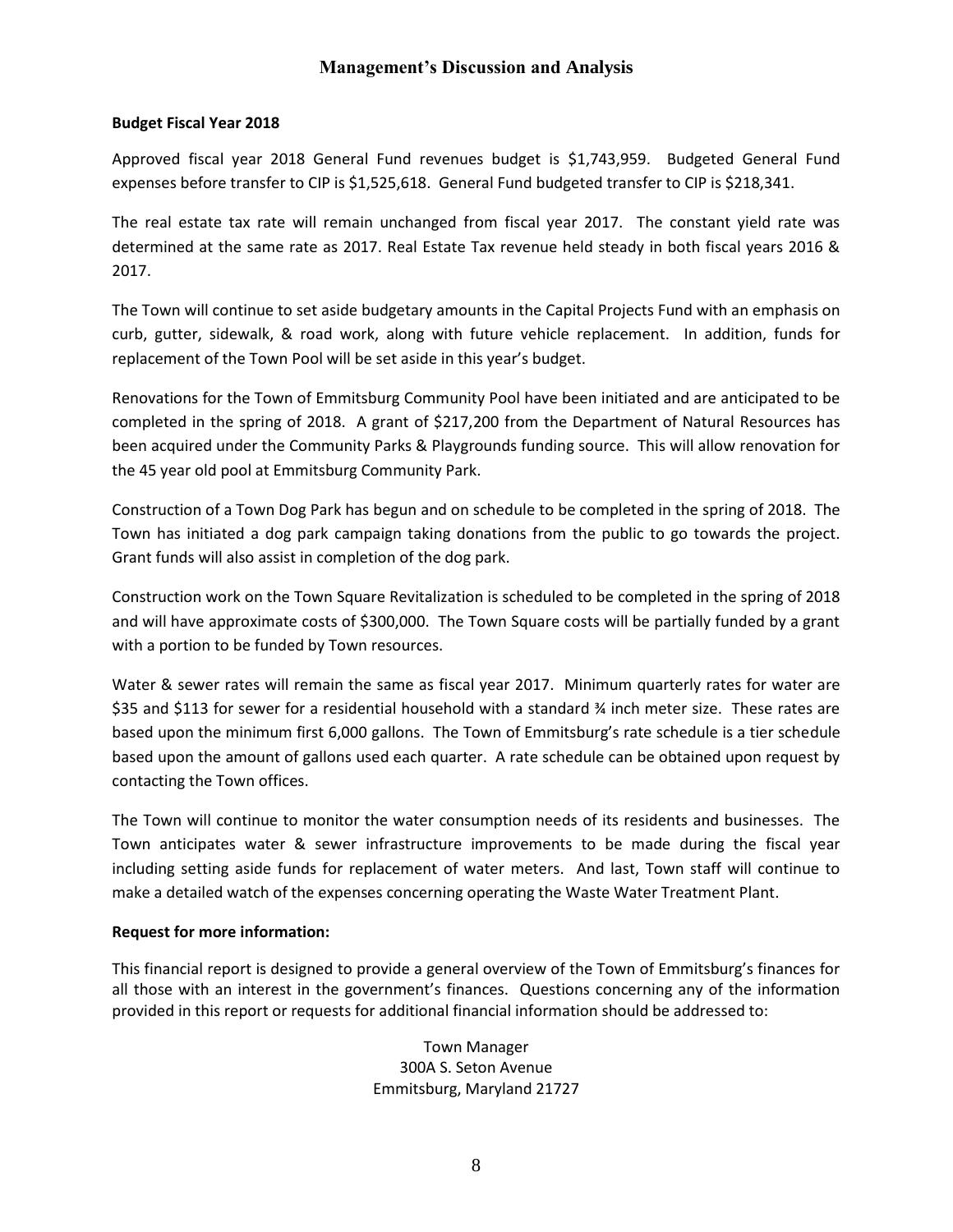### **TOWN OF EMMITSBURG, MARYLAND Statement of Net Position June 30, 2017**

|                                                            | <b>Primary Government</b> |             |                      |             |    |                |
|------------------------------------------------------------|---------------------------|-------------|----------------------|-------------|----|----------------|
|                                                            | Governmental              |             | <b>Business-type</b> |             |    |                |
|                                                            | <b>Activities</b>         |             | <b>Activities</b>    |             |    | <b>Total</b>   |
| <b>Assets</b>                                              |                           |             |                      |             |    |                |
| Cash and cash equivalents                                  | \$                        | 2,172,118   | $\mathcal{L}$        | 3,874,838   | \$ | 6,046,956      |
| Restricted cash                                            |                           |             |                      | 1,129,080   |    | 1,129,080      |
| Property taxes receivable, net                             |                           | 14,742      |                      |             |    | 14,742         |
| Due from customers                                         |                           | 49,319      |                      | 369,749     |    | 419,068        |
| Due from other governments                                 |                           | 187,261     |                      |             |    | 187,261        |
| Other receivables                                          |                           | 32,609      |                      |             |    | 32,609         |
| Benefit assessments                                        |                           |             |                      | 21,729      |    | 21,729         |
| Prepaid expenses                                           |                           | 8           |                      |             |    | 8              |
| Capital assets:                                            |                           |             |                      |             |    |                |
| Capital assets not being depreciated                       |                           | 1,389,893   |                      | 2,897,665   |    | 4,287,558      |
| Capital assets being depreciated                           |                           | 6,677,076   |                      | 34,990,136  |    | 41,667,212     |
| Less: Accumulated depreciation                             |                           | (4,421,566) |                      | (8,541,621) |    | (12, 963, 187) |
| Capital assets, net                                        |                           | 3,645,403   |                      | 29,346,180  |    | 32,991,583     |
| <b>Total Assets</b>                                        |                           | 6,101,460   |                      | 34,741,576  |    | 40,843,036     |
| <b>Deferred Outflows of Resources</b>                      |                           | 75,936      |                      | 54,989      |    | 130,925        |
| <b>Total Assets and Deferred Outflows of Resources</b>     |                           | 6,177,396   |                      | 34,796,565  |    | 40,973,961     |
| <b>Liabilities</b>                                         |                           |             |                      |             |    |                |
| Accounts payable                                           |                           | 132,821     |                      | 13,390      |    | 146,211        |
| <b>Accrued liabilities</b>                                 |                           | 3,284       |                      | 85,117      |    | 88,401         |
| Compensated absences                                       |                           | 128,320     |                      | 63,294      |    | 191,614        |
| Benefit assessments - current                              |                           |             | 3,200                |             |    | 3,200          |
| Long-term liabilities:                                     |                           |             |                      |             |    |                |
| Benefit assessments - noncurrent                           |                           |             |                      | 35,229      |    | 35,229         |
| Net pension liability                                      |                           | 382,635     |                      | 277,079     |    | 659,714        |
| Debt obligations due within one year                       |                           | 37,573      |                      | 332,388     |    | 369,961        |
| Debt obligations due in more than one year                 |                           | 227,869     |                      | 6,309,048   |    | 6,536,917      |
| <b>Total Liabilities</b>                                   |                           | 912,502     |                      | 7,118,745   |    | 8,031,247      |
| <b>Deferred Inflows of Resources</b>                       |                           | 130,147     |                      | 41,749      |    | 171,896        |
| <b>Total Liabilities and Deferred Inflows of Resources</b> |                           | 1,042,649   |                      | 7,160,494   |    | 8,203,143      |
| <b>Net Position</b>                                        |                           |             |                      |             |    |                |
| Net investment in capital assets                           |                           | 3,379,961   |                      | 22,704,744  |    | 26,084,705     |
| Restricted - specific purposes                             |                           | 206,400     |                      | 1,129,080   |    | 1,335,480      |
| Unrestricted                                               |                           | 1,548,386   |                      | 3,802,247   |    | 5,350,633      |
| <b>Total Net Position</b>                                  | \$                        | 5,134,747   | $\mathbb{S}$         | 27,636,071  | \$ | 32,770,818     |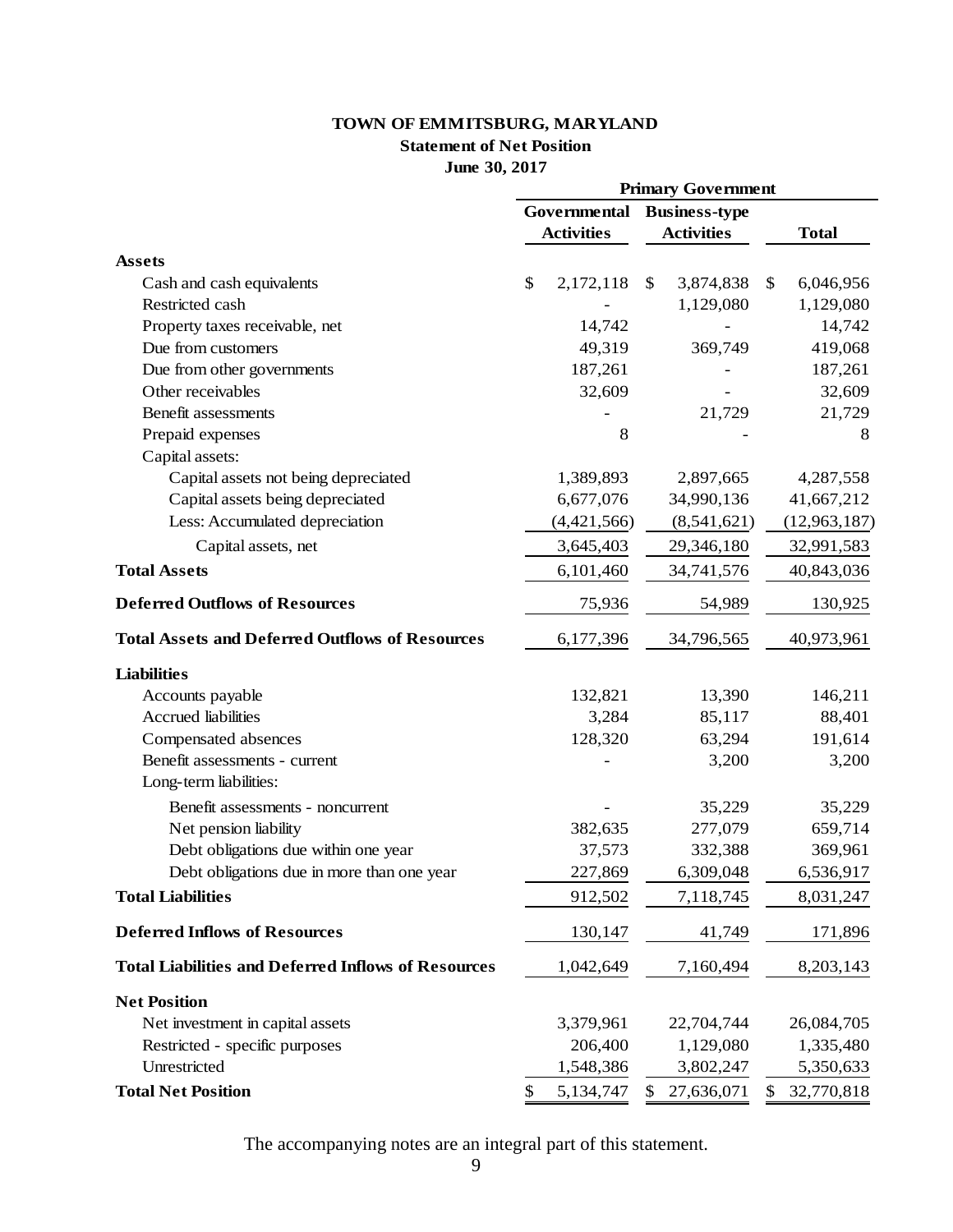## **TOWN OF EMMITSBURG, MARYLAND**

**Statement of Activities**

#### **For the Year Ended June 30, 2017**

|                                             |                  | <b>Program Revenues</b> |                          |                          | Net (Expense) Revenue and Changes in Net<br><b>Position</b> |                          |                  |
|---------------------------------------------|------------------|-------------------------|--------------------------|--------------------------|-------------------------------------------------------------|--------------------------|------------------|
|                                             |                  |                         | <b>Operating</b>         | <b>Capital Grants</b>    |                                                             |                          |                  |
|                                             |                  | <b>Charges for</b>      | <b>Grants</b> and        | and                      | Governmental                                                | <b>Business-type</b>     |                  |
| <b>Functions/Programs</b>                   | <b>Expenses</b>  | <b>Services</b>         | Contributions            | <b>Contributions</b>     | <b>Activities</b>                                           | <b>Activities</b>        | <b>Total</b>     |
| <b>Primary Government</b>                   |                  |                         |                          |                          |                                                             |                          |                  |
| Governmental activities                     |                  |                         |                          |                          |                                                             |                          |                  |
| General government                          | (563, 392)<br>\$ | \$<br>40,619            | \$                       | \$                       | \$<br>(522, 773)                                            | $\mathfrak{S}$           | \$<br>(522, 773) |
| Public safety                               | (276, 154)       |                         | 16,717                   |                          | (259, 437)                                                  |                          | (259, 437)       |
| Public works                                | (598, 551)       | 212,752                 | 92,616                   |                          | (293, 183)                                                  |                          | (293, 183)       |
| Recreation and culture                      | (195, 657)       | 17,325                  |                          | 148,545                  | (29, 787)                                                   |                          | (29, 787)        |
| Interest on long-term debt                  | (14, 244)        |                         |                          |                          | (14, 244)                                                   |                          | (14, 244)        |
| Total governmental activities               | (1,647,998)      | 270,696                 | 109,333                  | 148,545                  | (1, 119, 424)                                               | $\overline{\phantom{a}}$ | (1, 119, 424)    |
| Business-type activities                    |                  |                         |                          |                          |                                                             |                          |                  |
| Water services                              | (599, 849)       | 487,941                 |                          |                          |                                                             | (111,908)                | (111,908)        |
| Sewer services                              | (1,365,461)      | 911,950                 |                          |                          |                                                             | (453, 511)               | (453,511)        |
| Total business-type activities              | (1,965,310)      | 1,399,891               | $\overline{\phantom{a}}$ | $\overline{\phantom{a}}$ |                                                             | (565, 419)               | (565, 419)       |
| <b>Total Primary Government</b>             | $$$ (3,613,308)  | \$1,670,587             | 109,333<br>\$            | 148,545<br>\$            | (1, 119, 424)                                               | (565, 419)               | (1,684,843)      |
| <b>General Revenues</b>                     |                  |                         |                          |                          |                                                             |                          |                  |
| <b>Taxes</b>                                |                  |                         |                          |                          |                                                             |                          |                  |
| Property taxes, levied for general purposes |                  |                         |                          |                          | 687,952                                                     |                          | 687,952          |
| Income taxes                                |                  |                         |                          |                          | 246,141                                                     |                          | 246,141          |
| Other local taxes                           |                  |                         |                          |                          | 32,175                                                      |                          | 32,175           |
| County tax equity                           |                  |                         |                          |                          | 369,621                                                     |                          | 369,621          |
| Investment income                           |                  |                         |                          |                          | 9,119                                                       | 9,118                    | 18,237           |
| Rental income                               |                  |                         |                          |                          | 36,382                                                      | 87,200                   | 123,582          |
| Miscellaneous income                        |                  |                         |                          |                          | 4,900                                                       | 805                      | 5,705            |
| <b>Total General Revenues</b>               |                  |                         |                          |                          | 1,386,290                                                   | 97,123                   | 1,483,413        |
| <b>Change in Net Position</b>               |                  |                         |                          |                          | 266,866                                                     | (468, 296)               | (201, 430)       |
| Net Position - beginning of year            |                  |                         |                          |                          | 4,867,881                                                   | 28,104,367               | 32,972,248       |
| <b>Net Position - end of year</b>           |                  |                         |                          |                          | \$<br>5,134,747                                             | \$27,636,071             | \$32,770,818     |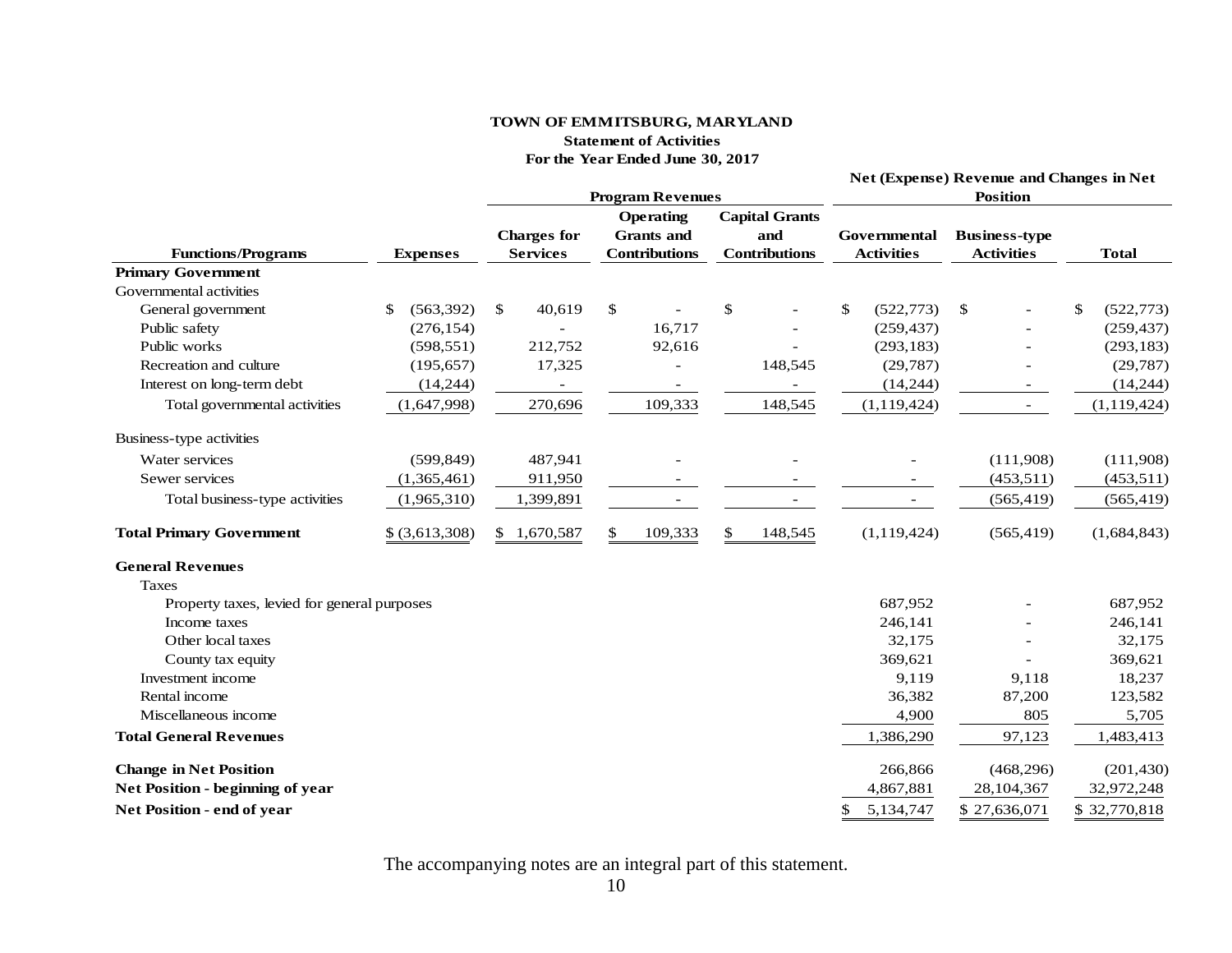## **TOWN OF EMMITSBURG, MARYLAND Balance Sheet Governmental Funds June 30, 2017**

|                                                                                 | <b>Governmental Fund Types</b> |                          |                                              |
|---------------------------------------------------------------------------------|--------------------------------|--------------------------|----------------------------------------------|
|                                                                                 | General                        | Capital<br>Projects      | <b>Total</b><br>Governmental<br><b>Funds</b> |
| <b>Assets</b>                                                                   |                                |                          |                                              |
| Cash and cash equivalents                                                       | \$1,508,244                    | $\mathcal{S}$<br>663,874 | 2,172,118<br>\$                              |
| Receivables:                                                                    |                                |                          |                                              |
| <b>Taxes</b>                                                                    | 14,742                         |                          | 14,742                                       |
| Customers                                                                       | 49,319                         |                          | 49,319                                       |
| Other governments                                                               | 12,156                         | 130,263                  | 142,419                                      |
| Other                                                                           | 32,609                         |                          | 32,609                                       |
| Prepaid items                                                                   | 8                              |                          | 8                                            |
| <b>Total Assets</b>                                                             | \$1,617,078                    | \$<br>794,137            | \$<br>2,411,215                              |
| Liabilities, Deferred Inflows of Resources,<br>and Fund Balances<br>Liabilities |                                |                          |                                              |
| Accounts payable                                                                | \$<br>132,821                  |                          | \$<br>132,821                                |
| Accrued liabilities                                                             | 3,284                          |                          | 3,284                                        |
| <b>Total Liabilities</b>                                                        | 136,105                        |                          | 136,105                                      |
| Deferred Inflows of Resources                                                   | 82,381                         | 36,134                   | 118,515                                      |
| <b>Fund Balances</b>                                                            |                                |                          |                                              |
| Nonspendable                                                                    | 8                              |                          | 8                                            |
| Restricted                                                                      |                                | 206,400                  | 206,400                                      |
| Committed                                                                       |                                |                          |                                              |
| Assigned                                                                        |                                | 551,603                  | 551,603                                      |
| Unassigned                                                                      | 1,398,584                      | -                        | 1,398,584                                    |
| <b>Total Fund Balances</b>                                                      | 1,398,592                      | 758,003                  | 2,156,595                                    |
| <b>Total Liabilities, Deferred Inflows of Resources,</b>                        |                                |                          |                                              |
| and Fund Balances                                                               | 1,617,078<br>\$                | 794,137<br>\$            | 2,411,215<br>\$                              |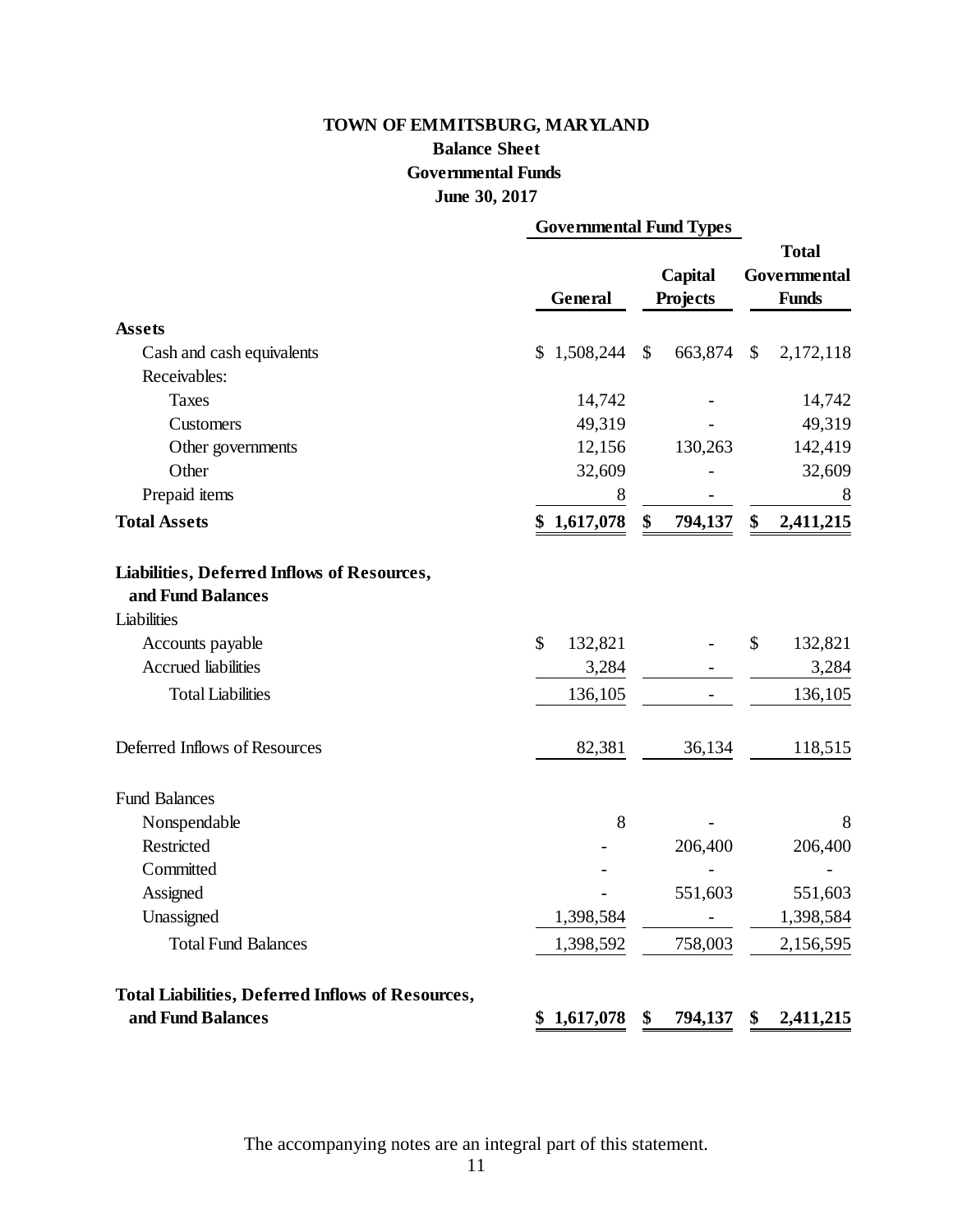### **TOWN OF EMMITSBURG, MARYLAND Statement of Revenues, Expenditures, and Changes in Fund Balances Governmental Funds For the Year Ended June 30, 2017**

|                                                       | General         | Capital<br>Projects | <b>Total</b><br>Governmental<br><b>Funds</b> |
|-------------------------------------------------------|-----------------|---------------------|----------------------------------------------|
| <b>Revenues</b>                                       |                 |                     |                                              |
| Local property taxes                                  | \$<br>687,952   | \$                  | \$<br>687,952                                |
| Local income taxes                                    | 246,141         |                     | 246,141                                      |
| Other local taxes                                     | 32,175          |                     | 32,175                                       |
| Licenses and permits                                  | 37,740          |                     | 37,740                                       |
| Intergovernmental revenues                            | 478,954         | 148,545             | 627,499                                      |
| Service charges                                       | 226,846         |                     | 226,846                                      |
| Fines and forfeitures                                 | 6,110           |                     | 6,110                                        |
| Miscellaneous                                         | 39,056          | 11,345              | 50,401                                       |
| <b>Total Revenues</b>                                 | 1,754,974       | 159,890             | 1,914,864                                    |
| <b>Expenditures</b>                                   |                 |                     |                                              |
| General government                                    | 511,773         | 23,439              | 535,212                                      |
| Public safety                                         | 276,154         |                     | 276,154                                      |
| Public works                                          | 448,927         | 104,904             | 553,831                                      |
| Recreation and culture                                | 147,137         | 156,069             | 303,206                                      |
| Debt service                                          | 48,812          |                     | 48,812                                       |
| <b>Total Expenditures</b>                             | 1,432,803       | 284,412             | 1,717,215                                    |
| Excess (Deficiency) of Revenues over Expenditures     | 322,171         | (124, 522)          | 197,649                                      |
| <b>Other Financing Sources (Uses)</b>                 |                 |                     |                                              |
| Transfers in (out)                                    | (188,600)       | 188,600             |                                              |
| <b>Total Other Financing Sources (Uses)</b>           | (188, 600)      | 188,600             |                                              |
| <b>Excess of Revenues and Other Financing Sources</b> |                 |                     |                                              |
| over Expenditures and Other Financing Uses            | 133,571         | 64,078              | 197,649                                      |
| Fund Balance July 1, 2016                             | 1,265,021       | 693,925             |                                              |
| Fund Balance June 30, 2017                            | \$<br>1,398,592 | \$<br>758,003       |                                              |
| <b>Adjustments for the Statement of Activities</b>    |                 |                     |                                              |
| Capital outlay                                        |                 |                     | 258,338                                      |
| Depreciation expense                                  |                 |                     | (189, 556)                                   |
| Compensated absences                                  |                 |                     | (19,605)                                     |
| Debt service expenditures                             |                 |                     | 34,568                                       |
| Net pension adjustment                                |                 |                     | (14, 528)                                    |
| Change in Net Position of Governmental Activities     |                 |                     | \$<br>266,866                                |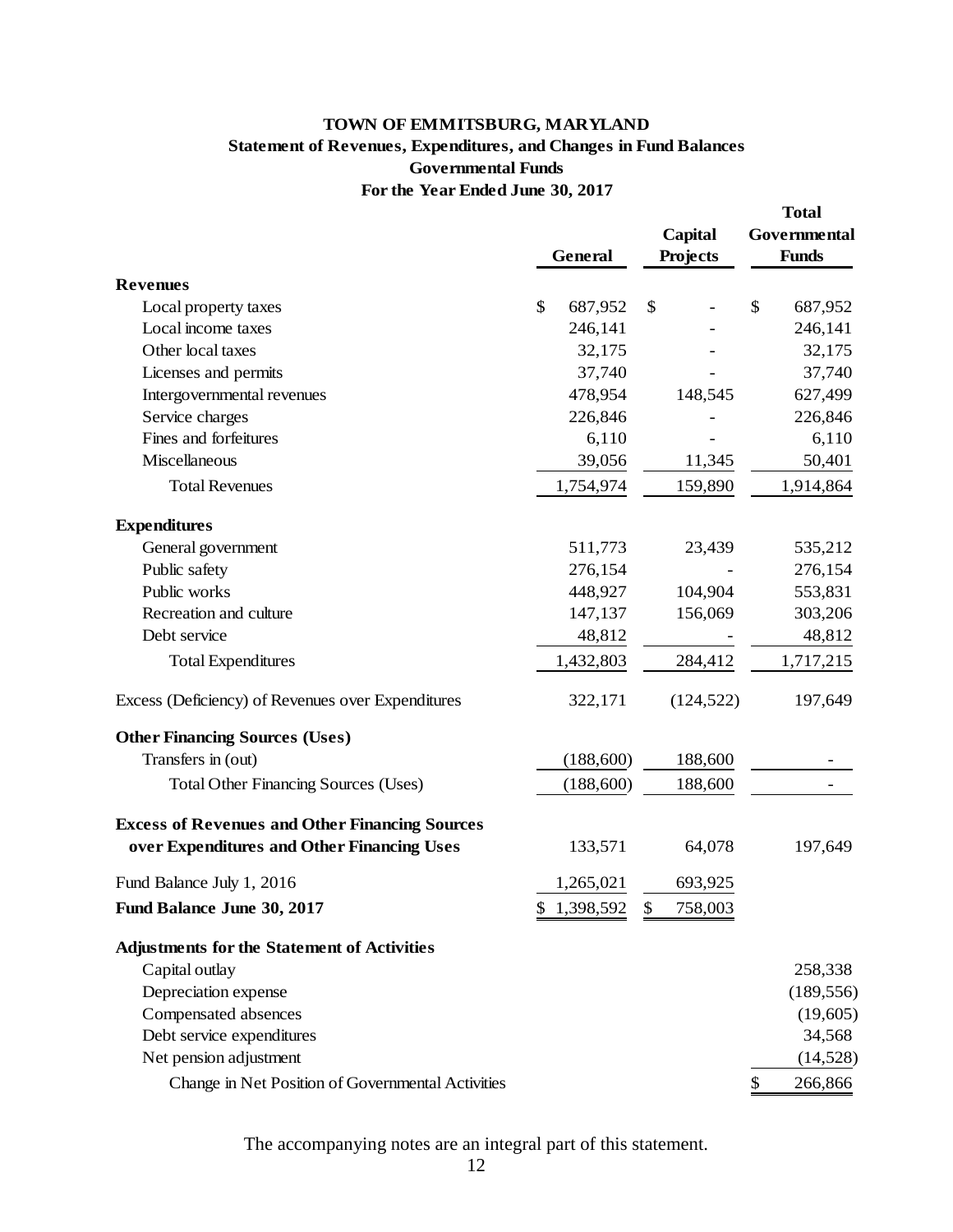## **TOWN OF EMMITSBURG, MARYLAND Reconciliation of Fund Balance to Net Position of Governmental Activities June 30, 2017**

| Fund balances - governmental funds                                                                                     | \$<br>2,156,595   |
|------------------------------------------------------------------------------------------------------------------------|-------------------|
| Amounts reported for governmental activities in the<br>statement of net position are different because:                |                   |
| Capital assets used in governmental activities are not<br>financial resources, therefore are not reported in the funds |                   |
| Property and equipment, net                                                                                            | 3,645,403         |
| Deferred outflows of resources - pension                                                                               | 75,936            |
| Long-term receivable                                                                                                   | 44,842            |
| Deferred inflows of resources - pension                                                                                | (11, 632)         |
| Long-term liabilities are not due and payable in the current<br>period and therefore, are not reported in the funds    |                   |
| Long-term debt                                                                                                         | (265, 442)        |
| Compensated absences                                                                                                   | (128, 320)        |
| Net pension liability                                                                                                  | (382, 635)        |
| Net position - governmental activities                                                                                 | \$<br>5, 134, 747 |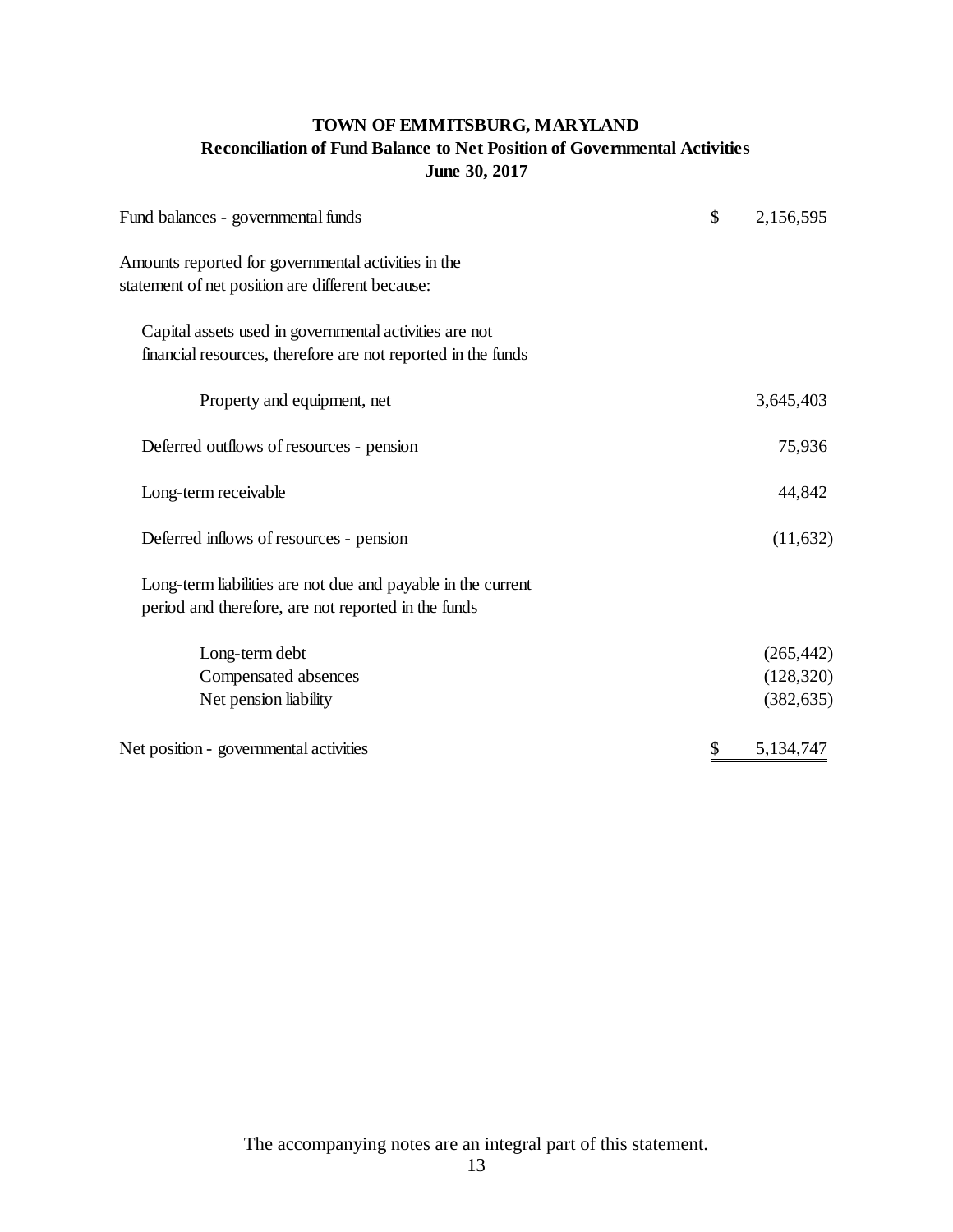#### **TOWN OF EMMITSBURG, MARYLAND Statement of Net Position Proprietary Funds June 30, 2017**

|                                                            | <b>Business-type Activities - Enterprise Funds</b> |             |    |              |    |              |
|------------------------------------------------------------|----------------------------------------------------|-------------|----|--------------|----|--------------|
|                                                            |                                                    | Water       |    | <b>Sewer</b> |    | <b>Total</b> |
| Assets                                                     |                                                    |             |    |              |    |              |
| <b>Current Assets</b>                                      |                                                    |             |    |              |    |              |
| Cash and cash equivalents                                  | \$                                                 | 415,210     | \$ | 3,459,628    | \$ | 3,874,838    |
| Restricted cash                                            |                                                    | 259,000     |    | 870,080      |    | 1,129,080    |
| Due from customers                                         |                                                    | 114,067     |    | 255,682      |    | 369,749      |
| Benefit assessments - current                              |                                                    | 3,200       |    |              |    | 3,200        |
| <b>Total Current Assets</b>                                |                                                    | 791,477     |    | 4,585,390    |    | 5,376,867    |
| <b>Capital Assets</b>                                      |                                                    |             |    |              |    |              |
| Capital assets not being depreciated                       |                                                    | 2,648,996   |    | 248,669      |    | 2,897,665    |
| Capital assets being depreciated                           |                                                    | 6,821,779   |    | 28,168,357   |    | 34,990,136   |
| Accumulated depreciation                                   |                                                    | (2,695,646) |    | (5,845,975)  |    | (8,541,621)  |
| Capital Assets, Net                                        |                                                    | 6,775,129   |    | 22,571,051   |    | 29,346,180   |
| Benefit assessments - noncurrent                           |                                                    | 18,529      |    |              |    | 18,529       |
| <b>Total Assets</b>                                        |                                                    | 7,585,135   |    | 27,156,441   |    | 34,741,576   |
| <b>Deferred Outflows of Resources</b>                      |                                                    | 24,707      |    | 30,282       |    | 54,989       |
| <b>Total Assets and Deferred Outflows of Resources</b>     |                                                    | 7,609,842   |    | 27,186,723   |    | 34,796,565   |
| <b>Liabilities</b>                                         |                                                    |             |    |              |    |              |
| <b>Current Liabilities</b>                                 |                                                    |             |    |              |    |              |
| Accounts payable                                           |                                                    | 7,818       |    | 5,572        |    | 13,390       |
| Accrued liabilities                                        |                                                    | 12,785      |    | 72,332       |    | 85,117       |
| Compensated absences                                       |                                                    | 47,914      |    | 15,380       |    | 63,294       |
| Benefit assessments - current                              |                                                    | 3,200       |    |              |    | 3,200        |
| Debt obligations due within one year                       |                                                    | 139,007     |    | 193,381      |    | 332,388      |
| <b>Total Current Liabilities</b>                           |                                                    | 210,724     |    | 286,665      |    | 497,389      |
| <b>Noncurrent Liabilities</b>                              |                                                    |             |    |              |    |              |
| Benefit assessments - noncurrent                           |                                                    | 35,229      |    |              |    | 35,229       |
| Net pension liability                                      |                                                    | 124,749     |    | 152,330      |    | 277,079      |
| Debt obligations due in more than one year                 |                                                    | 853,806     |    | 5,455,242    |    | 6,309,048    |
| <b>Total Noncurrent Liabilities</b>                        |                                                    | 1,013,784   |    | 5,607,572    |    | 6,621,356    |
| <b>Total Liabilities</b>                                   |                                                    | 1,224,508   |    | 5,894,237    |    | 7,118,745    |
| <b>Deferred Inflows of Resources</b>                       |                                                    | 37,087      |    | 4,662        |    | 41,749       |
| <b>Total Liabilities and Deferred Inflows of Resources</b> |                                                    | 1,261,595   |    | 5,898,899    |    | 7,160,494    |
| <b>Net Position</b>                                        |                                                    |             |    |              |    |              |
| Net investment in capital assets                           |                                                    | 5,782,316   |    | 16,922,428   |    | 22,704,744   |
| Restricted - expendable maintenance & improvements         |                                                    | 259,000     |    | 870,080      |    | 1,129,080    |
| Unrestricted                                               |                                                    | 306,931     |    | 3,495,316    |    | 3,802,247    |
| <b>Total Net Position</b>                                  | \$                                                 | 6,348,247   |    | \$21,287,824 |    | \$27,636,071 |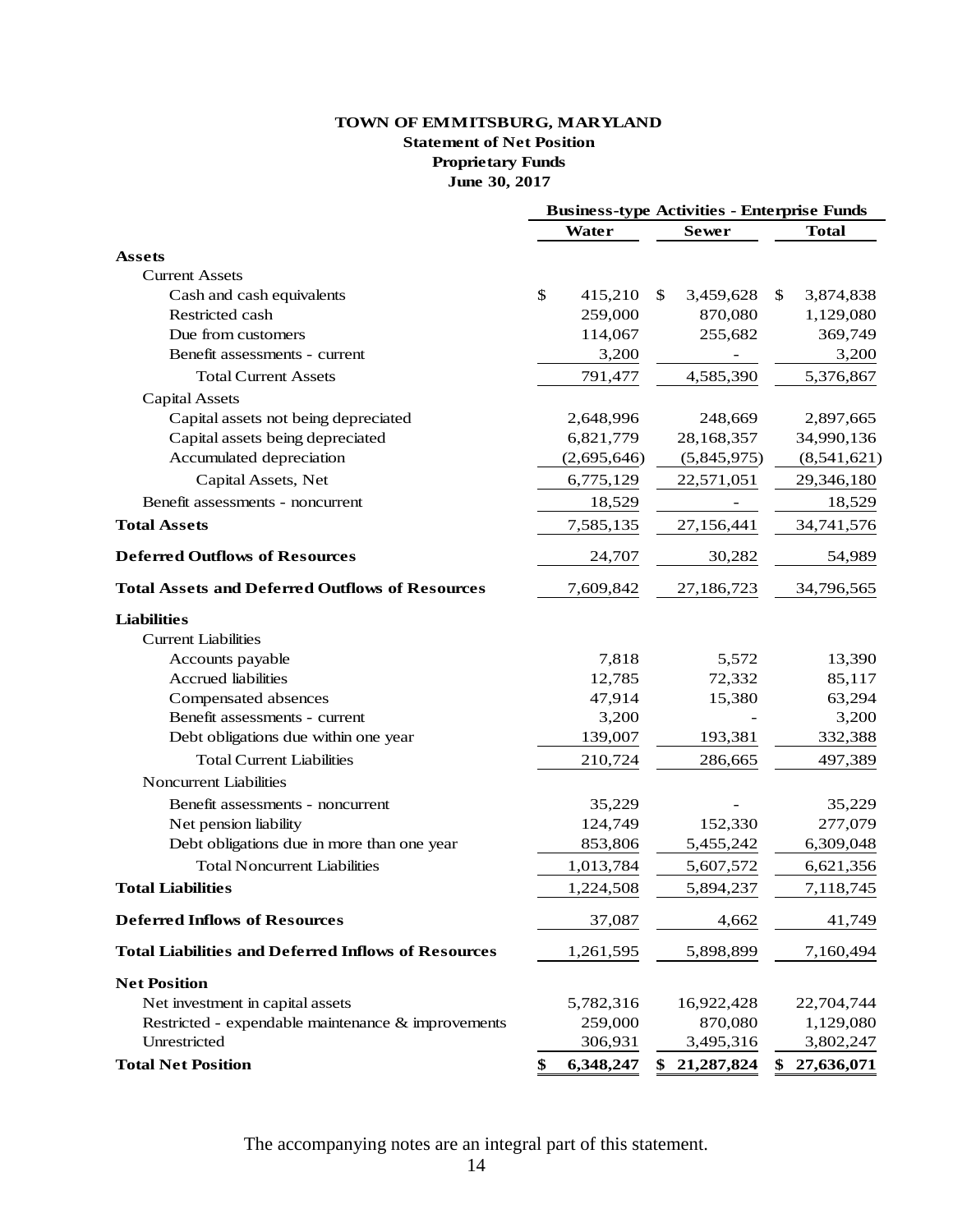## **TOWN OF EMMITSBURG, MARYLAND Statement of Revenues, Expenses, and Changes in Fund Net Position Proprietary Funds For the Year Ended June 30, 2017**

|                                                | <b>Business-type Activities - Enterprise Funds</b> |           |               |              |               |              |
|------------------------------------------------|----------------------------------------------------|-----------|---------------|--------------|---------------|--------------|
|                                                | Water                                              |           | <b>Sewer</b>  |              |               | <b>Total</b> |
| <b>Operating Revenues</b>                      |                                                    |           |               |              |               |              |
| Charges for services                           | \$                                                 | 480,550   | $\mathcal{S}$ | 911,415      | <sup>\$</sup> | 1,391,965    |
| Miscellaneous charges                          |                                                    | 7,391     |               | 535          |               | 7,926        |
| <b>Total Operating Revenues</b>                |                                                    | 487,941   |               | 911,950      |               | 1,399,891    |
| <b>Operating Expenses</b>                      |                                                    |           |               |              |               |              |
| Personnel services                             |                                                    | 249,015   |               | 264,336      |               | 513,351      |
| Operating                                      |                                                    | 175,986   |               | 302,594      |               | 478,580      |
| Depreciation                                   |                                                    | 153,122   |               | 664,874      |               | 817,996      |
| <b>Total Operating Expenses</b>                |                                                    | 578,123   |               | 1,231,804    |               | 1,809,927    |
| <b>Operating Loss</b>                          |                                                    | (90, 182) |               | (319, 854)   |               | (410, 036)   |
| Non-operating Revenues (Expenses)              |                                                    |           |               |              |               |              |
| Investment income                              |                                                    | 4,559     |               | 4,559        |               | 9,118        |
| Rental income                                  |                                                    | 7,200     |               | 80,000       |               | 87,200       |
| Other income                                   |                                                    | 805       |               |              |               | 805          |
| Interest expense                               |                                                    | (21, 726) |               | (133, 657)   |               | (155, 383)   |
| <b>Total Non-operating Revenues (Expenses)</b> |                                                    | (9,162)   |               | (49,098)     |               | (58,260)     |
| Change in Net Position                         |                                                    | (99, 344) |               | (368, 952)   |               | (468, 296)   |
| Total Net Position, beginning of year          |                                                    | 6,447,591 |               | 21,656,776   |               | 28,104,367   |
| <b>Total Net Position, end of year</b>         | \$                                                 | 6,348,247 |               | \$21,287,824 |               | 27,636,071   |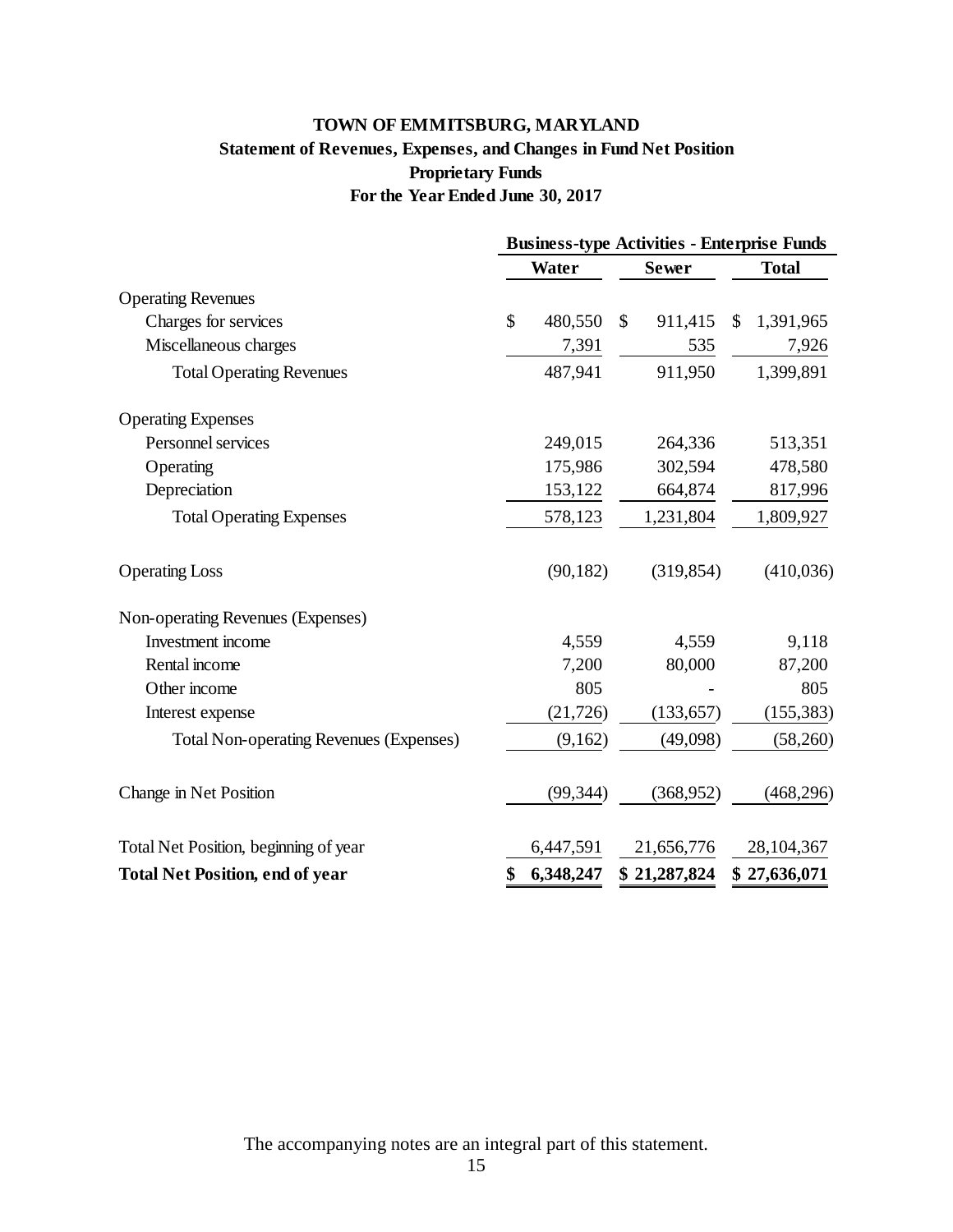## **For the Year Ended June 30, 2017 TOWN OF EMMITSBURG, MARYLAND Statement of Cash Flows Proprietary Funds**

|                                                          | <b>Business-type Activities - Enterprise Funds</b> |            |    |              |    |              |
|----------------------------------------------------------|----------------------------------------------------|------------|----|--------------|----|--------------|
|                                                          |                                                    | Water      |    | <b>Sewer</b> |    | <b>Total</b> |
| <b>Cash flows from operating activities</b>              |                                                    |            |    |              |    |              |
| Cash receipts from customers                             | \$                                                 | 493,553    | \$ | 908,494      | \$ | 1,402,047    |
| Cash payments to suppliers of goods and services         |                                                    | (176, 575) |    | (307,789)    |    | (484, 364)   |
| Cash payments to employees for services                  |                                                    | (242,998)  |    | (250, 027)   |    | (493, 025)   |
| Net cash provided by operating activities                |                                                    | 73,980     |    | 350,678      |    | 424,658      |
| <b>Cash flows from non-operating activities</b>          |                                                    |            |    |              |    |              |
| Rental income                                            |                                                    | 7,200      |    | 80,000       |    | 87,200       |
| Other income                                             |                                                    | 805        |    |              |    | 805          |
| Net cash provided by non-operating activities            |                                                    | 8,005      |    | 80,000       |    | 88,005       |
| Cash flows from capital and related financing activities |                                                    |            |    |              |    |              |
| Purchase of capital assets                               |                                                    | (48, 197)  |    | (17, 382)    |    | (65, 579)    |
| Proceeds on bond and loans payable                       |                                                    |            |    | 258,000      |    | 258,000      |
| Principal paid on bond and loans payable                 |                                                    | (122,982)  |    | (368, 015)   |    | (490, 997)   |
| Interest paid on capital debt                            |                                                    | (26, 695)  |    | (134, 325)   |    | (161,020)    |
| Net cash provided by (used in) capital and               |                                                    |            |    |              |    |              |
| related financing activities                             |                                                    | (197, 874) |    | (261, 722)   |    | (459, 596)   |
| <b>Cash flows from investing activities</b>              |                                                    |            |    |              |    |              |
| Investment income                                        |                                                    | 4,559      |    | 4,559        |    | 9,119        |
| Net cash provided by investing activities                |                                                    | 4,559      |    | 4,559        |    | 9,119        |
| Net increase (decrease) in cash and cash equivalents     |                                                    | (111, 330) |    | 173,515      |    | 62,185       |
| Cash and cash equivalents - beginning of year            |                                                    | 785,540    |    | 4,156,193    |    | 4,941,733    |
| Cash and cash equivalents - end of year                  | \$                                                 | 674,210    | \$ | 4,329,708    | \$ | 5,003,918    |
| Cash and cash equivalents:                               |                                                    |            |    |              |    |              |
| Unrestricted                                             | \$                                                 | 415,210    | \$ | 3,459,628    | \$ | 3,874,838    |
| Restricted                                               |                                                    | 259,000    |    | 870,080      |    | 1,129,080    |
|                                                          | \$                                                 | 674,210    | \$ | 4,329,708    | \$ | 5,003,918    |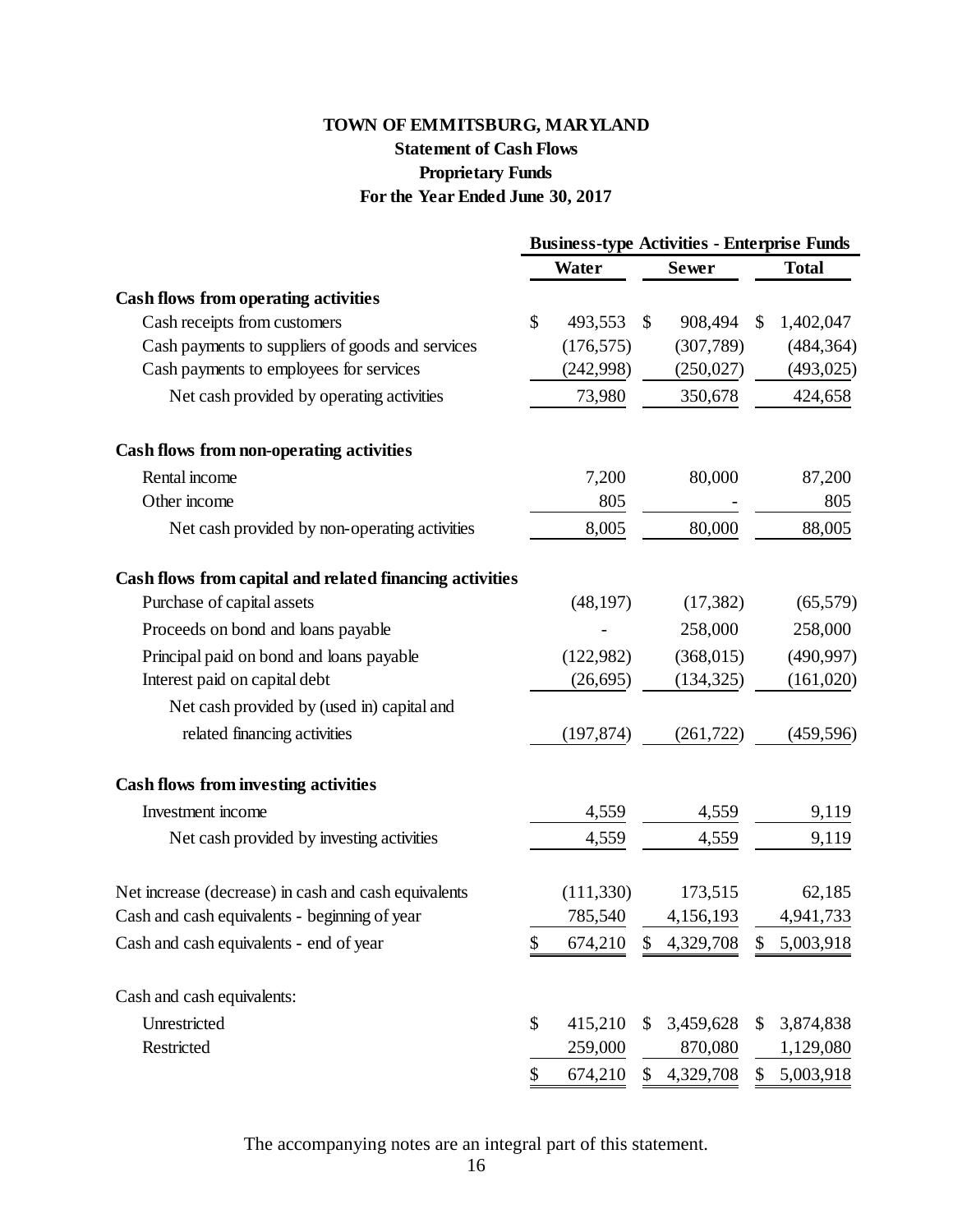## **For the Year Ended June 30, 2017 TOWN OF EMMITSBURG, MARYLAND Statement of Cash Flows Proprietary Funds**

|                                              | <b>Business-type Activities - Enterprise Funds</b> |               |                 |              |
|----------------------------------------------|----------------------------------------------------|---------------|-----------------|--------------|
|                                              |                                                    | Water         | Sewer           | <b>Total</b> |
| Reconciliation of operating income (loss) to |                                                    |               |                 |              |
| Net cash provided by operating activities    |                                                    |               |                 |              |
| Operating income (loss)                      | \$                                                 | $(90,182)$ \$ | $(319, 854)$ \$ | (410,036)    |
| Depreciation                                 |                                                    | 153,122       | 664,874         | 817,996      |
| Net changes in assets and liabilities:       |                                                    |               |                 |              |
| Due from customers                           |                                                    | 6,612         | (6, 473)        | 139          |
| Prepaid expenses                             |                                                    |               | 13,190          | 13,190       |
| Deferred outflows of resources               |                                                    | 7,261         | 8,790           | 16,051       |
| Accounts payable                             |                                                    | (589)         | (18, 385)       | (18,974)     |
| Accrued liabilities                          |                                                    | (12, 362)     | (8,346)         | (20,708)     |
| Compensated absences                         |                                                    | 3,651         | 9,054           | 12,705       |
| Net pension liability                        |                                                    | 11,978        | 14,500          | 26,478       |
| Deferred inflows of resources                |                                                    | (5,511)       | (6,672)         | (12, 183)    |
| Net cash provided by operating activities    | \$                                                 | 73,980<br>\$  | 350,678<br>\$   | 424,658      |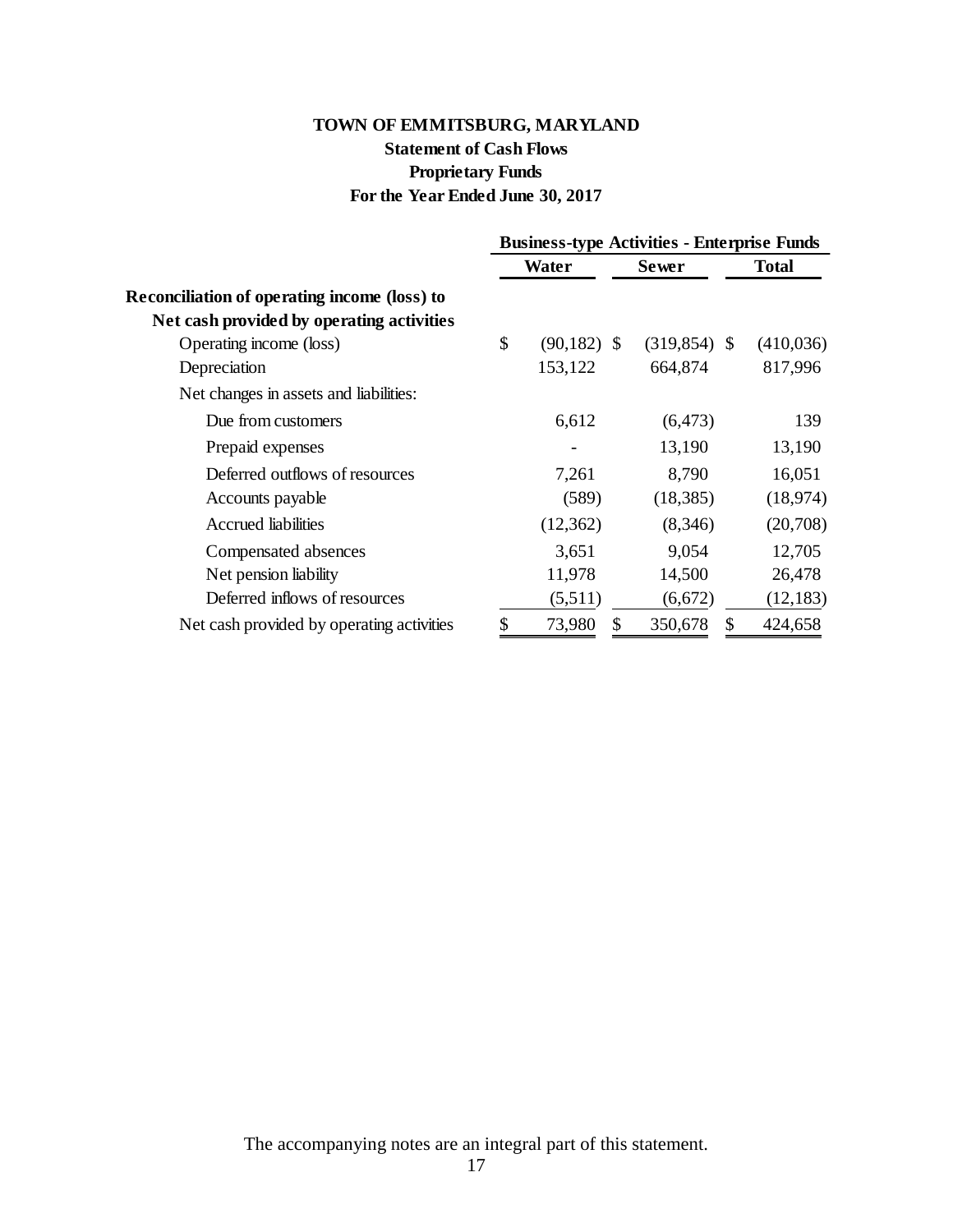#### **NOTE 1- SUMMARY OF SIGNIFICANT ACCOUNTING POLICIES**

#### **Financial Reporting Entity**

The Town of Emmitsburg was incorporated in 1825 and is currently organized under the provisions of a commission form of government. The financial statements of The Town of Emmitsburg, Maryland (the Town) have been prepared in conformity with generally accepted accounting principles (GAAP) as applied to governmental units. Accounting principles generally accepted in the United States of America require that the reporting entity include (1) the primary government, (2) organizations for which the primary government is financially accountable, and (3) other organizations for which the nature and significance of their relationship with the primary government are such that exclusion would cause the reporting entity's financial statements to be misleading or incomplete. The criteria provided in Governmental Accounting Standards Board Codification Section 2100 have been considered and there are no agencies or entities which should be presented with the Town.

The Governmental Accounting Standards Board (GASB) is the accepted standard setting body for establishing governmental accounting and financial reporting principles. The Town follows GASB 62 in applying GASB guidance to its proprietary activities, which incorporates Financial Accounting Standards Board statements and interpretations, Accounting Principles Board Opinions and Accounting Research Bulletins issued on or before November 30, 1989, that do not conflict with or contradict GASB pronouncements.

#### **Government-wide and Fund Financial Statements**

The basic financial statements include both government-wide (based on the Town as a whole) and fund financial statements. The statement of net position and the statement of activities display information about the Town as a whole. For the most part, the effect of interfund activity has been removed from these statements. These statements include the financial activities of the primary government. The statements distinguish between those activities of the Town that are governmental and those that are considered business-type activities.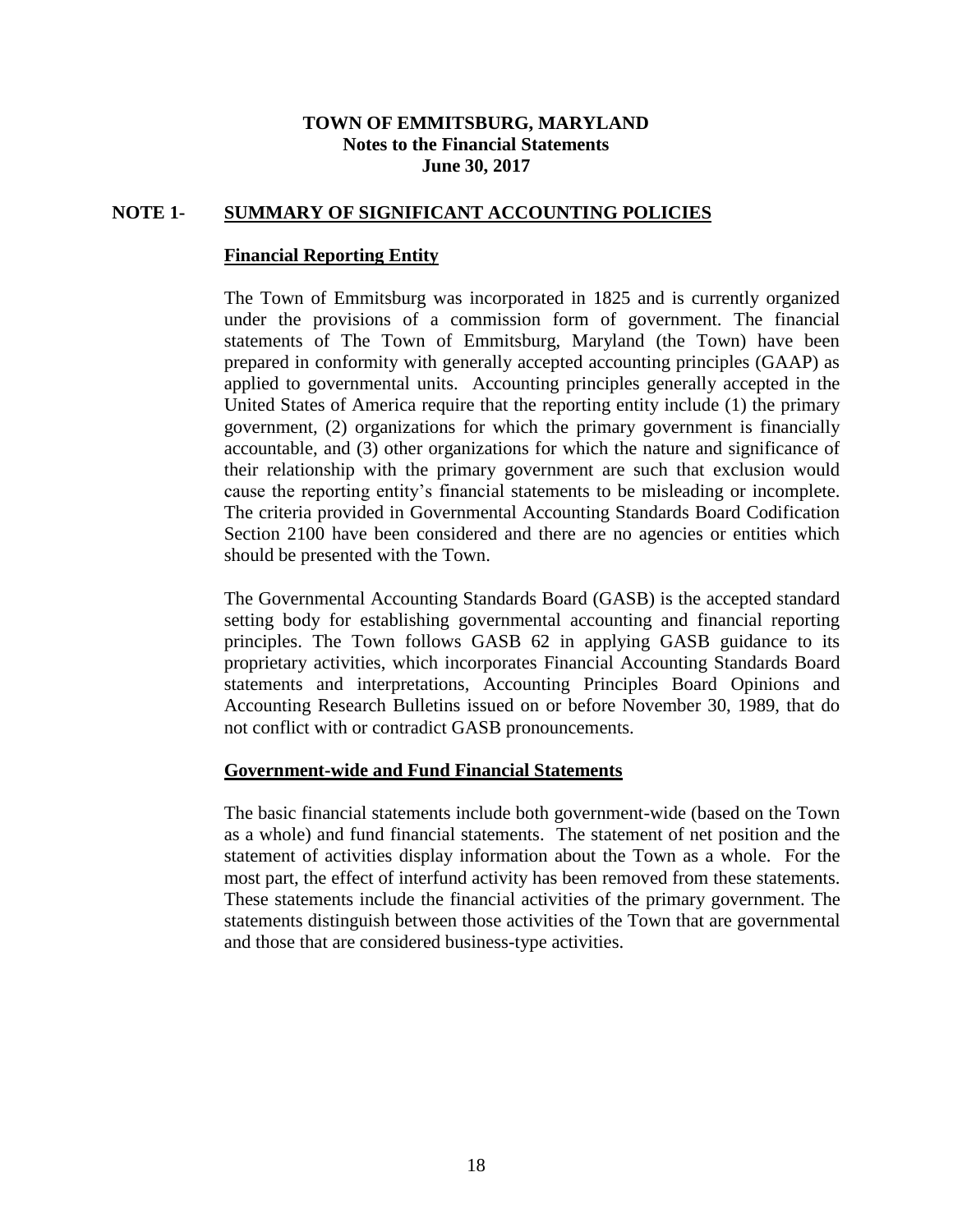#### **Government-wide and Fund Financial Statements** (Continued)

The statement of net position presents the financial condition of the governmental and business-type activities of the Town at year-end. The statement of activities presents a comparison between direct expenses and program revenues for each program or function of the Town's governmental activities and for business-type activities of the Town. Direct expenses are those that are specifically associated with a service, program, or department and therefore clearly identifiable to a particular function. Program revenues include charges paid by the recipient for the goods and services offered by the program, grants and contributions that are restricted to meeting the operational or capital requirements of a particular program, and interest earned on grants that is required to be used to support a particular program. Revenues which are not classified as program revenues are presented as general revenues of the Town, with certain limited exceptions. The comparison of direct expenses with program revenues identifies the extent to which each governmental program or business activity is self-financing or draws from the general revenues of the Town.

In the fund financial statements, financial transactions and accounts of the Town are organized on the basis of funds. The operation of each fund is considered to be an independent fiscal and separate accounting entity, with a self-balancing set of accounts. Fund accounting segregates funds according to their intended purpose and is used to aid management in demonstrating compliance with finance-related legal and managerial requirements.

The following is a brief description of the specific funds used by the Town for the year ended June 30, 2017:

#### **Governmental Fund Types**

General Fund – This fund is the Town's primary operating fund. It accounts for all financial resources of the general government, except those required to be accounted for in another fund. The General Fund accounts for the normal recurring activities of the Town, (i.e., public safety, parks and recreation, public works and general government activities, etc.). These activities are funded principally by property and income taxes on individuals and businesses, and grants from other governmental units.

Capital Projects Fund – This fund accounts for the purchase, construction or renovation of major general fixed assets over an extended period of time (other than those financed by the Proprietary Funds). While capital outlay accounts are used in each function reported in the General Fund, longer-term projects, those with mixed funding or projects of a larger amount or spanning several fiscal years, are accounted for in this fund.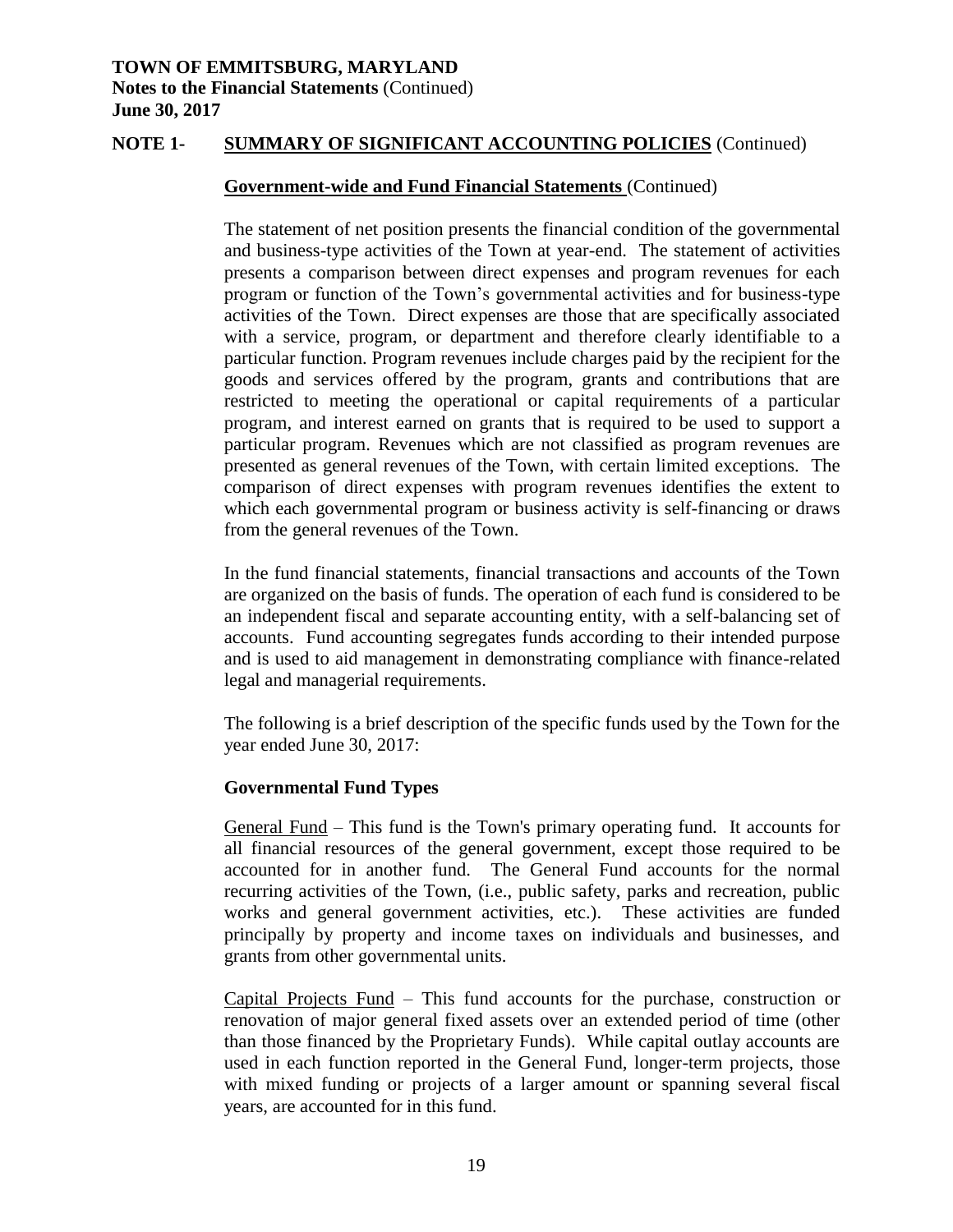#### **Government-wide and Fund Financial Statements** (Continued)

#### **Proprietary Fund Types**

Enterprise Funds – The Water and Sewer Funds account for the activity of the Town's sewage treatment plant, sewage pumping stations and collection systems, and the water distribution system.

### **Measurement Focus, Basis of Accounting, and Financial Statement Presentation**

The government-wide statements are prepared using the economic resources measurement focus and the accrual basis of accounting. Revenues are recorded when earned and expenses are recorded when a liability is incurred, regardless of the timing of related cash flows. Property taxes are recognized as revenues in the year in which they are levied. Grants and similar items are recognized as revenue as soon as all eligibility requirements imposed by the provider have been met. This approach differs from the manner in which governmental fund financial statements are prepared. Therefore, governmental fund financial statements include a reconciliation with brief explanations to better identify the relationship between the government-wide statements and the statements for the governmental fund.

Net position is reported as restricted when constraints placed on net position use are externally imposed by grantors or contributors.

Government fund financial statements are reported using the current financial resources measurement focus and the modified accrual basis of accounting. Under the modified accrual basis of accounting, revenues are recognized when cash is received and when amounts to be received are both measurable and available. "Available" means collectible within the current period or soon enough thereafter to be used to pay liabilities of the current period. The government considers all revenues as available if they are collected within 60 days after yearend.

Expenditures generally are recorded when the related liability is incurred, as under accrual accounting. However, debt service expenditures as well as expenditures related to compensated absences and claims and judgments are recorded only when payment is due.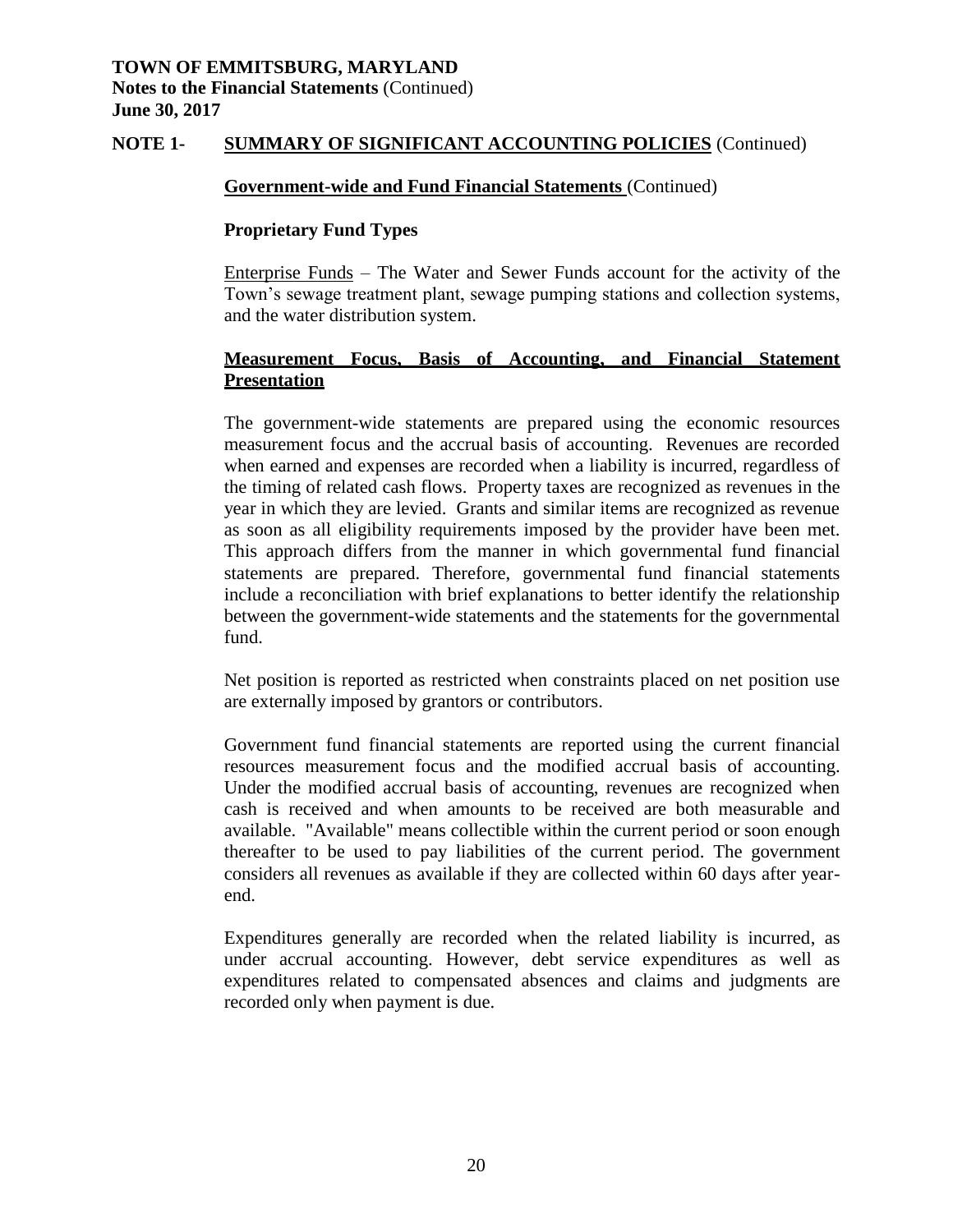### **NOTE 1- SUMMARY OF SIGNIFICANT ACCOUNTING POLICIES** (Continued)

### **Measurement Focus, Basis of Accounting, and Financial Statement Presentation** (Continued)

Business-type activities and all proprietary funds are accounted for on a flow of economic resources measurement focus. With this measurement focus, all assets and all liabilities associated with the operation of these funds are included on the statement of net position. Proprietary funds distinguish operating revenues and expenses from non-operating items. Operating revenues and expenses generally result from providing services and producing and delivering goods in connection with a proprietary fund's principal ongoing operations. The principal operating revenues of the Town's enterprise funds are charges to customers for sales and services. Operating expenses for enterprise funds include the cost of sales and services, administrative expenses, and depreciation on capital assets. All revenues and expenses not meeting this definition are reported as nonoperating revenues and expenses.

#### **Budgets and Budgetary Accounting**

The budget document is a comprehensive financial plan showing all revenues and expenditures expected for the fiscal year.

The Town follows these procedures in establishing the budgetary data reflected in the general-purpose financial statements:

- 1. Prior to May  $30<sup>th</sup>$ , the Mayor requests the Town Manager and Town Accountant meet with the Board of Commissioners and then prepare their proposed operating budgets for the fiscal year commencing the following July 1.
- 2. All budget requests are compiled by the Town Manager and Town Accountant and presented to the Mayor for review together with comparative and supporting data.
- 3. Public hearings are advertised and conducted at the Town Hall for taxpayer comments.
- 4. Prior to May  $30<sup>th</sup>$ , the Mayor formally presents the budget message to the Board of Commissioners.
- 5. Prior to June  $30<sup>th</sup>$ , the budget is legally enacted through the passage of an ordinance.
- 6. Appropriations lapse at the end of the fiscal year.
- 7. During the operating year, the Board of Commissioners must approve interdepartmental budget transfers at a regularly scheduled public meeting.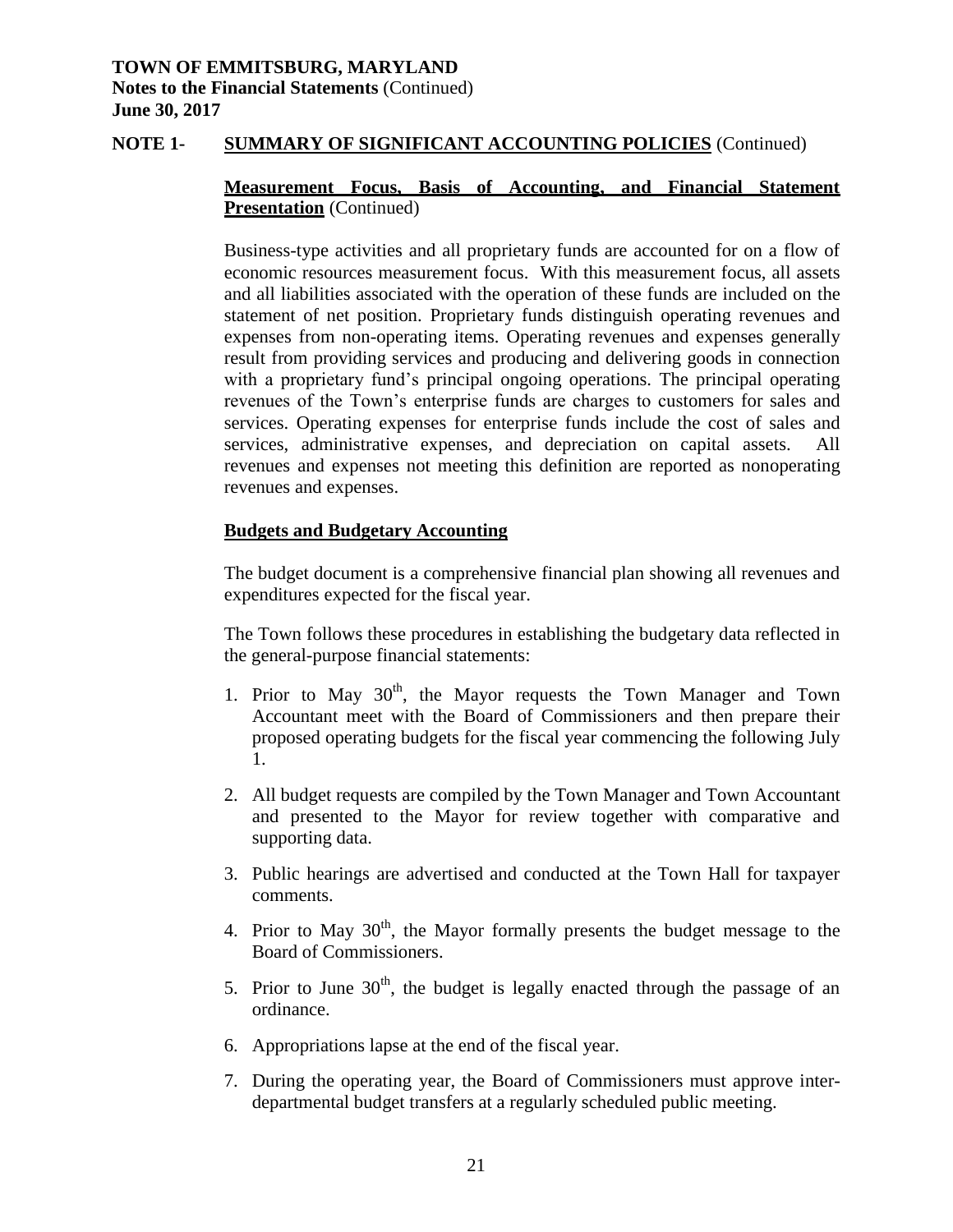#### **Cash, Cash Equivalents, and Investments**

For purposes of the statement of cash flows, the Town considers cash on hand, demand deposits, and all highly liquid investments and debt instruments with maturities of six months or less from the date of acquisition to be cash and cash equivalents. Generally, cash resources of the individual funds are combined to form a pool. Investment income earned as a result of pooling is distributed to the appropriate funds based on the average balance of cash and investments of each fund.

#### **Receivables and Doubtful Accounts**

Significant receivables include amounts due from customers primarily for property taxes and utility services. These receivables are due within one year. For the year ended June 30, 2017, the Town has an allowance for doubtful property taxes of \$20,825 reported in the general fund.

#### **Prepaid Expenses**

Payments made to vendors for services that will benefit periods beyond June 30, 2017, are recorded as prepaid expenses. In governmental funds, reported prepaid expenses are equally offset by non-spendable fund balance amounts, which indicates that they do not constitute "available spendable resources" even though they are a component of net current assets.

#### **Capital Assets**

Capital assets are reported in the governmental or business-type activities column in the government-wide financial statements. Capital assets are defined as assets with an initial, individual cost of more than \$5,000 and an estimated useful life in excess of one year. Capital assets purchased or acquired are recorded at cost or, if donated, at the estimated fair market value upon receipt. Depreciation of property and equipment is computed on the straight-line method for financial reporting purposes. Depreciation is provided for over the estimated useful lives of the assets.

| <b>Buildings</b>        | $20 - 50$ years |
|-------------------------|-----------------|
| Land improvements       | $10 - 20$ years |
| Infrastructure          | $20 - 50$ years |
| Machinery and equipment | $5 - 15$ years  |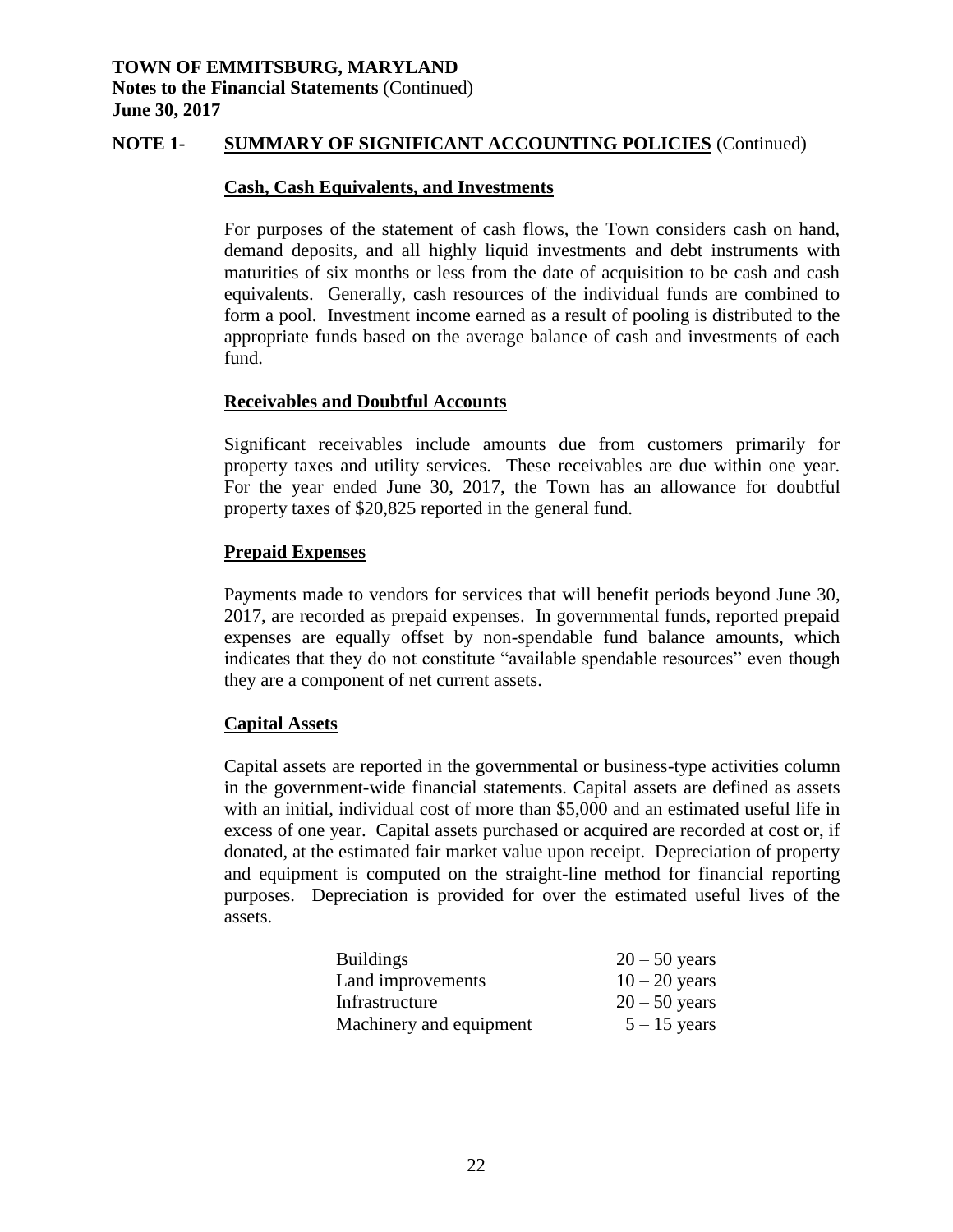#### **Short-term Interfund Receivables/Payables**

During the course of operations, numerous transactions occur between individual funds for goods provided or services rendered. These receivables and payables are classified as "due from other funds" or "due to other funds" on the statement of net position. Short-term interfund loans are classified as "interfund receivables/payables."

#### **Compensated Absences**

It is the Town's policy to permit employees to accumulate earned but unused vacation and sick pay benefits. Employees are entitled to receive payment for all unused vacation hours and half-time pay for accrued and unused sick and personal hours upon termination. Accumulated vacation, sick, and personal leave is accrued when incurred in the government-wide and proprietary fund financial statements.

#### **Deferred Outflows / Inflows of Resources**

In addition to assets, the statement of net position reports a separate section for deferred outflows of resources. Deferred outflows of resources represent a consumption of net position that applies to a future period(s) and so will not be recognized as an outflow of resources (expense/expenditure) until that period.

In addition to liabilities, the statement of net position reports a separate section for deferred inflows of resources. Deferred inflows of resources represent an acquisition of net position that applies to a future period(s) and so will not be recognized as an inflow of resources (revenue) until that period.

#### **Commitments and Contingent Liabilities**

Amounts received or receivable from grantor agencies are subject to audit and adjustment by grantor agencies, principally the federal government. Any disallowed claims, including amounts already collected, may constitute a liability of the applicable funds. The amount, if any, of expenditures which may be disallowed by the grantor cannot be determined at this time although it is believed by management that such disallowances will be immaterial.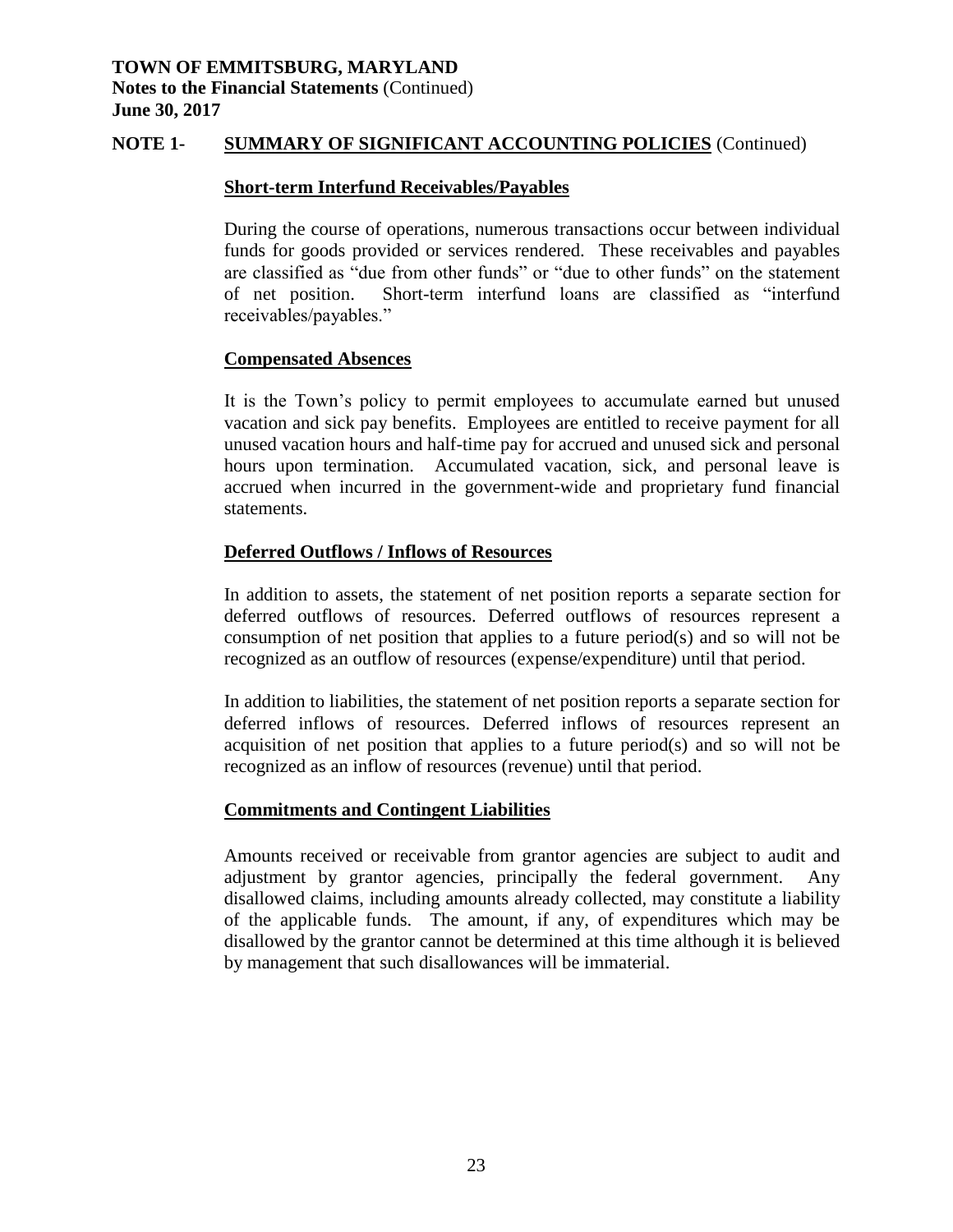### **Interfund Transactions**

Quasi-external transactions are accounted for as revenues or expenditures. Transactions that constitute reimbursements to a fund for expenditures initially made from it that are properly applicable to another fund are recorded as expenditures in the reimbursing fund and as reductions of expenditures in the fund that is reimbursed. All other interfund transactions, except quasi-external transactions and reimbursements, are reported as transfers.

### **Net Position**

Net position represents the difference between assets and deferred outflows of resources, and liabilities and deferred inflows of resources. Net investment in capital assets consists of cost of capital assets, net of accumulated depreciation, reduced by the outstanding balances of any borrowing used for the acquisition, construction, or improvement of those assets. Restricted net position represents external restrictions by creditors, grantors, contributors, or laws and regulations of other governments and restrictions imposed by law or enabling legislation.

### **Fund Balance**

The Town has implemented GASB Statement No. 54, Fund Balance Reporting and Governmental Fund Type Definitions, for its governmental funds. Under GASB Statement No. 54, fund balances are required to be reported according to the following classifications:

Nonspendable fund balance – Includes amounts that cannot be spent because they are either not in spendable form, or, for legal or contractual reasons, must be kept intact. This classification includes inventories, prepaid amounts, assets held for sale, and long-term receivables.

Restricted fund balance – Constraints placed on the use of these resources are either externally imposed by creditors (such as through debt covenants), grantors, contributors or other governments; or are imposed by law (through constitutional provisions or enabling legislation).

Committed fund balance – Amounts that can only be used for specific purposes because of a formal action (resolution or ordinance) by the Town's highest level of decision-making authority, the Mayor and Board of Commissioners.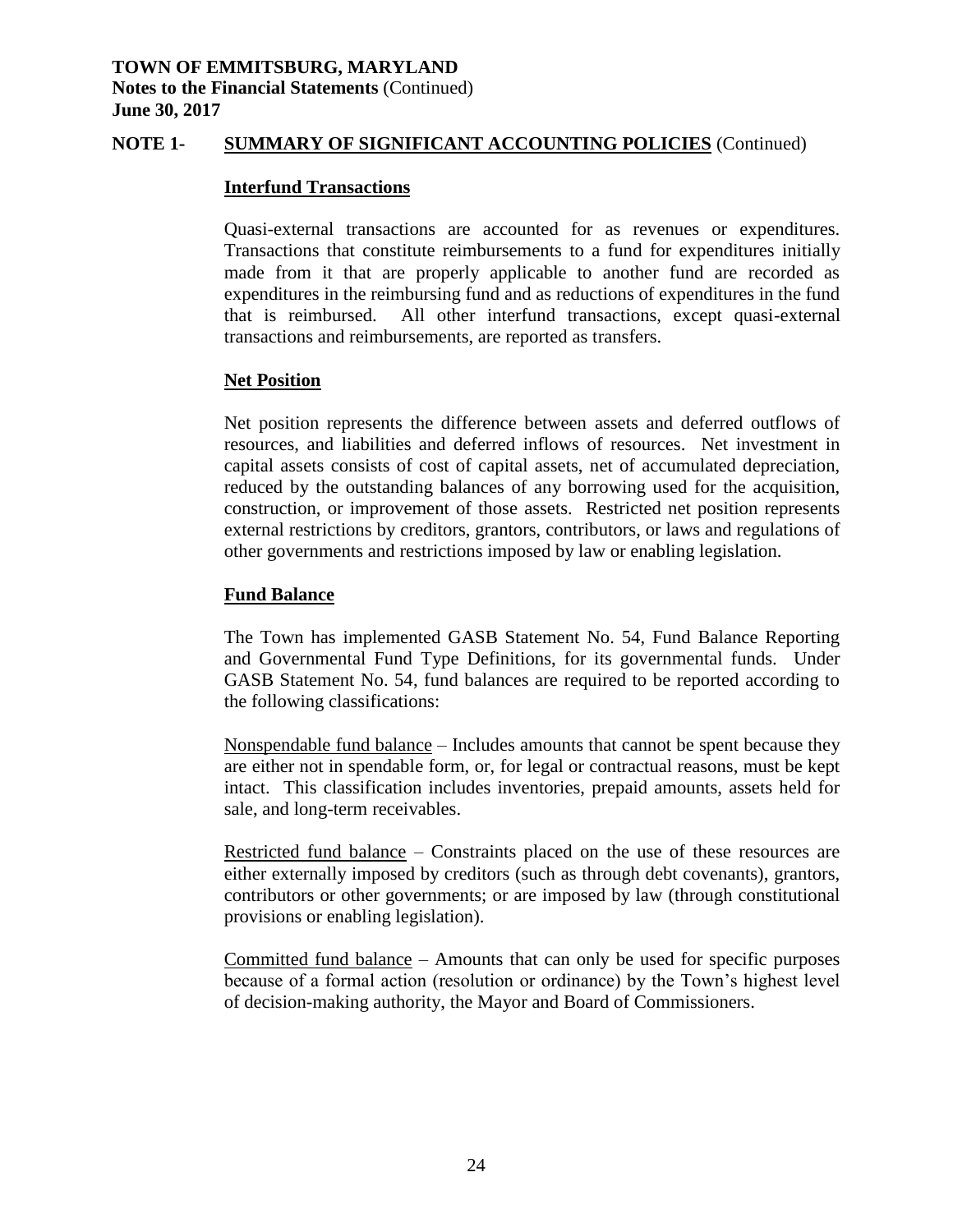### **NOTE 1- SUMMARY OF SIGNIFICANT ACCOUNTING POLICIES** (Continued)

#### **Fund Balance (**Continued)

Assigned fund balance – Amounts that are constrained by the Town's intent to be used for specific purposes, but that do not meet the criteria to be classified as restricted or committed. Intent can be stipulated by the Board of Commissioners, or by an official to whom that authority has been given. With the exception of the General Fund, this is the residual fund balance classification for all governmental funds with positive balances.

Unassigned fund balance – This is the residual classification of the General Fund. Only the General Fund reports a positive unassigned fund balance. Other governmental funds might report a negative balance in this classification, as the result of overspending for specific purposes for which amounts had been restricted, committed or assigned.

When both restricted and unrestricted resources are available for use, it is the Town's policy to use externally restricted resources first, then unrestricted resources – committed, assigned, and unassigned – in order as needed.

#### **Use of Estimates**

The preparation of basic financial statements in conformity with U.S. generally accepted accounting principles requires management to make estimates and assumptions that affect the amounts reported in the basic financial statements and accompanying notes. Actual results could differ from those estimates.

#### **NOTE 2 DEPOSITS WITH FINANCIAL INSTITUTIONS AND INVESTMENTS**

#### **Custodial Credit Risk**

Custodial credit risk for deposits is the risk that, in the event of the failure of a depository financial institution, a government will not be able to recover its deposits or will not be able to recover collateral securities that are in the possession of an outside party. Custodial credit risk for investments exists when, in the event of the failure of the counterparty to a transaction, a government may be unable to recover the value of investment or collateral securities that are in the possession of an outside party. As of year-end, the Town's carrying amount of deposits was \$4,676,066 the bank balance was \$4,689,512 and cash on hand was \$450.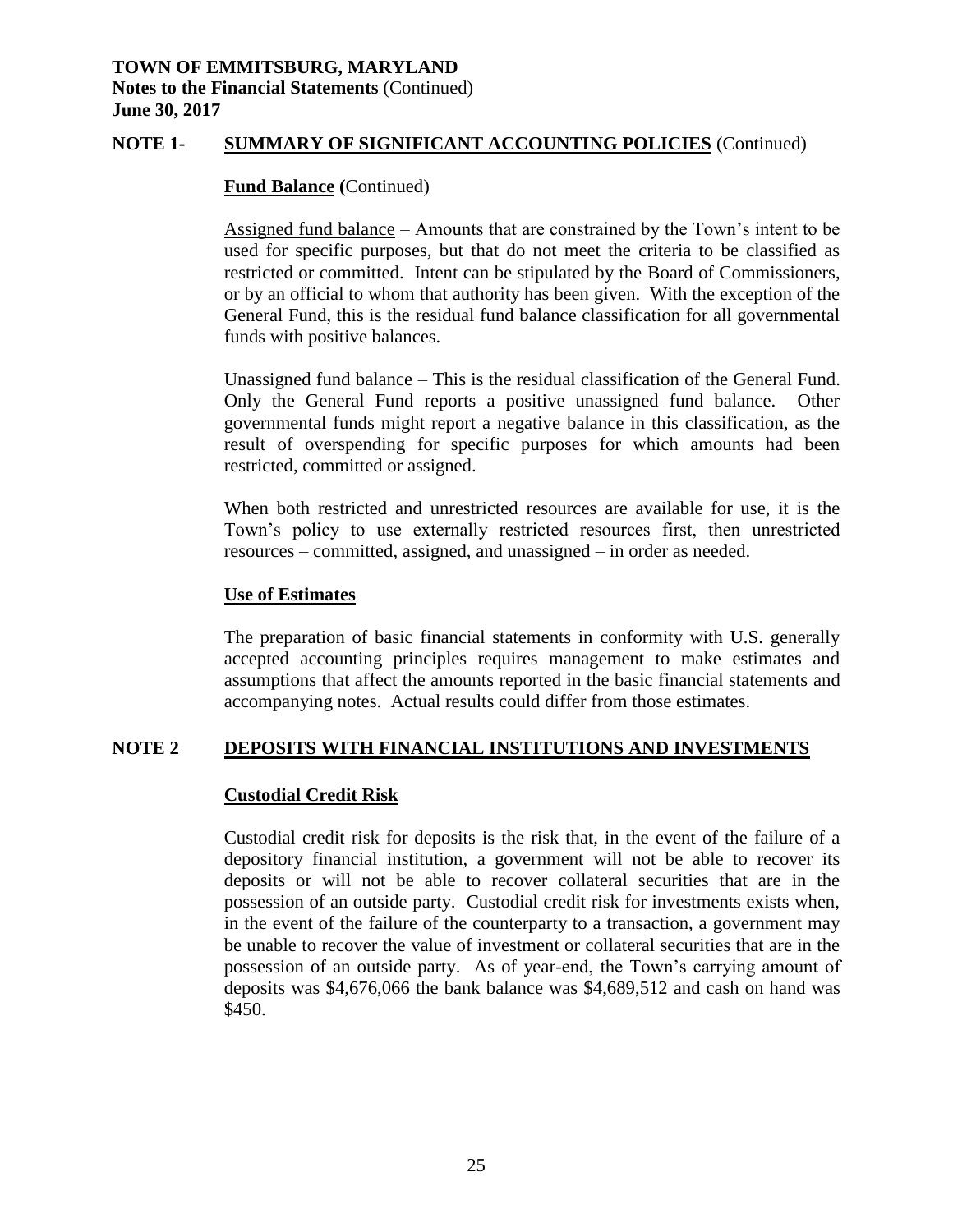### **NOTE 2 DEPOSITS WITH FINANCIAL INSTITUTIONS AND INVESTMENTS** (Continued)

The Town maintains deposits at one financial institution. At June 30, 2017, the Town was fully covered by the Federal Deposit Insurance Corporation and pledged collateral.

Included in cash and cash equivalents, the Town had \$2,499,520 invested in the Maryland Local Government Investment Pool (MLGIP) as of June 30, 2017.

The Town's cash and investments as of June 30, 2017, reconciled to the total presented in the Statement of Net Position, are as follows:

|                            | Governmental    | Business-type   |    |           |
|----------------------------|-----------------|-----------------|----|-----------|
|                            | Activities      | Activities      |    | Total     |
| Cash and cash equivalents: |                 |                 |    |           |
| Unrestricted               | \$<br>2,172,118 | \$<br>3,874,838 | \$ | 6,046,956 |
| Restricted                 |                 | 1,129,080       |    | 1,129,080 |
|                            | 2,172,118       | \$<br>5,003,918 | S  | 7,176,036 |
|                            | Governmental    | Business-type   |    |           |
|                            | Activities      | Activities      |    | Total     |
| Cash on hand               | \$<br>450       | \$              | \$ | 450       |
| Deposits in bank           | 1,670,233       | 3,005,833       |    | 4,676,066 |
| Investment pools (MLGIP)   | 501,435         | 1,998,085       |    | 2,499,520 |
|                            | \$<br>2,172,118 | \$<br>5,003,918 |    | 7,176,036 |

#### **Interest Rate Risk**

Interest rate risk is the risk that changes in interest rates will adversely affect the fair value of an investment. The Town's policy is not explicit as to how interest rate risk is managed. The interest rate in the MLGIP fluctuates throughout the year. The applicable interest rate at June 30, 2017 was 0.94 %.

#### **Credit Risk**

Credit risk is defined as the risk that an issuer or other counterparts to an investment in debt securities will not fulfill its obligation.

The Town shall invest only in the following types of securities, which are authorized by the State: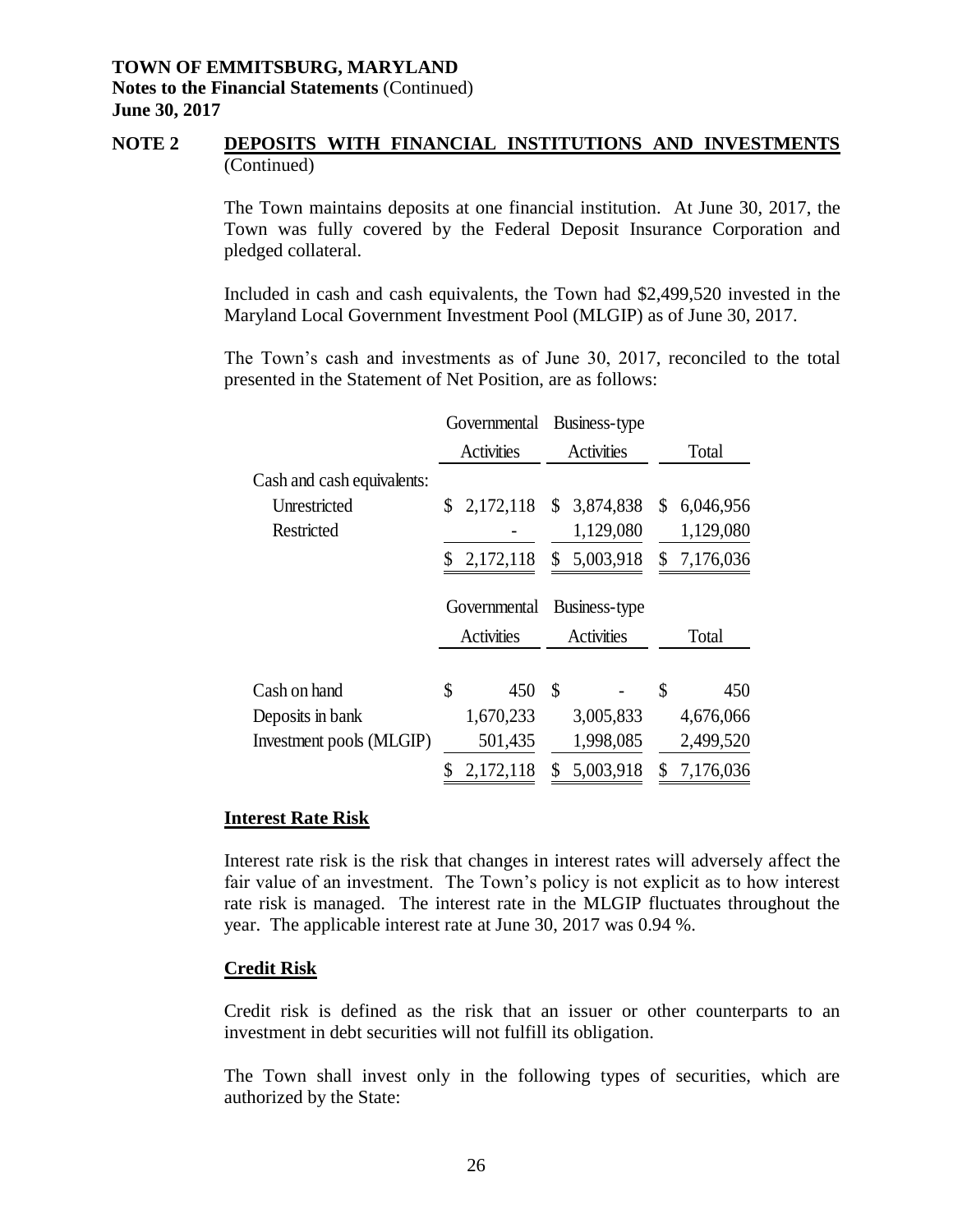### **NOTE 2 DEPOSITS WITH FINANCIAL INSTITUTIONS AND INVESTMENTS** (Continued)

### **Credit Risk** (Continued)

- Obligations of U.S. governmental agencies
- Fully insured or collateralized certificates of deposit
- Repurchase agreements and reverse repurchase agreements not to exceed 360 days to stated maturity
- Bankers acceptances with the highest quality letter and numerical rating
- Municipal securities with the highest quality letter and numerical rating
- Money market mutual funds containing securities of U.S. governmental agencies
- Local Government Investment Pool administered by the State Treasurer

The Town's investments have received the following ratings by Standard  $\&$ Poor's: Maryland Local Government Investment Pool (MLGIP) rated AAAm.

#### **Concentration of Credit Risk**

Concentration of credit risk is the risk of loss attributed to the magnitude of a government's investment in a single issuer, not applicable to investments issued or explicitly guaranteed by the U.S. government, investments in mutual funds, and external investment pools or other pooled investments.

#### **NOTE 3 PROPERTY TAXES**

The Town's property taxes are levied each July 1 at rates enacted by the Board of Commissioners on the total assessed value as determined by the Maryland State Department of Assessments and Taxation.

Property taxes become delinquent on October 1. Interest accrues at 1% monthly for delinquent property taxes. Tax liens on real property are sold at public auction the second Monday in May on taxes delinquent since October 1 of the current fiscal year. Total assessable base on which levies were made for the year ended June 30, 2017 was \$174,398,426 and the property tax rate was \$0.36 per \$100 of assessed value.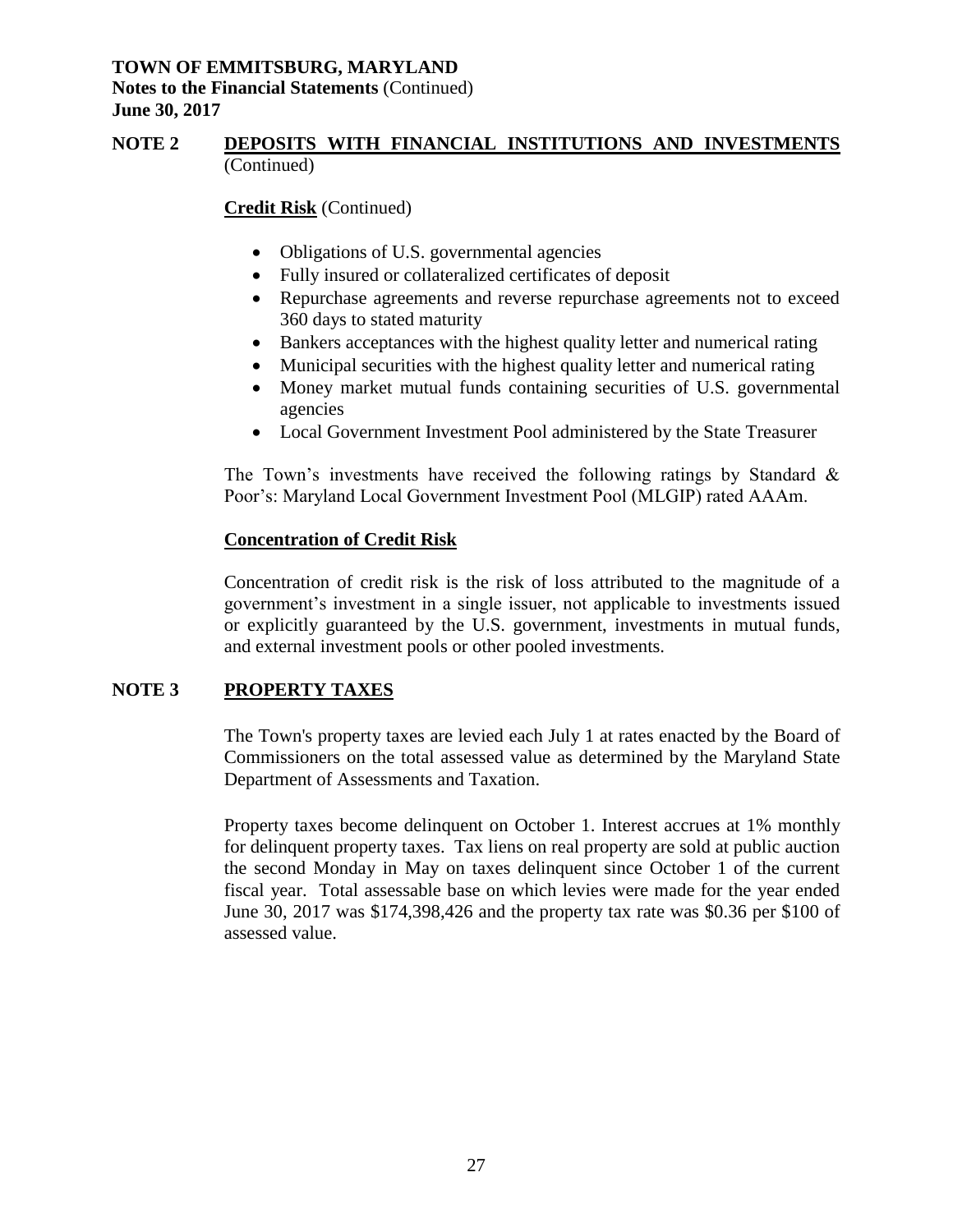## **NOTE 4 CAPITAL ASSETS**

Capital asset activity for the year ended June 30, 2017 was as follows:

|                                             |    | <b>Balance</b>      |    | Transfers/       |    | Transfers/          |    | <b>Balance</b> |
|---------------------------------------------|----|---------------------|----|------------------|----|---------------------|----|----------------|
| <b>Governmental Activities</b>              |    | <b>July 1, 2016</b> |    | <b>Additions</b> |    | <b>Dispositions</b> |    | June 30, 2017  |
| Capital assets, not being depreciated       |    |                     |    |                  |    |                     |    |                |
| Land                                        | \$ | 1,164,089           | \$ |                  | \$ |                     | \$ | 1,164,089      |
| <b>Historical Collections</b>               |    | 36,750              |    |                  |    |                     |    | 36,750         |
| Construction in progress                    |    | 62,262              |    | 284,410          |    | (157,618)           |    | 189,054        |
| Total capital assets not being depreciated  |    | 1,263,101           |    | 284,410          |    | (157,618)           |    | 1,389,893      |
| Capital assets, being depreciated           |    |                     |    |                  |    |                     |    |                |
| <b>Buildings</b>                            |    | 736,051             |    | 25,110           |    |                     |    | 761,161        |
| Improvements                                |    | 669,952             |    |                  |    |                     |    | 669,952        |
| Infrastructure                              |    | 4,535,285           |    | 106,435          |    |                     |    | 4,641,720      |
| Machinery and equipment                     |    | 629,725             |    |                  |    | (25, 482)           |    | 604,243        |
| Total capital assets being depreciated      |    | 6,571,013           |    | 131,545          |    | (25, 482)           |    | 6,677,076      |
| Less: accumulated depreciation              |    | (4,257,492)         |    | (189, 556)       |    | 25,482              |    | (4,421,566)    |
| Total capital assets being depreciated, net |    | 2,313,521           |    | (58,011)         |    |                     |    | 2,255,510      |
| Governmental Activities capital assets, net | S  | 3,576,622           | S  | 226,399          | S  | (157, 618)          | S  | 3,645,403      |

Depreciation expense was charged to functions/programs as follows:

### **Governmental Activities**

| <b>General Government</b> | \$25,343  |
|---------------------------|-----------|
| Public works - streets    | 129,523   |
| Parks and recreation      | 34,690    |
|                           | \$189,556 |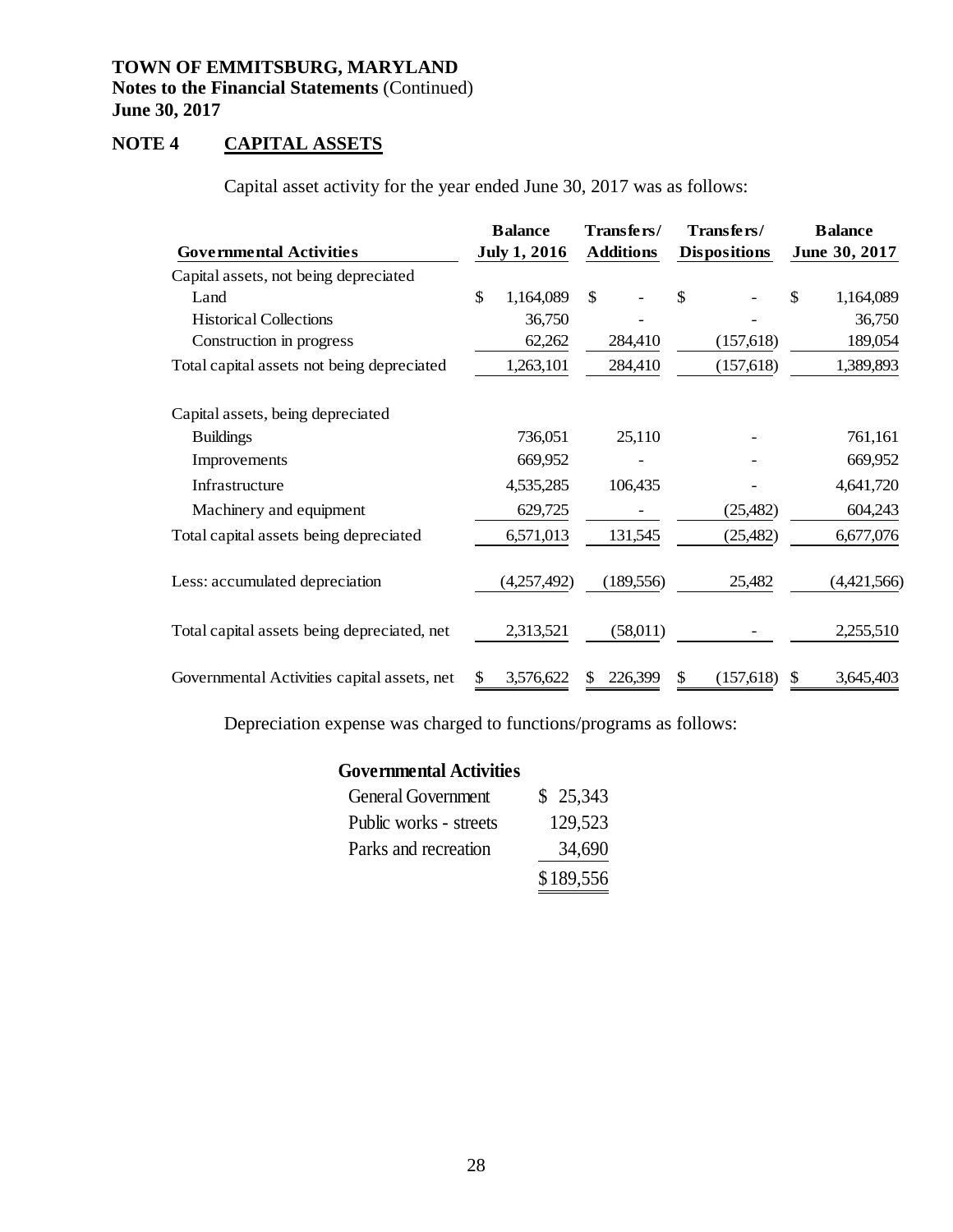### **NOTE 4 CAPITAL ASSETS** (Continued)

| <b>Business-type Activities</b>              | <b>Balance</b><br><b>July 1, 2016</b> | Transfers/<br><b>Additions</b> | Transfers/<br><b>Dispositions</b> | <b>Balance</b><br>June 30, 2017 |
|----------------------------------------------|---------------------------------------|--------------------------------|-----------------------------------|---------------------------------|
| Capital assets, not being depreciated        |                                       |                                |                                   |                                 |
| Land and land improvements                   | \$<br>2,669,550                       | \$                             | \$                                | \$<br>2,669,550                 |
| Construction in progress                     | 228,114                               |                                |                                   | 228,114                         |
| Total capital assets not being depreciated   | 2,897,664                             |                                |                                   | 2,897,664                       |
| Capital assets, being depreciated            |                                       |                                |                                   |                                 |
| Buildings and improvements                   | 6,876,073                             |                                | (5,700)                           | 6,870,373                       |
| Infrastructure                               | 27,914,537                            | 17,382                         |                                   | 27,931,919                      |
| Machinery and equipment                      | 185,248                               | 48,197                         | (45,600)                          | 187,845                         |
| Total capital assets being depreciated       | 34,975,858                            | 65,579                         | (51,300)                          | 34,990,137                      |
| Less: accumulated depreciation               | (7,774,925)                           | (817,996)                      | 51,300                            | (8,541,621)                     |
| Total capital assets being depreciated, net  | 27,200,933                            | (752, 417)                     |                                   | 26,448,516                      |
| Business-type Activities capital assets, net | 30,098,597                            | (752, 417)<br>S.               | S                                 | 29,346,180                      |

Depreciation expense was charged to functions/programs as follows:

| <b>Business-type Activities</b> |           |
|---------------------------------|-----------|
| Water                           | \$153,122 |
| Sewer                           | 664,874   |
|                                 | \$817,996 |

#### **NOTE 5 UNEARNED REVENUE**

Unearned revenue arises in governmental funds when revenue does not meet both the "measurable" and "available" criteria for recognition in the current period. Unearned revenue also arises, in both governmental and proprietary funds, when resources are received by the government before it has a legal claim to them. In subsequent periods, when both revenue recognition criteria are met, or when the government has a legal claim to the resources, revenue is recognized.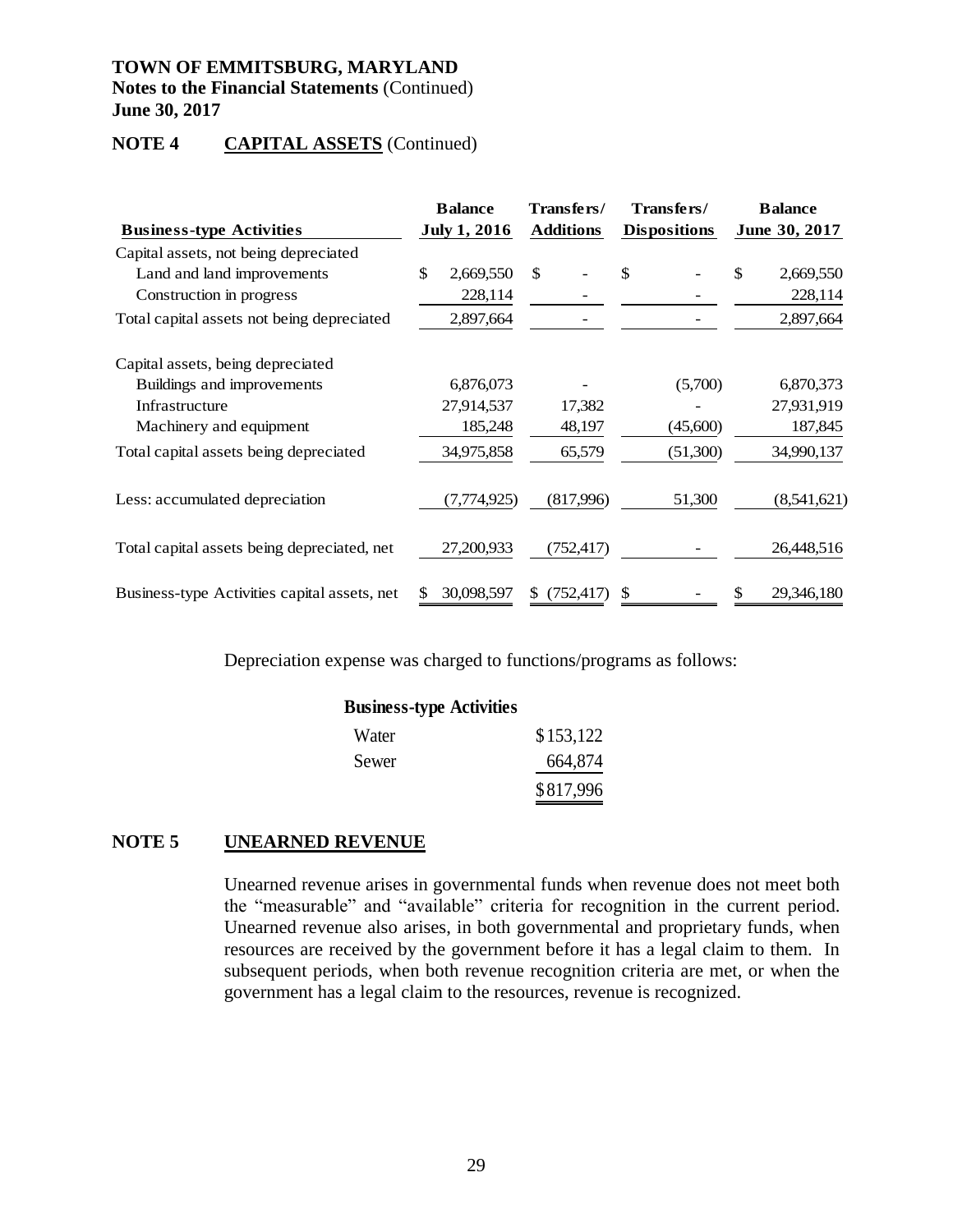## **NOTE 6 DEBT OBLIGATIONS**

Debt outstanding at June 30, 2017 is as follows:

| Purpose                                                                                                                                                                          | Rate  | Amount       |
|----------------------------------------------------------------------------------------------------------------------------------------------------------------------------------|-------|--------------|
| Wastewater Plant Improvement Bonds of 1988; Community<br>Development Administration; Due 2018; Annual principal varies plus<br>interest.                                         | 4.75% | \$<br>72,000 |
| Infrastructure Financing Bonds 2001 Series A; Maryland Department of<br>Housing and Community Development; Due 2021; Annual principal and<br>interest of approximately \$15,200. | 4.50% | 55,100       |
| Drinking Water State Revolving Fund; Maryland Water Quality Financing<br>Administration; Due 2020; Annual principal and interest of approximately<br>\$45,500.                   | 1.20% | 128,738      |
| Drinking Water State Revolving Fund; Maryland Water Quality Financing<br>Administration; Due 2024; Annual principal and interest of approximately<br>\$23,200.                   | 1.20% | 147,739      |
| Drinking Water State Revolving Fund; Maryland Water Quality Financing<br>Administration; Due 2021; Annual principal and interest of approximately<br>\$53,700.                   | 2.40% | 193,104      |
| Drinking Water State Revolving Fund; Maryland Water Quality Financing<br>Administration; Due 2026; Annual principal and interest of approximately<br>\$26,579.                   | 1.10% | 215,716      |
| General Obligation Bond, Series 2009; Due 2029; Semi-annual interest<br>payments with principal amounts due annually.                                                            | 2.96% | 436,255      |
| Woodsboro Bank loan; Due 2021; Monthly principal and interest of<br>approximately \$1,504.                                                                                       | 4.00% | 195,942      |
| General Obligation Bond (USDA), Series 2014; Financing for WWTP,<br>principal - \$5,419,000, due 2055; Quarterly principal and interest of<br>\$52,565.                          | 2.38% | 5,206,715    |
| General Obligation Bond (USDA), Series 2016; due 2075; Quarterly<br>principal and interest of \$2,101.                                                                           | 1.38% | 255,569      |
| <b>Total Debt Obligations</b>                                                                                                                                                    |       | \$6,906,878  |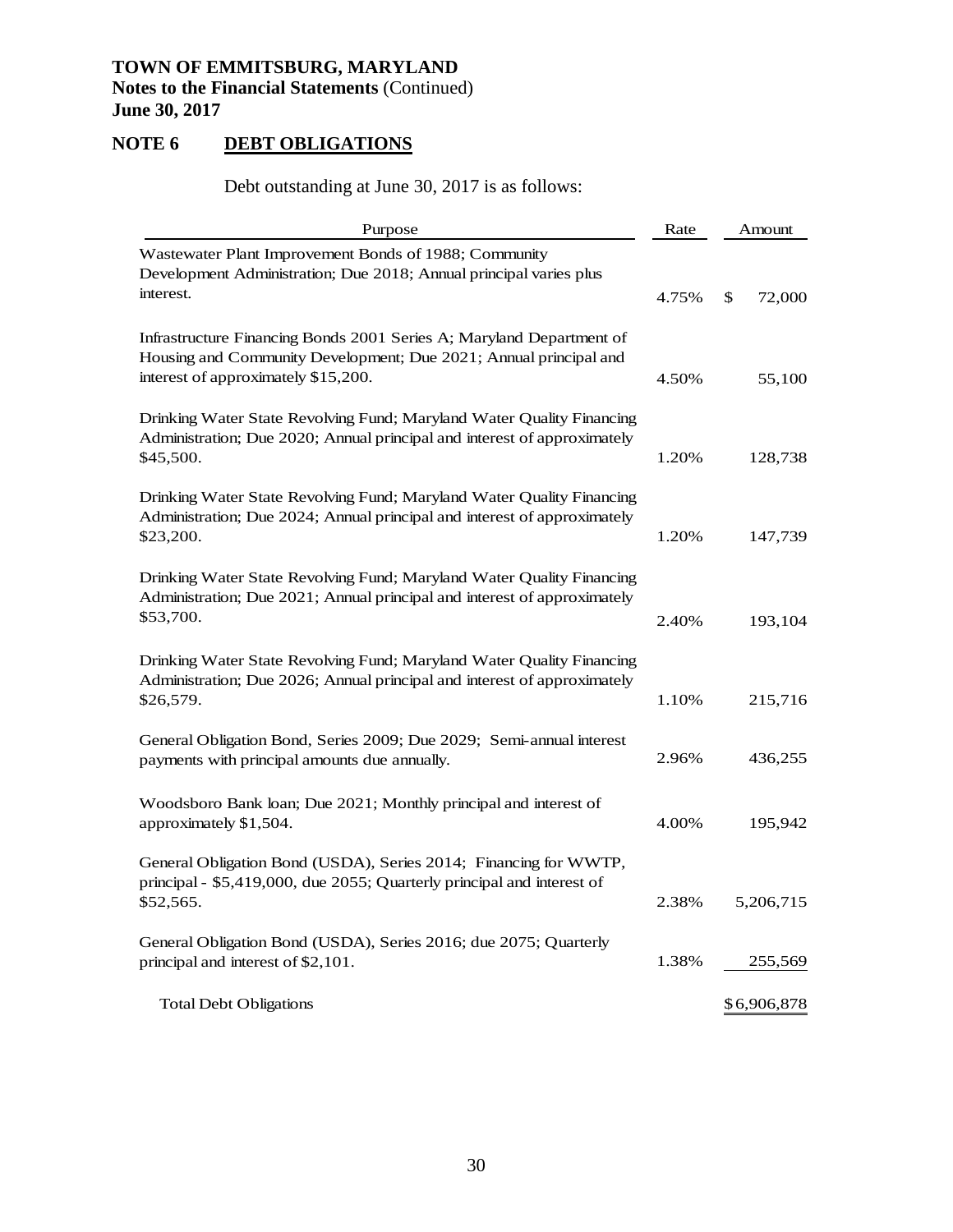#### **NOTE 6 DEBT OBLIGATIONS** (Continued)

#### **Changes in Non-Current Liabilities**

During the year ended June 30, 2017, the following changes in long-term obligations occurred:

|                              |               |                  |                     |                | Due within  |
|------------------------------|---------------|------------------|---------------------|----------------|-------------|
|                              | July 1, 2016  | <b>Additions</b> | Reductions          | June 30, 2017  | one year    |
| 1988 CDA                     | 139,000<br>\$ | \$               | $(67,000)$ \$<br>S. | 72,000         | 72,000<br>S |
| <b>2000 MDE</b>              | 238,585       |                  | (45, 481)           | 193,104        | 46,572      |
| 2001 CDA                     | 67,200        |                  | (12,100)            | 55,100         | 12,800      |
| <b>2004 MDE</b>              | 167,856       |                  | (20, 117)           | 147,739        | 20,358      |
| <b>2004 MDE</b>              | 170,638       |                  | (41,900)            | 128,738        | 42,402      |
| <b>2007 MDE</b>              | 238,400       |                  | (22, 684)           | 215,716        | 22,933      |
| <b>Woodsboro Bank</b>        | 205,010       |                  | (9,068)             | 195,942        | 10,373      |
| 2009 General Obligation Bond | 470,955       |                  | (34,700)            | 436,255        | 49,144      |
| 2014 USDA GO Bonds           | 5,293,127     |                  | (86, 412)           | 5,206,715      | 88,464      |
| 2015 PNC Interim Financing   | 183,673       |                  | (183, 673)          |                |             |
| 2016 USDA GO Bonds           |               | 258,000          | (2, 431)            | 255,569        | 4,915       |
| Total                        | \$7,174,444   | \$258,000        | \$ (525,566)        | 6,906,878<br>S | \$369,961   |

At June 30, 2017, the debt obligations are recorded as follows:

| Governmental activities          | \$265,442   |
|----------------------------------|-------------|
| Business-type activities:        |             |
| Water Fund                       | 992,813     |
| Sewer Fund                       | 5,648,623   |
| Total long-term debt obligations | \$6,906,878 |

The Maryland Community Development Administration (CDA) issued its 1998 Series B and C Bonds to refund six series of Infrastructure Financing Bonds from 1988 through 1992. The Town's Wastewater Plant Improvement Bonds of 1988 were refunded in this transaction. The maturity of the loan and the principal payments will remain the same as the original issue. The interest rate was reduced to 4.75% and will result in significant savings for the Town until the maturity date in 2018.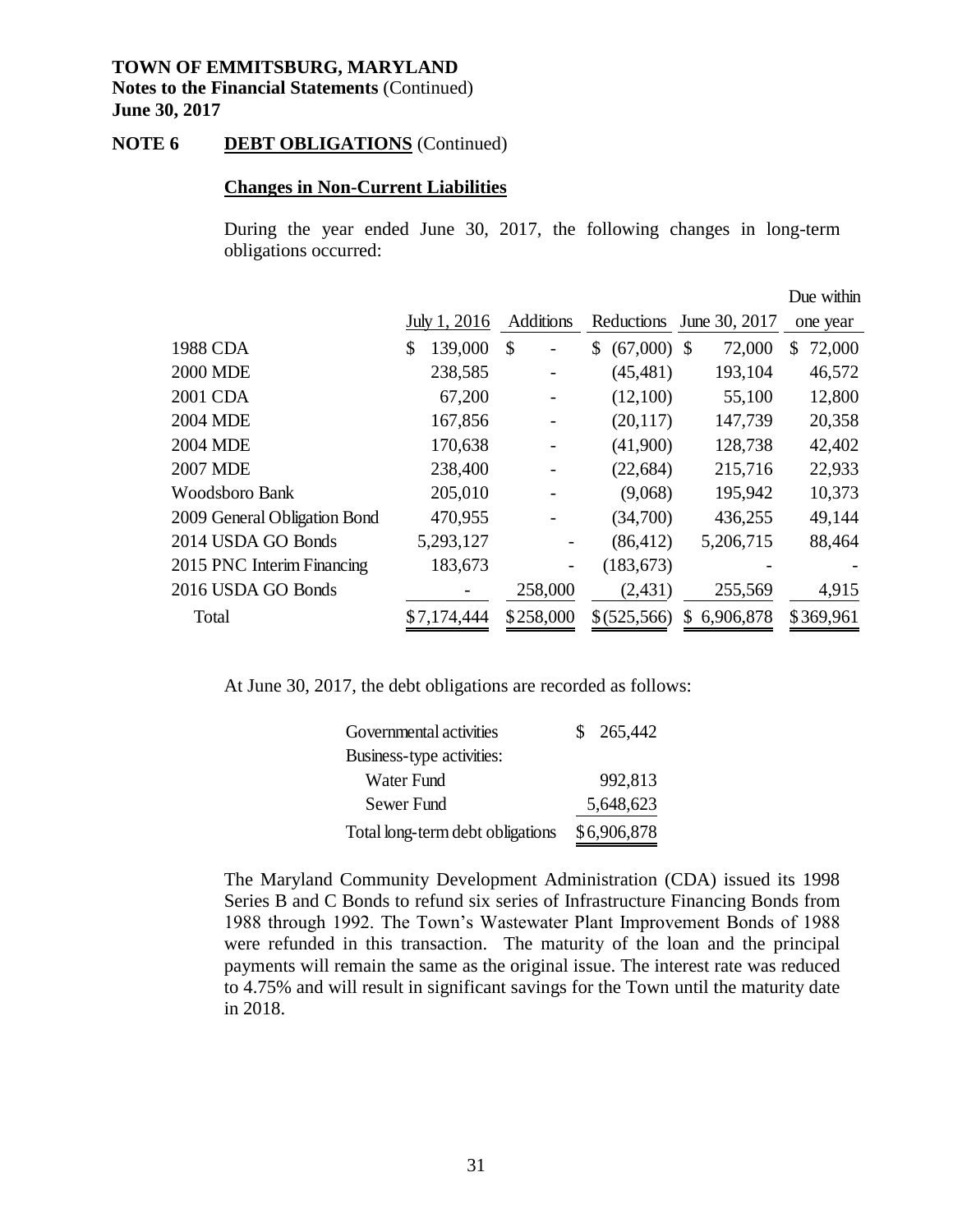#### **NOTE 6 DEBT OBLIGATIONS** (Continued)

#### **Interest expense**

For the year ended June 30, 2017 total interest costs were \$168,449 and reported as follows: interest expense of \$13,066 for governmental activities and \$155,383 for business-type activities. Cash paid for interest for business-type activities was \$90,666.

Debt service requirements are as follows:

|           |           | Interest & |           |
|-----------|-----------|------------|-----------|
|           | Principal | Fees       | Total     |
| 2018      | \$369,961 | \$171,259  | \$541,220 |
| 2019      | 305,086   | 159,046    | 464,132   |
| 2020      | 312,534   | 106,116    | 418,650   |
| 2021      | 276,113   | 209,805    | 485,918   |
| 2022      | 356.312   | 129,606    | 485,918   |
| 2023-2027 | 849.672   | 561.154    | 1,410,826 |
| 2028-2032 | 615,501   | 477,727    | 1,093,228 |
| 2032-2037 | 690.588   | 402.640    | 1,093,228 |
| 2038-2042 | 774,911   | 318,317    | 1,093,228 |
| 2043-2047 | 869.624   | 223.604    | 1,093,228 |
| 2048-2052 | 976.001   | 117,227    | 1,093,228 |
| 2053-2057 | 497,924   | 14,941     | 512,865   |
|           |           |            |           |

#### **Conduit Debt**

In fiscal year 2008, the Town approved the issuance of Maryland Economic Development Bonds, not to exceed \$10 million, to provide financial assistance to Mount Saint Mary's University for renovations and improvements to the University.

In fiscal year 2009, the Town approved the issuance of Maryland Economic Development Bonds, not to exceed \$10 million, to provide financial assistance to Mount Saint Mary's University for renovations and improvements to the University.

In December 2009, the Town issued \$1,250,000 of Town of Emmitsburg Educational Facilities Revenue Bonds, Series 2009, for the purpose of lending the proceeds to Mount Saint Mary's University to finance the renovation and improvements to the Terrace Student Housing Complex. The project is being funded by donor contributions and the Series 2009 Bond proceeds will bridge the time between costs of the projects and payments received from pledges.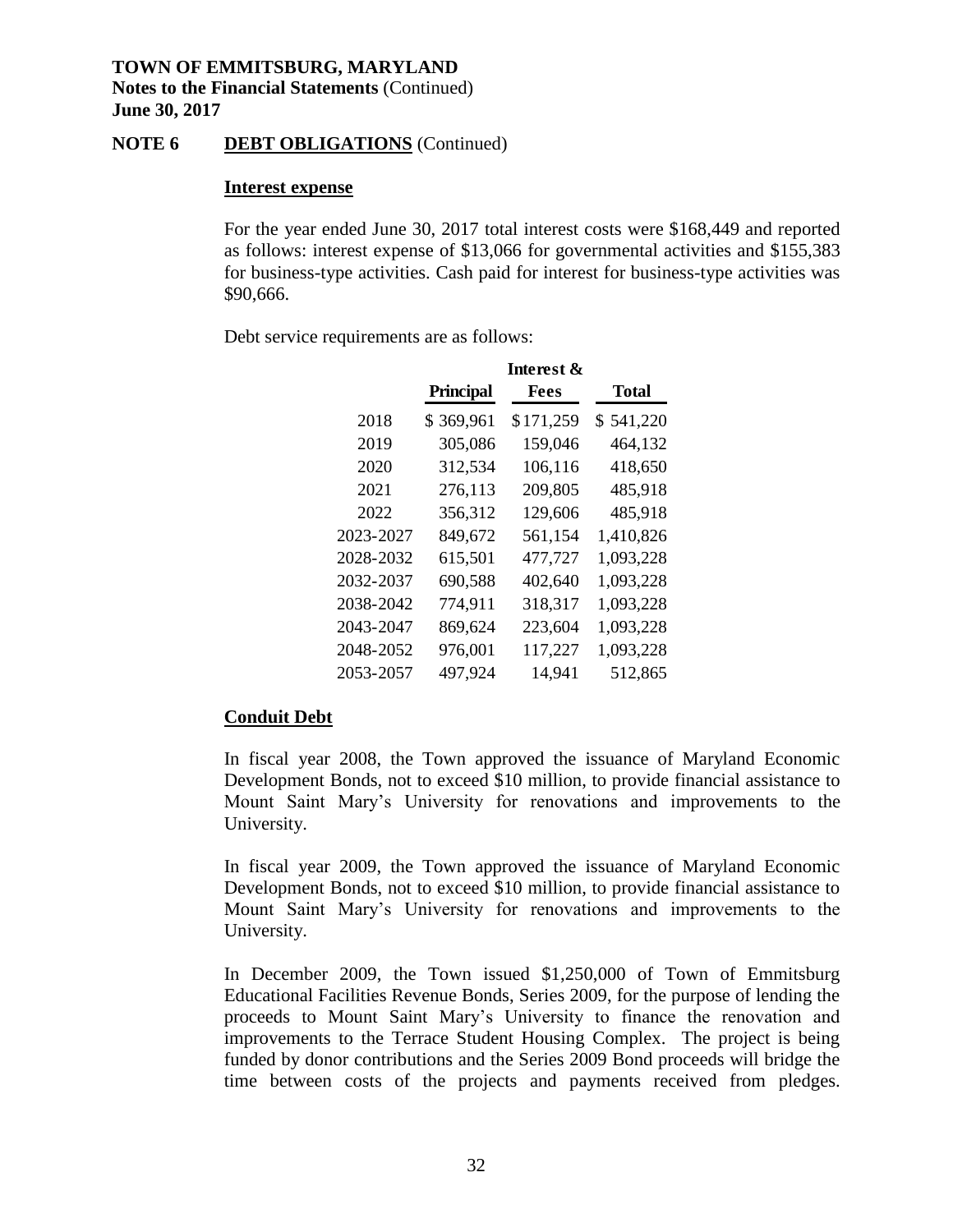#### **NOTE 6 DEBT OBLIGATIONS** (Continued)

#### **Conduit Debt** (Continued)

As of June 30, 2017, the conduit debt obligations outstanding were \$17,393,276 and \$1,250,000 respectively.

The Town is not obligated in any manner for repayment of the bonds. Accordingly, the bonds are not reported as liabilities in the accompanying financial statements.

#### **NOTE 7 EMPLOYEE BENEFITS**

Cost-sharing Multiple Employer Pension Plan:

#### **Plan Description**

Effective July 1, 2006, all full-time employees of the Town are provided retirement benefits through the Maryland State Retirement and Pension's contributory pension system ("Pension System"). The Pension System is a defined-benefit plan and multiple employer system. The plan involves state-wide participation of employees from numerous other state and local governmental units. The system is administered by the Maryland State Retirement Agency pursuant to the Annotated Code of Maryland.

Under the Pension System, members may retire after 30 years of service or the attainment of age 62 with five years of service, age 63 with four years of service, age 64 with three years of service or age 65 or over and two years of service.

The State Retirement and Pension System of Maryland does not prepare or maintain separate actuarial reports for the participating governmental units. The Maryland State Retirement and Pension System issues a comprehensive annual financial report. The report can be obtained from the agency's offices at:

> Maryland State Retirement and Pension Systems 120 East Baltimore Street Baltimore, Maryland 21202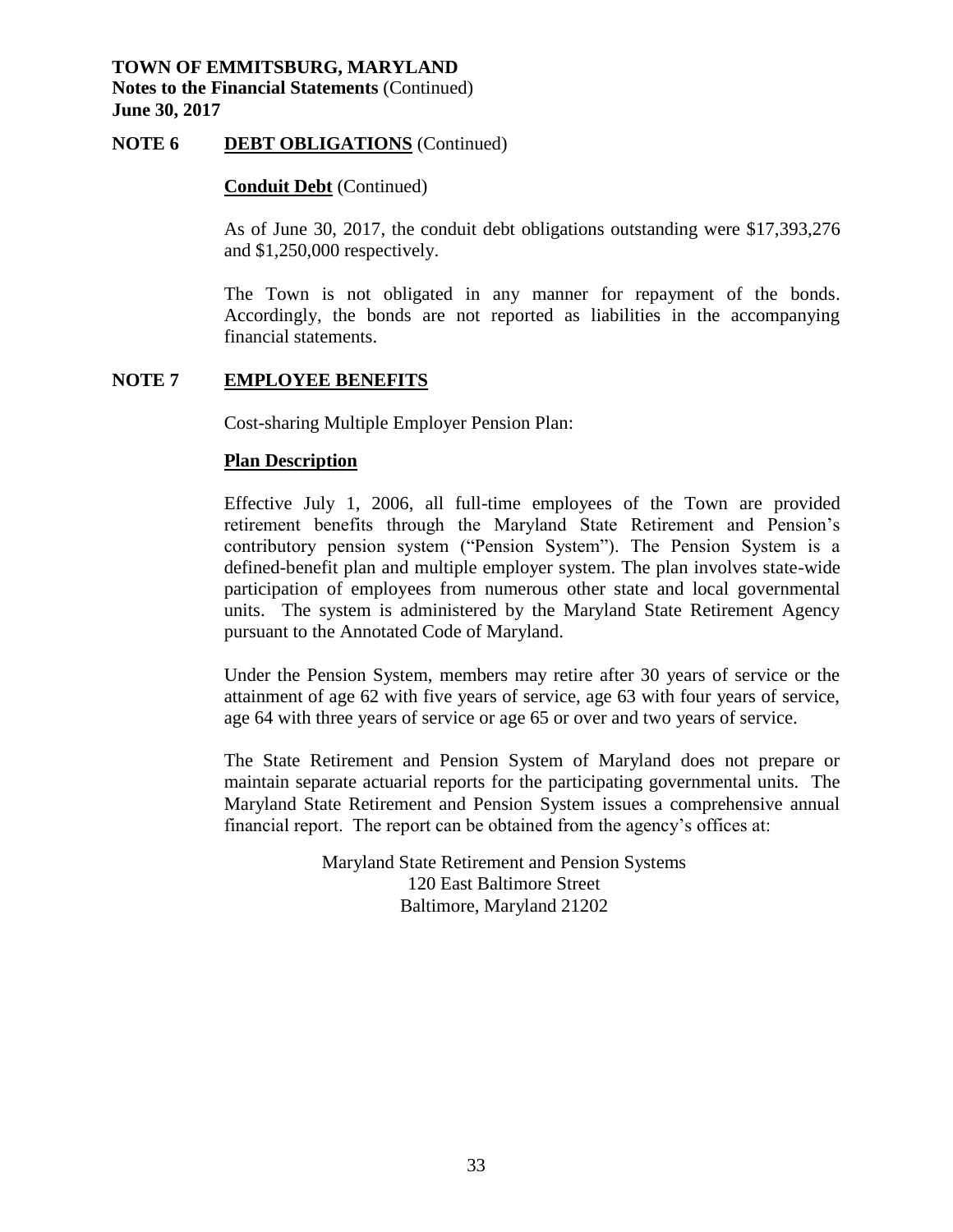#### **NOTE 7 EMPLOYEE BENEFITS** (Continued)

#### **Funding policy**

Obligations to contribute to the plans were established under Titles 22 and 23 of the State Personnel and Pensions Article of the Maryland Code. Members of the Pension System contribute 2% of their gross employee compensation. The total contributions from the employees were as follows for the fiscal years ended June 30:

| 2012 | \$13,505 |
|------|----------|
| 2013 | 13,388   |
| 2014 | 14,087   |
| 2015 | 14,521   |
| 2016 | 14,544   |
| 2017 | 14,388   |

The Town contributed the following payments to the System, which were equal to 100% of the required contributions for the years ended June 30:

| 2012 | \$61,513 |
|------|----------|
| 2013 | 51,651   |
| 2014 | 59,732   |
| 2015 | 60,516   |
| 2016 | 54,470   |
| 2017 | 47,822   |

Total pension expense for the year ended June 30, 2017 was \$66,565; \$14,528 for governmental activities and \$52,037 for business-type activities.

#### **Key actuarial methods and assumptions:**

| <b>Entry Age Normal</b>             |
|-------------------------------------|
| Level percentage of payroll, closed |
| 2.75% general, 3.2% wage            |
| 3.30% to 9.2% including inflation   |
| 7.55%                               |
| 7.55%                               |
| RP-2014 Mortality tables            |
| June 30, 2016                       |
|                                     |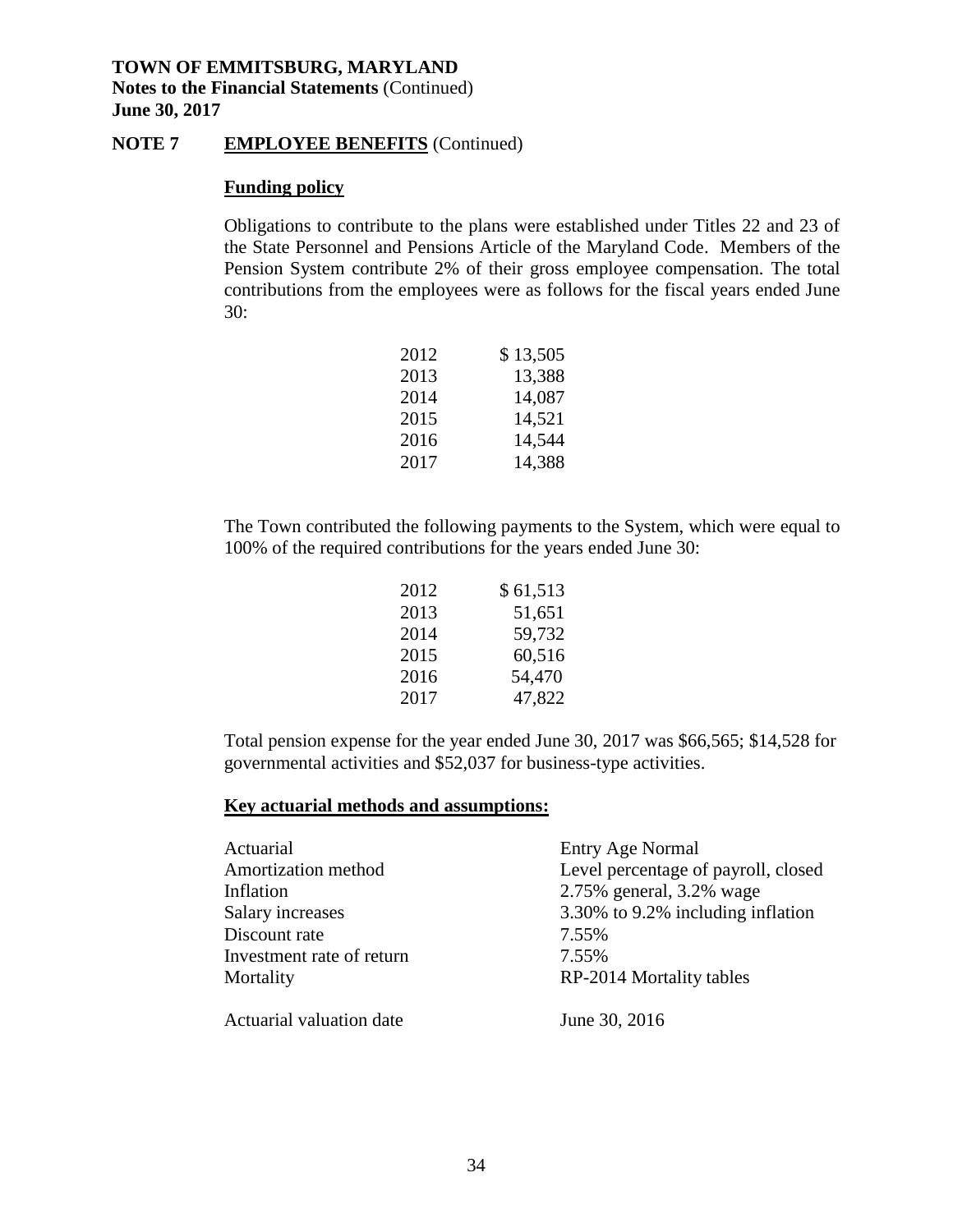#### **NOTE 7 EMPLOYEE BENEFITS** (Continued)

#### **Discount rate** (Continued)

A single discount rate of 7.55% was used to measure the total pension liability. The single discount rate was based on the expected rate of return on pension plan investments of 7.55%. The projection of cash flows used to determine this single discount rate assumed that plan member contributions will be made at rates equal to the difference between actuarially determined contribution rates and the member rate. Based on these assumptions, the pension plan's fiduciary net position was projected to be available to make all projected future benefit payments of current plan members. Therefore, the long-term expected rate of return on pension plan investments was applied to all periods of projected benefit payments to determine the total pension liability.

#### **Sensitivity of the net pension liability**

Regarding the sensitivity of the net pension liability to changes in the single discount rate, the following presents the plan's net pension liability, calculated using a single discount rate of 7.55%, as well as what the plan's net pension liability would be if it were calculated using a single discount rate that is 1 percentage-point lower or 1-percentage-point higher:

|                                                 | $1\%$ |                                  | $1\%$ |
|-------------------------------------------------|-------|----------------------------------|-------|
|                                                 |       | Decrease Current Increase        |       |
| <b>System</b>                                   |       | to $6.55\%$ Discount to $8.55\%$ |       |
| Employees Pension \$875,613 \$659,714 \$477,539 |       |                                  |       |

#### **Deferred compensation plan**

The Town offers a deferred compensation plan administered by the International Town/County Management Associates (ICMA) Retirement Corporation to all full-time employees under the provisions of Internal Revenue Code Section 457. Under the terms of a 457 deferred compensation plan, all deferred compensation and income attributable to the investment of the deferred compensation amounts held by ICMA are held in trust for the exclusive benefit of the participants and their beneficiaries, and accordingly, are not included in the Town's financial statements.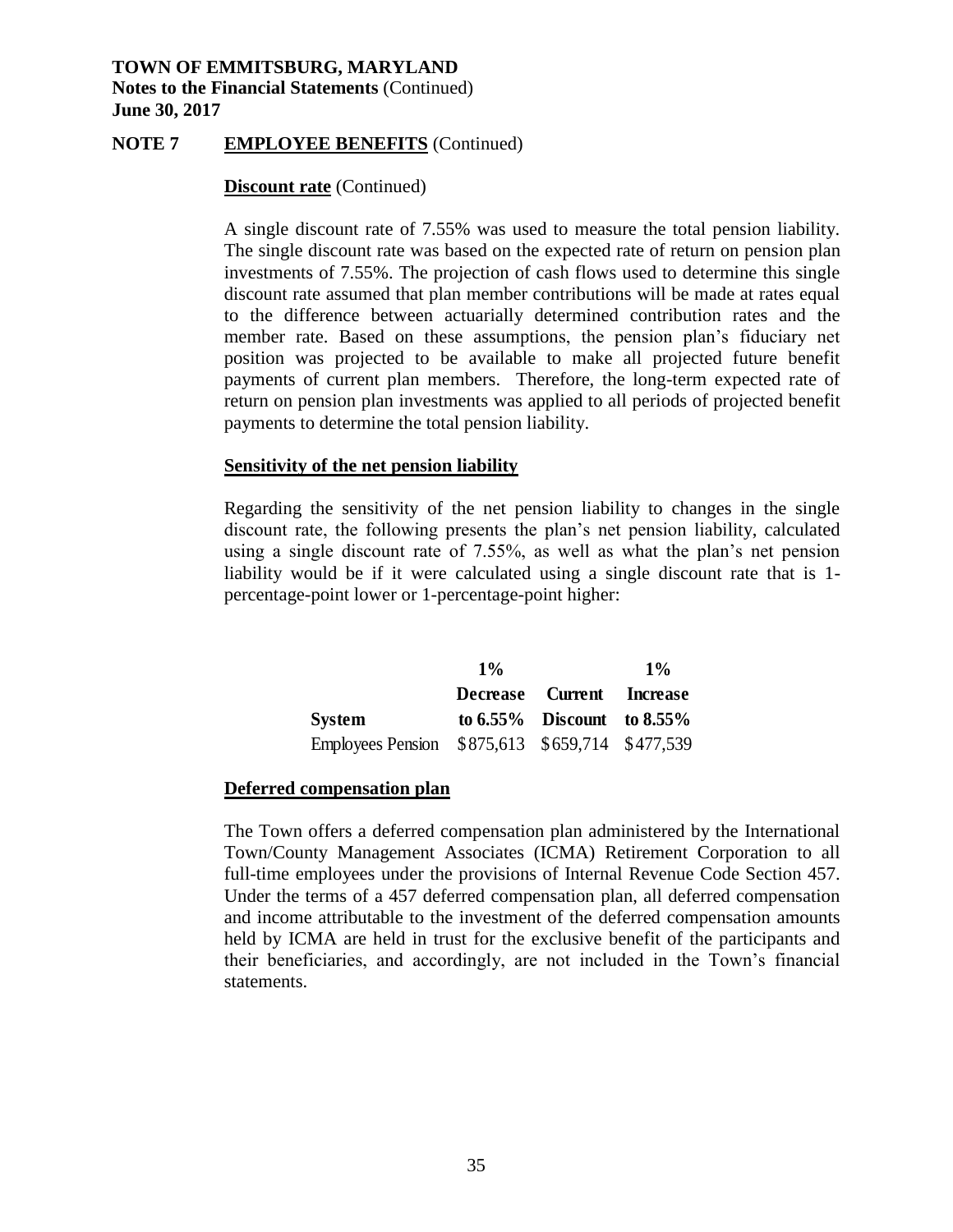#### **NOTE 8 GRANTS FROM GOVERNMENTAL UNITS**

Federal and state governmental units represent an important source of supplementary funding used to finance construction, maintenance, employment programs, and other activities beneficial to the community. The grants received by the Town specify the purpose for which the grant funds are to be used, and such grants are subject to audit by the granting agency or its representative if Federal expenditures for the fiscal year exceed \$750,000. The Town's federal grant expenditures were less than \$750,000; therefore, they are not subject to the Single Audit Act for fiscal year 2017.

### **NOTE 9 DEFERRED OUTFLOWS OF RESOURCES AND DEFERRED INFLOWS OF RESOURCES**

For the year ended June 30, 2017, the Town reported deferred outflows and inflows of resources related to the following sources:

|                                                         | <b>Deferred</b><br><b>Outflows of</b> | <b>Deferred</b><br>Inflows of |
|---------------------------------------------------------|---------------------------------------|-------------------------------|
|                                                         | <b>Resources</b>                      | <b>Resources</b>              |
| Changes of pension assumptions                          | \$<br>83,103                          | \$                            |
| Net difference between projected and actual             |                                       |                               |
| earnings on pension plan investments                    |                                       | 20,055                        |
| Town's contributions subsequent to the measurement date | 47,822                                |                               |
|                                                         | 130.925                               | 20,055                        |
| Other deferred inflows:                                 |                                       |                               |
| Property taxes - subsequent year                        |                                       | 8,672                         |
| Unavailable revenues                                    |                                       | 143,169                       |
|                                                         |                                       | \$171.896                     |

Deferred outflows of resources of \$47,822 related to pensions resulting from the Town's contribution subsequent to the measurement date will be recognized as a reduction of the net pension liability in the year ended June 30, 2018.

Other amounts reported as deferred outflows of resources and deferred inflows of resources related to pensions will be recognized in pension expense as follows for the years ending June 30:

| 2018 | \$(15, 123) |
|------|-------------|
| 2019 | (15, 126)   |
| 2020 | (23, 649)   |
| 2021 | (11,283)    |
| 2022 | 2,133       |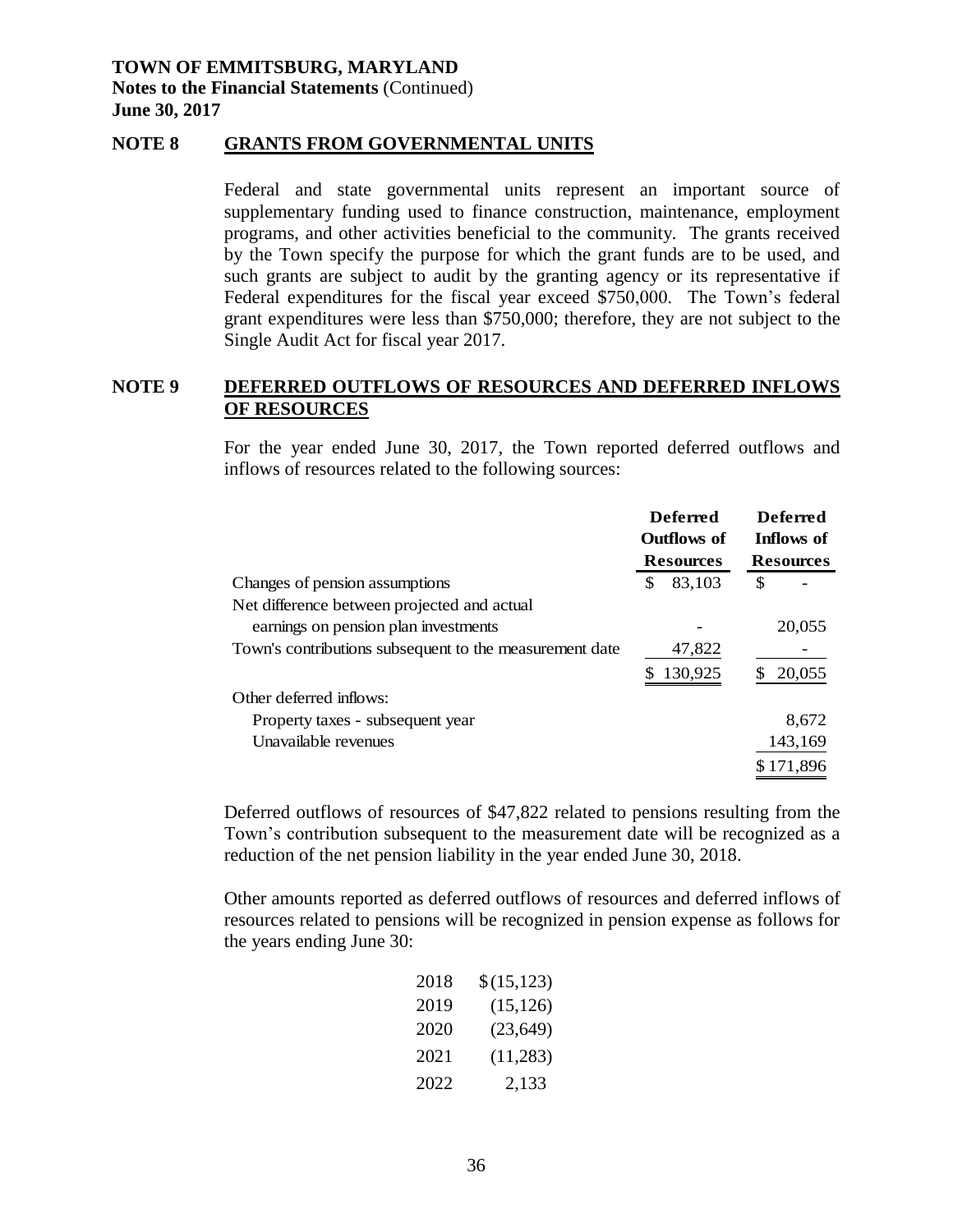#### **NOTE 10 RESTRICTED NET POSITION**

The Town has instituted through a local ordinance a surcharge on water and sewer connections for the purpose of funding necessary repairs and maintenance and improvements to the Town's Water and Sewer system. In addition, the Mayor and Commissioners set-aside funds for specific projects. As of June 30, 2017, the total amount restricted is as follows:

| Surcharges for improvements - Water Fund | \$259,000 |
|------------------------------------------|-----------|
| Surcharges for improvements - Sewer Fund | 745,500   |
| Lagoon improvements                      | 90,000    |
| Other building improvements              | 34,580    |
|                                          | \$870,080 |

Net position restricted by enabling legislation represents accumulated net position attributed to revenue sources, such as taxes or fees, which are restricted for specific purposes. All new residential dwelling units are assessed a one-time fee of \$1,200 per residential dwelling unit. This impact fee is to be utilized for the acquisition, development, and rehabilitation of municipal roads, sidewalks, streets, lights, and corresponding electric service, park and recreational areas. Impact fees collected are recorded in the Capital Projects Fund. A portion of the impact fees collected is to be committed to the upgrade of the local emergency warning system and is included in restricted net position in the government-wide statement of net position.

| Impact fees - not committed            | \$188,000 |
|----------------------------------------|-----------|
| Committed for emergency warning system | 18,400    |
|                                        | \$206,400 |

#### **NOTE 11 RISK MANAGEMENT**

The Town is exposed to various risks of loss related to torts; theft of, damage to, and destruction of assets, errors and omissions, injuries to employees, and natural disasters. The Town's general liability risks are financed through the Town's participation in the Maryland Local Government Insurance Trust (MLGIT). The Town pays an annual premium to MLGIT for its general insurance coverage. The Town has coverage of \$1,000,000 for each occurrence. The annual aggregate limit is \$2,000,000 and is the most the Trust will pay under the Town's agreement. The Town continues to carry commercial insurance for employee health and accident insurance and workers compensation. Settled claims resulting from these risks have not exceeded commercial insurance coverage, and no significant reductions in insurance coverage have occurred, in any of the past three fiscal years.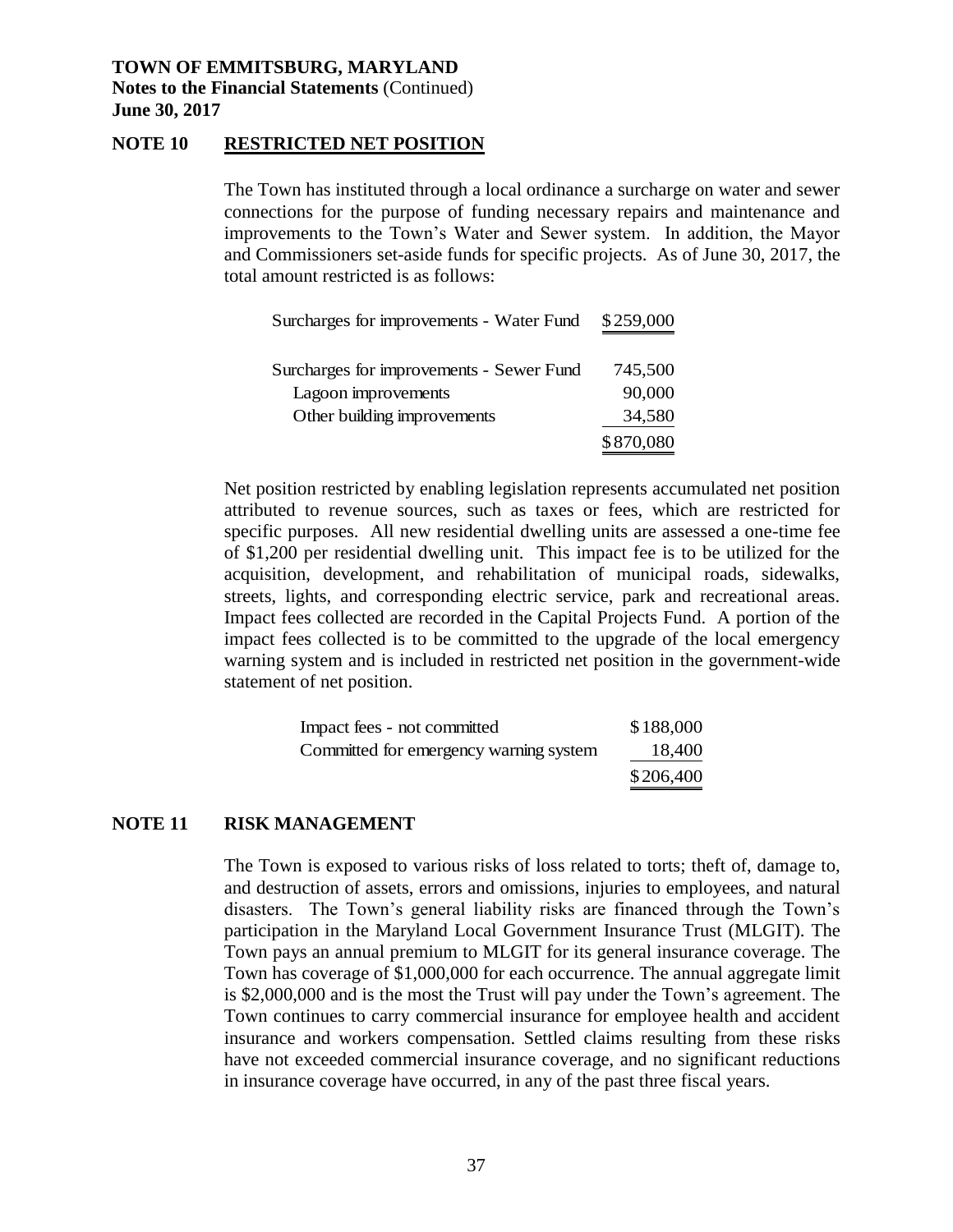### **NOTE 12 SUBSEQUENT EVENTS**

Subsequent events are defined as events or transactions that occur after the Statement of Net Position date through the date that the financial statements are available to be issued. The Town performed an evaluation as of November 15, 2017, the date the financial statements were available to be issued.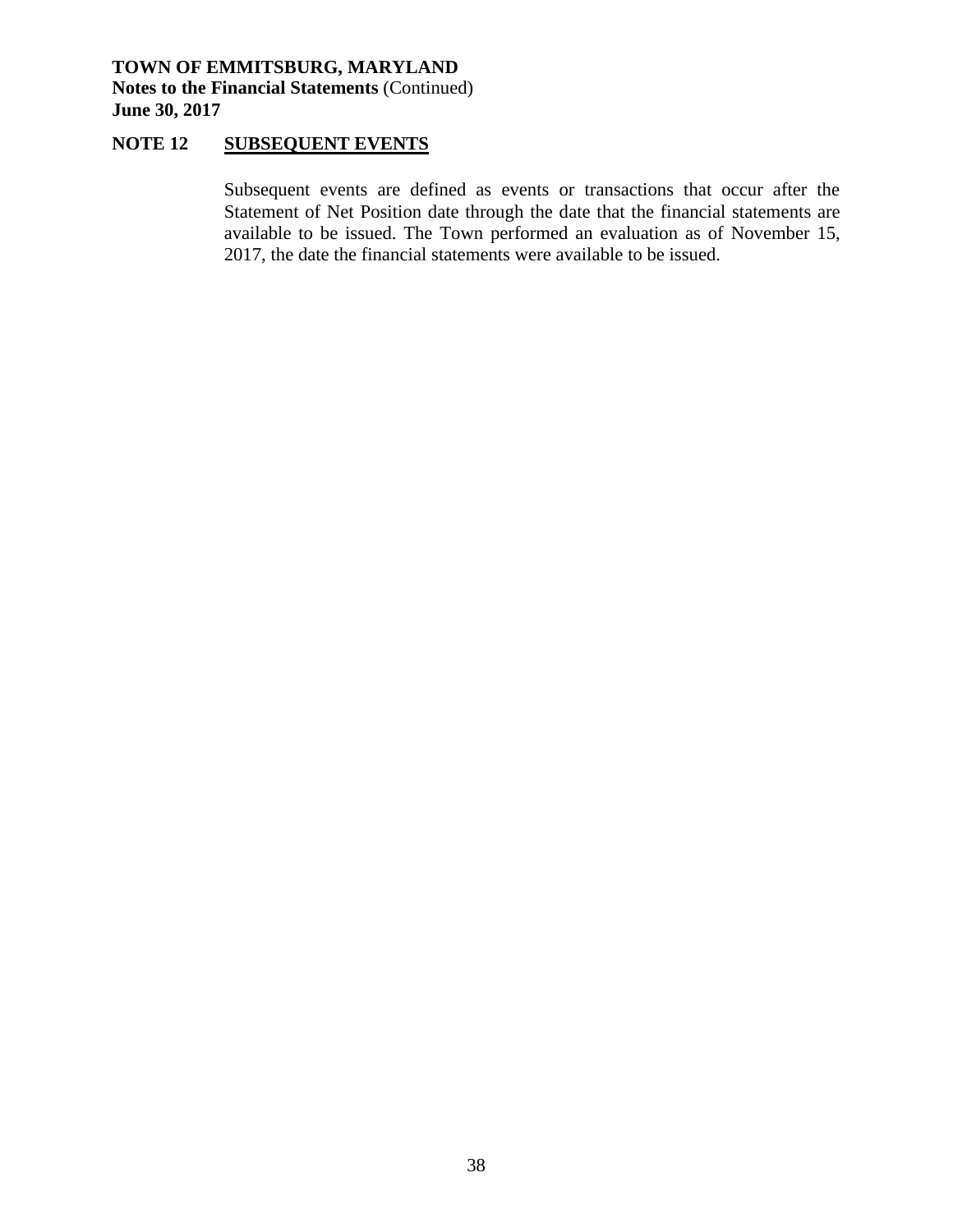| For the year ended June 30, 2017       |                           | Original<br><b>Budget</b> | <b>Final</b><br><b>Appropriated</b><br><b>Budget</b> | <b>Actual</b> | Variance with<br><b>Final Budget-</b><br><b>Positive</b><br>(Negative) |
|----------------------------------------|---------------------------|---------------------------|------------------------------------------------------|---------------|------------------------------------------------------------------------|
| <b>Local property taxes</b>            |                           |                           |                                                      |               |                                                                        |
| Real property                          | $\boldsymbol{\mathsf{S}}$ | 610,800                   | $\mathcal{S}$<br>610,800                             | \$<br>626,957 | 16,157<br>\$                                                           |
| Personal property                      |                           | 45,000                    | 45,000                                               | 62,615        | 17,615                                                                 |
| Penalties and interest                 |                           | 6,500                     | 6,500                                                | 6,407         | (93)                                                                   |
| Less discounts                         |                           | (8,000)                   | (8,000)                                              | (8,027)       | (27)                                                                   |
| Net local property taxes               |                           | 654,300                   | 654,300                                              | 687,952       | 33,652                                                                 |
| <b>Local income taxes</b>              |                           | 205,000                   | 205,000                                              | 246,141       | 41,141                                                                 |
| <b>Other local taxes</b>               |                           |                           |                                                      |               |                                                                        |
| Admissions and amusement taxes         |                           | 2,500                     | 2,500                                                | 6,141         | 3,641                                                                  |
| Public utility taxes                   |                           | 25,000                    | 25,000                                               | 26,034        | 1,034                                                                  |
| Total other local taxes                |                           | 27,500                    | 27,500                                               | 32,175        | 4,675                                                                  |
| Licenses and permits                   |                           |                           |                                                      |               |                                                                        |
| Trader's licenses                      |                           | 4,000                     | 4,000                                                | 5,512         | 1,512                                                                  |
| Cable franchise fees                   |                           | 30,000                    | 30,000                                               | 32,228        | 2,228                                                                  |
| Total licenses and permits             |                           | 34,000                    | 34,000                                               | 37,740        | 3,740                                                                  |
| Intergovernmental revenues             |                           |                           |                                                      |               |                                                                        |
| <b>State Aid for Police Protection</b> |                           | 16,834                    | 16,834                                               | 16,717        | (117)                                                                  |
| County - tax equity                    |                           | 369,621                   | 369,621                                              | 369,621       |                                                                        |
| Highway user revenues                  |                           | 91,206                    | 91,206                                               | 25,828        | (65,378)                                                               |
| Other                                  |                           | 24,400                    | 91,188                                               | 66,788        | (24, 400)                                                              |
| Total intergovernmental revenues       |                           | 502,061                   | 568,849                                              | 478,954       | (89, 895)                                                              |
| <b>Service charges</b>                 |                           |                           |                                                      |               |                                                                        |
| Garbage and tipping fees               |                           | 191,000                   | 191,000                                              | 192,739       | 1,739                                                                  |
| Zoning permits                         |                           | 3,600                     | 3,600                                                | 2,879         | (721)                                                                  |
| Parking meter receipts                 |                           | 15,800                    | 15,800                                               | 13,903        | (1, 897)                                                               |
| Swimming pool                          |                           | 21,000                    | 21,000                                               | 17,325        | (3,675)                                                                |
| Total service charges                  |                           | 231,400                   | 231,400                                              | 226,846       | (4, 554)                                                               |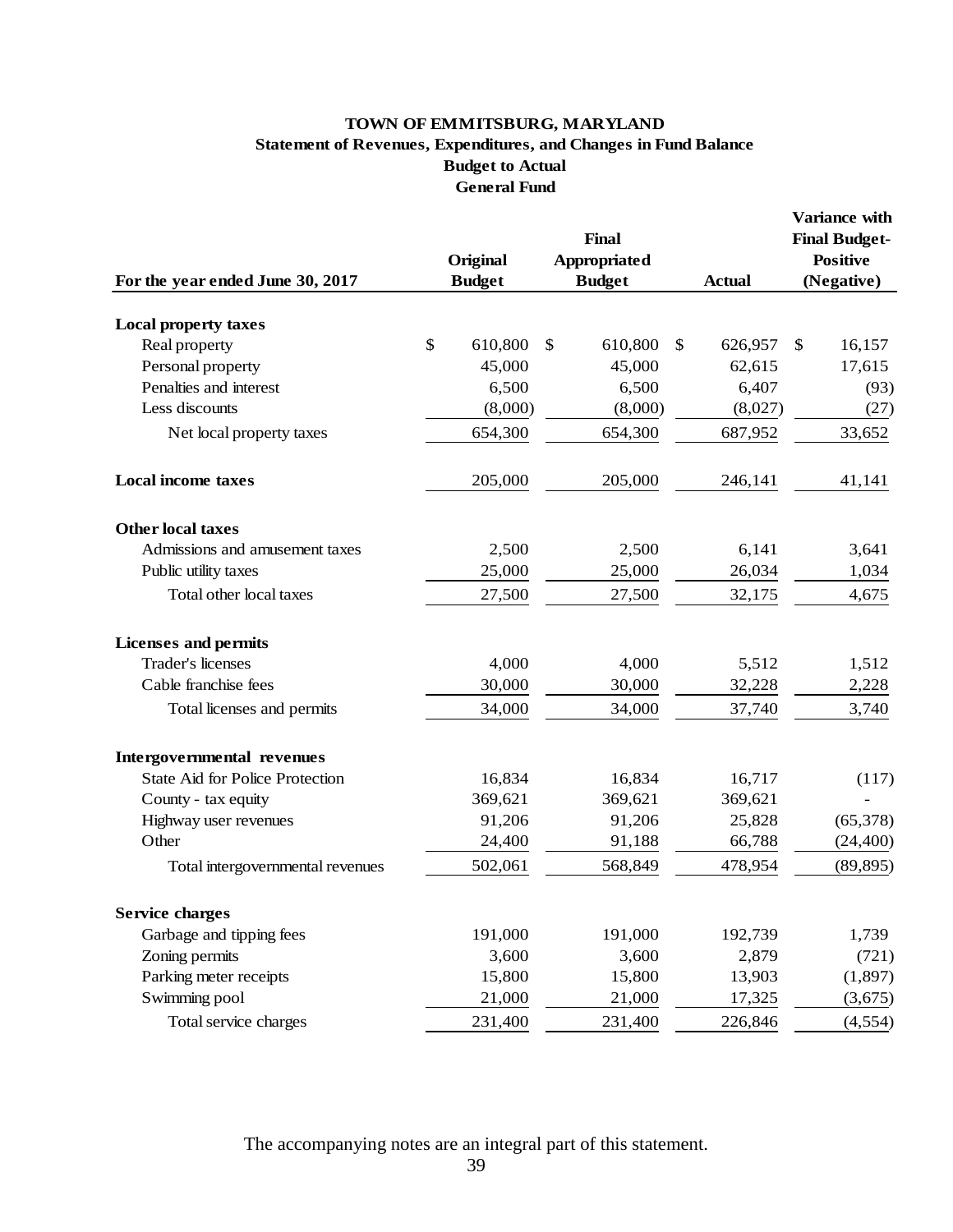|                                    |                 |              |               |                 | Variance with        |
|------------------------------------|-----------------|--------------|---------------|-----------------|----------------------|
|                                    |                 |              | <b>Final</b>  |                 | <b>Final Budget-</b> |
|                                    | Original        |              | Appropriated  |                 | <b>Positive</b>      |
| For the year ended June 30, 2017   | <b>Budget</b>   |              | <b>Budget</b> | <b>Actual</b>   | (Negative)           |
| <b>Fines and forfeitures</b>       |                 |              |               |                 |                      |
| Parking fines                      | \$<br>7,000     | \$           | 7,000         | \$<br>6,110     | \$<br>(890)          |
| <b>Miscellaneous</b> revenues      |                 |              |               |                 |                      |
| Interest income                    | 1,500           |              | 1,500         | 9,119           | 7,619                |
| Rental income                      | 22,327          |              | 22,327        | 26,902          | 4,575                |
| Other                              | 2,300           |              | 2,300         | 3,035           | 735                  |
| Total miscellaneous revenues       | 26,127          |              | 26,127        | 39,056          | 12,929               |
| <b>Total revenues</b>              | \$<br>1,687,388 | \$           | 1,754,176     | \$<br>1,754,974 | \$<br>798            |
| <b>General Government</b>          |                 |              |               |                 |                      |
| Legislative                        |                 |              |               |                 |                      |
| <b>Salaries</b>                    | \$<br>56,339    | $\mathbb{S}$ | 56,339        | \$<br>47,139    | \$<br>9,200          |
| Fringe benefits                    | 6,305           |              | 6,305         | 4,855           | 1,450                |
| Total salaries and fringe benefits | 62,644          |              | 62,644        | 51,994          | 10,650               |
| Operations                         |                 |              |               |                 |                      |
| Other operating                    | 54,457          |              | 54,457        | 40,595          | 13,862               |
| Total operations                   | 54,457          |              | 54,457        | 40,595          | 13,862               |
| Capital Outlay                     | 1,500           |              | 1,500         | 153             | 1,347                |
| <b>Total Legislative</b>           | 118,601         |              | 118,601       | 92,742          | 25,859               |
| Legal                              | 6,700           |              | 6,700         | 8,206           | (1,506)              |
| Planning and Zoning                |                 |              |               |                 |                      |
| <b>Salaries</b>                    | 120,165         |              | 120,165       | 92,352          | 27,813               |
| Fringe benefits                    | 26,514          |              | 26,514        | 22,917          | 3,597                |
| Total salaries and fringe benefits | 146,679         |              | 146,679       | 115,269         | 31,410               |
| Operations                         |                 |              |               |                 |                      |
| Other operating                    | 15,982          |              | 15,982        | 9,010           | 6,972                |
| Total operations                   | 15,982          |              | 15,982        | 9,010           | 6,972                |
| Capital outlay                     | 2,000           |              | 2,000         | 153             | 1,847                |
| Total Planning and Zoning          | 164,661         |              | 164,661       | 124,432         | 40,229               |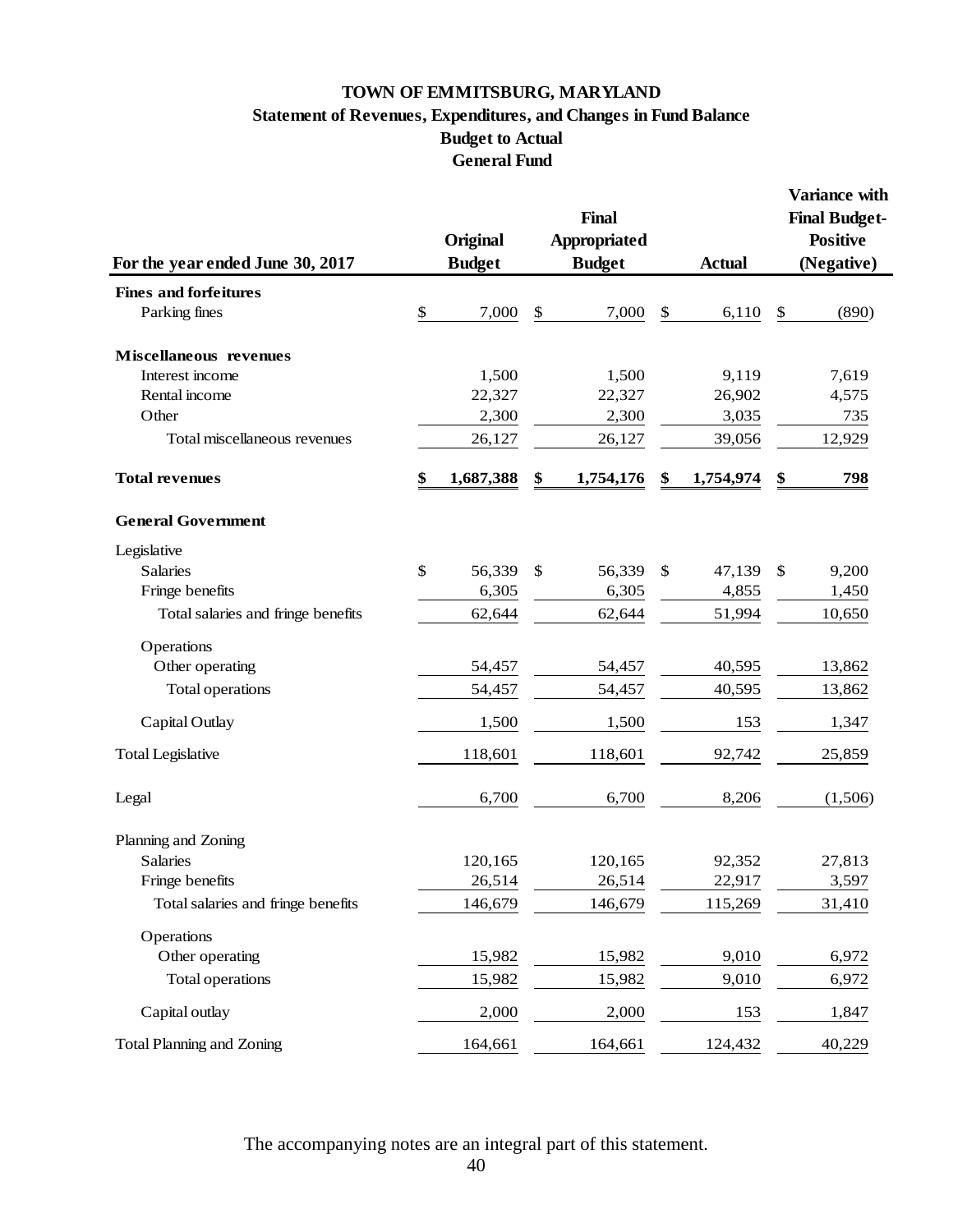|                                       | Original      | Final<br><b>Appropriated</b> |               |               | Variance with<br><b>Final Budget-</b><br><b>Positive</b> |
|---------------------------------------|---------------|------------------------------|---------------|---------------|----------------------------------------------------------|
| For the year ended June 30, 2017      | <b>Budget</b> | <b>Budget</b>                | <b>Actual</b> |               | (Negative)                                               |
| <b>Financial Administration</b>       |               |                              |               |               |                                                          |
| <b>Salaries</b>                       | \$<br>74,393  | \$<br>74,393                 | \$<br>72,562  | \$            | 1,831                                                    |
| Fringe benefits                       | 50,343        | 50,343                       | 49,364        |               | 979                                                      |
| Total salaries and fringe benefits    | 124,736       | 124,736                      | 121,926       |               | 2,810                                                    |
| Operations                            |               |                              |               |               |                                                          |
| Other operating                       | 26,972        | 26,972                       | 35,507        |               | (8,535)                                                  |
| Accounting and auditing               | 16,000        | 16,000                       | 11,273        |               | 4,727                                                    |
| Total operations                      | 42,972        | 42,972                       | 46,780        |               | (3,809)                                                  |
| Capital outlay                        |               |                              |               |               |                                                          |
| <b>Total Financial Administration</b> | 167,708       | 167,708                      | 168,706       |               | (999)                                                    |
| <b>General Services</b>               |               |                              |               |               |                                                          |
| <b>Salaries</b>                       | 44,583        | 44,583                       | 48,807        |               | (4,224)                                                  |
| Fringe benefits                       | 22,071        | 22,071                       | 21,939        |               | 132                                                      |
| Total salaries and fringe benefits    | 66,654        | 66,654                       | 70,746        |               | (4,092)                                                  |
| Operations                            |               |                              |               |               |                                                          |
| Other operating costs                 | 54,148        | 54,148                       | 46,941        |               | 7,207                                                    |
| Total operations                      | 54,148        | 54,148                       | 46,941        |               | 7,207                                                    |
| Capital outlay                        | 1,000         | 1,000                        |               |               | 1,000                                                    |
| <b>Total General Services</b>         | 121,802       | 121,802                      | 117,687       |               | 4,115                                                    |
| <b>Total General Government</b>       | \$<br>579,472 | \$<br>579,472                | \$<br>511,773 | $\frac{\$}{}$ | 67,698                                                   |
| <b>Public Safety</b>                  |               |                              |               |               |                                                          |
| Police, ambulance and fire services   |               |                              |               |               |                                                          |
| Police protection                     | \$<br>246,950 | \$<br>246,950                | \$<br>261,295 | \$            | (14, 345)                                                |
| Other public safety expenses          | 6,495         | 6,495                        | 8,859         |               | (2, 364)                                                 |
| Fire and rescue donations             | 6,000         | 6,000                        | 6,000         |               |                                                          |
| Total operations                      | 259,445       | 259,445                      | 276,154       |               | (16,709)                                                 |
| Capital outlay                        | 1,000         | 1,000                        |               |               | 1,000                                                    |
| <b>Total Public Safety</b>            | \$<br>260,445 | \$<br>260,445                | \$<br>276,154 | $\frac{\$}{}$ | (15,709)                                                 |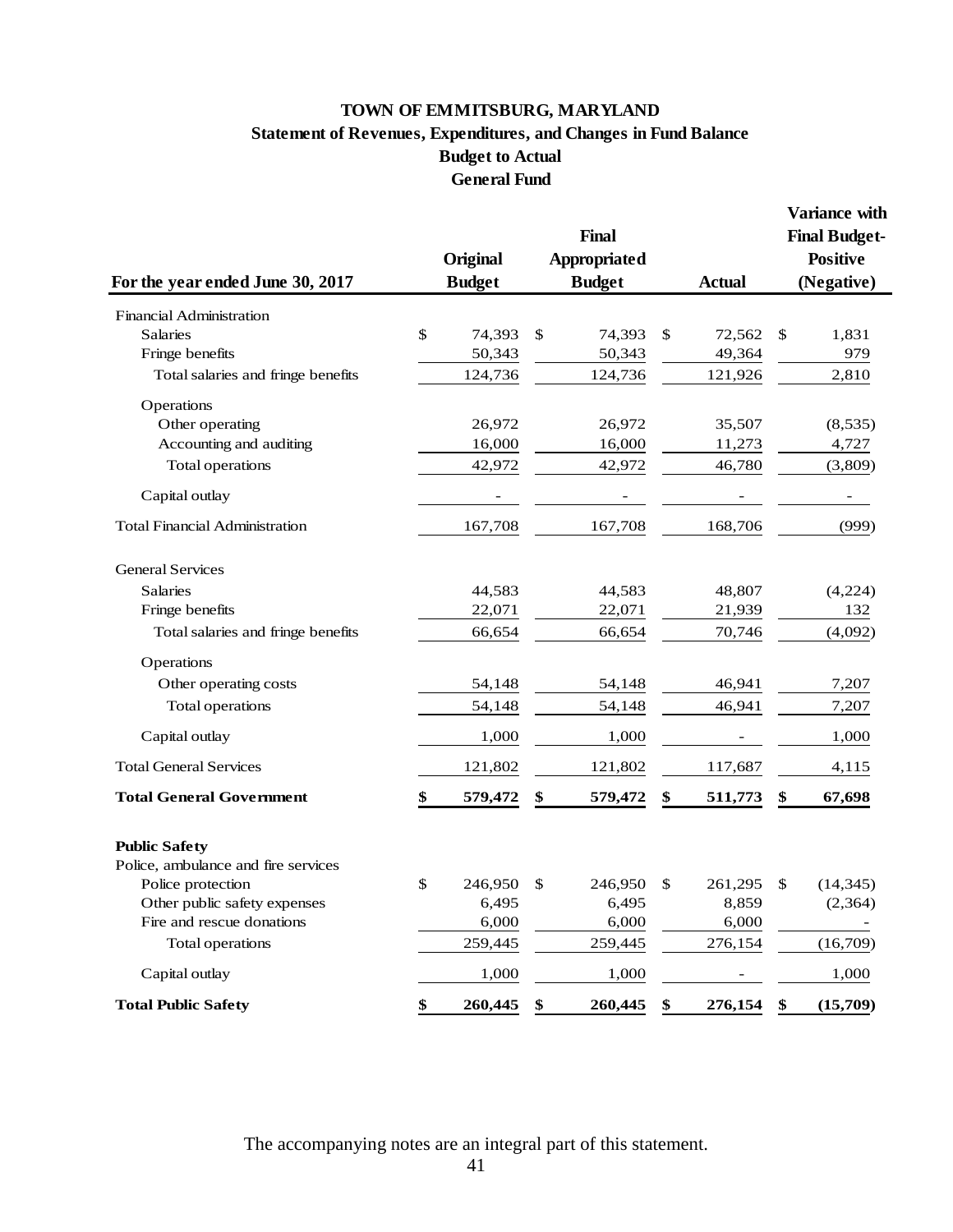|                                                         | Original      | <b>Final</b><br>Appropriated |               |               | Variance with<br><b>Final Budget-</b><br><b>Positive</b> |
|---------------------------------------------------------|---------------|------------------------------|---------------|---------------|----------------------------------------------------------|
| For the year ended June 30, 2017                        | <b>Budget</b> | <b>Budget</b>                | <b>Actual</b> |               | (Negative)                                               |
| <b>Public Works</b>                                     |               |                              |               |               |                                                          |
| <b>Highways and Streets</b>                             |               |                              |               |               |                                                          |
| <b>Salaries</b>                                         | \$<br>144,651 | \$<br>144,651                | \$<br>129,141 | \$            | 15,510                                                   |
| Fringe benefits                                         | 69,665        | 69,665                       | 68,408        |               | 1,257                                                    |
| Total salaries and fringe benefits                      | 214,316       | 214,316                      | 197,549       |               | 16,767                                                   |
| Operations                                              |               |                              |               |               |                                                          |
| Other operating                                         | 140,676       | 140,676                      | 121,036       |               | 19,640                                                   |
| Total operations                                        | 140,676       | 140,676                      | 121,036       |               | 19,640                                                   |
| Capital outlay                                          | 500           | 500                          | 153           |               | 347                                                      |
| <b>Total Highways and Streets</b>                       | 355,492       | 355,492                      | 318,738       |               | 36,755                                                   |
| Refuse                                                  |               |                              |               |               |                                                          |
| <b>Salaries</b>                                         | 2,754         | 2,754                        | 3,146         |               | (392)                                                    |
| Total salaries                                          | 2,754         | 2,754                        | 3,146         |               | (392)                                                    |
| Operations                                              |               |                              |               |               |                                                          |
| Other operating                                         | 134,242       | 134,242                      | 127,043       |               | 7,199                                                    |
| Total operations                                        | 134,242       | 134,242                      | 127,043       |               | 7,199                                                    |
| <b>Total Refuse</b>                                     | 136,996       | 136,996                      | 130,189       |               | 6,807                                                    |
| <b>Total Public Works</b>                               | \$<br>492,488 | \$<br>492,488                | \$<br>448,927 | \$            | 43,562                                                   |
| <b>Recreation and Culture</b><br>Park and swimming pool |               |                              |               |               |                                                          |
| Salaries                                                | \$<br>59,998  | \$<br>59,998                 | \$<br>57,465  | \$            | 2,533                                                    |
| Fringe benefits                                         | 26,871        | 26,871                       | 26,962        |               | (91)                                                     |
| Total salaries and fringe benefits                      | 86,869        | 86,869                       | 84,427        |               | 2,442                                                    |
| Operations                                              |               |                              |               |               |                                                          |
| Other operating                                         | 90,989        | 90,989                       | 54,872        |               | 36,117                                                   |
| Total operations                                        | 90,989        | 90,989                       | 54,872        |               | 36,117                                                   |
| Capital Outlay                                          | 6,500         | 6,500                        | 7,838         |               | (1, 338)                                                 |
| <b>Total Recreation and Culture</b>                     | \$<br>184,358 | \$<br>184,358                | \$<br>147,137 | $\frac{\$}{}$ | 37,221                                                   |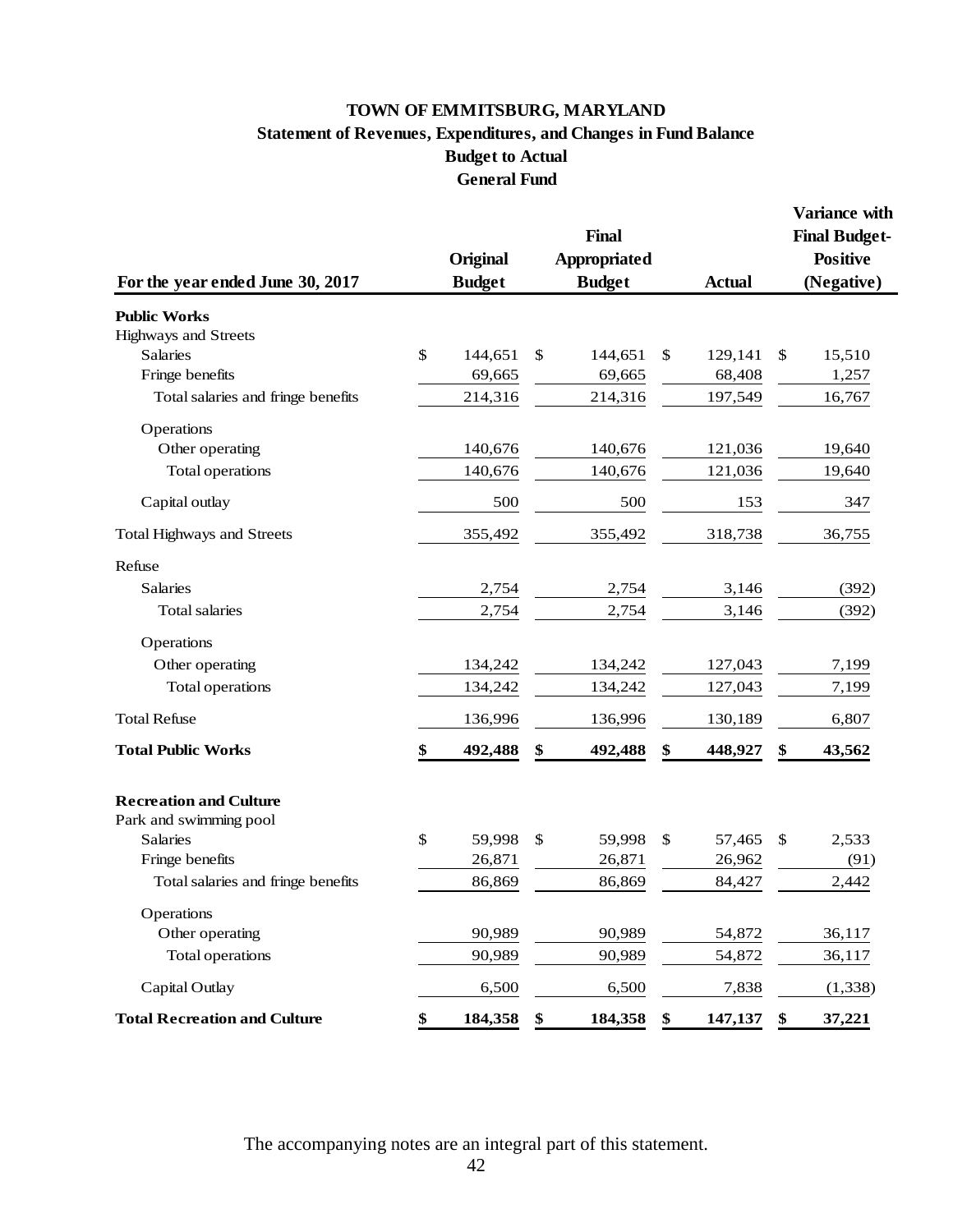| For the year ended June 30, 2017                          | Original<br><b>Budget</b> |    | <b>Final</b><br>Appropriated<br><b>Budget</b> |    | <b>Actual</b>    |      | <b>Variance with</b><br><b>Final Budget-</b><br><b>Positive</b><br>(Negative) |
|-----------------------------------------------------------|---------------------------|----|-----------------------------------------------|----|------------------|------|-------------------------------------------------------------------------------|
| <b>Debt Service</b>                                       |                           |    |                                               |    |                  |      |                                                                               |
| Principal payments<br>Interest payments                   | \$<br>35,280<br>13,533    | -S | 35,280<br>13,533                              | -S | 35,746<br>13,066 | - \$ | (466)<br>467                                                                  |
| <b>Total Debt Service</b>                                 | \$<br>48,813              | \$ | 48,813                                        | \$ | 48,812           | \$   |                                                                               |
| <b>Total Expenditures</b>                                 | \$<br>1,565,576           | \$ | 1,565,576                                     | \$ | 1,432,803        | \$   | 132,773                                                                       |
| <b>Excess of Revenues over Expenditures</b>               | \$<br>121,812             | \$ | 188,600                                       | \$ | 322,171          | \$   | 133,571                                                                       |
| <b>Other Financing Sources (Uses)</b><br><b>Transfers</b> | (121, 812)                |    | (188,600)                                     |    | (188,600)        |      |                                                                               |
| <b>Net Change in Fund Balance</b>                         | \$                        | \$ |                                               | \$ | 133,571          |      | 133,571                                                                       |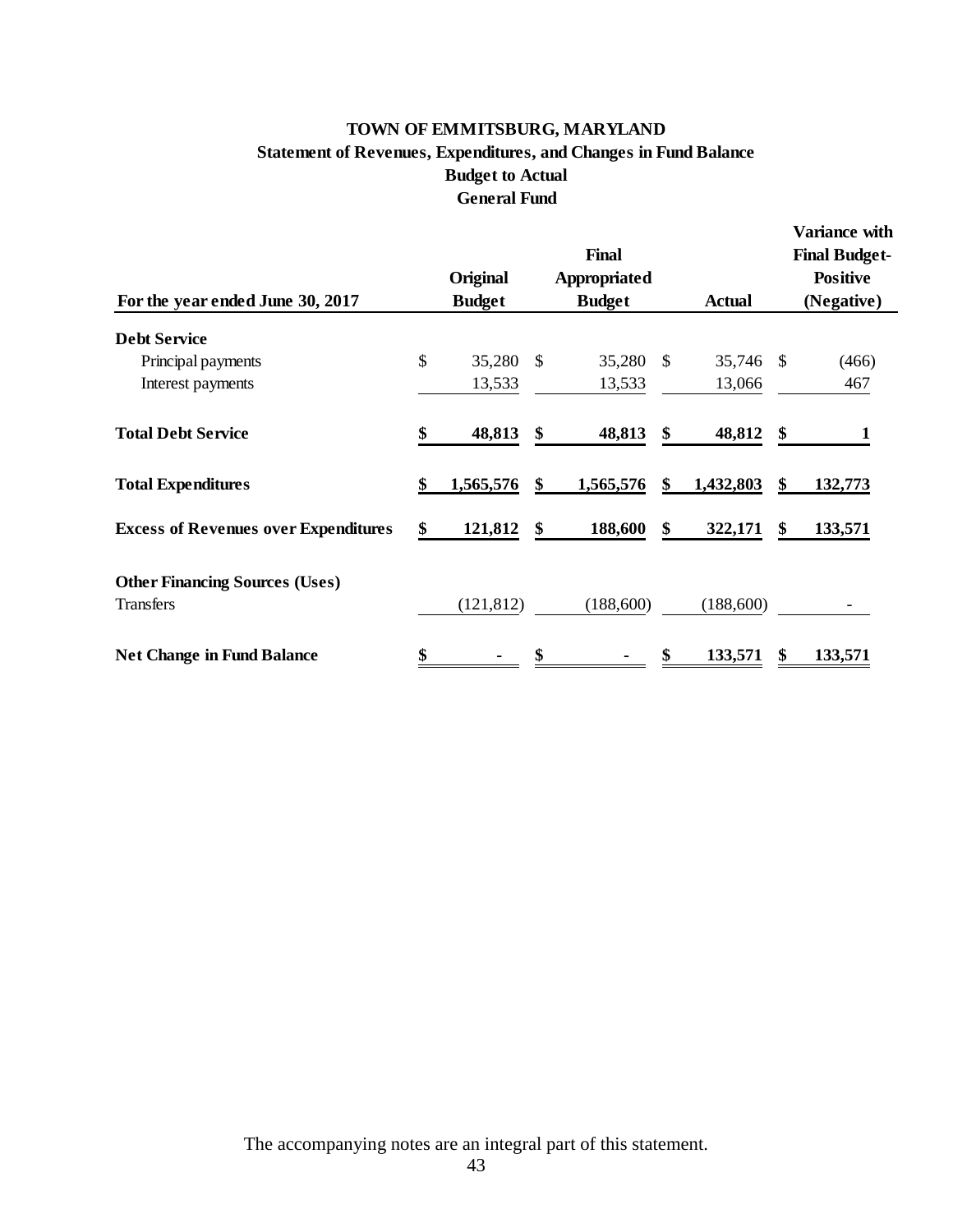## **TOWN OF EMMITSBURG, MARYLAND Schedule of the Town's Proportionate Share of the Net Pension Liability**

| For the year ended June 30, 2017                                                                       | <b>Employees'</b><br><b>Pension System</b> |
|--------------------------------------------------------------------------------------------------------|--------------------------------------------|
| Town's proportion of the net pension liability                                                         | 0.002796106%                               |
| Town's proportionate share of the net pension liability                                                | 659,714                                    |
| Covered-employee payroll                                                                               | \$<br>772,254                              |
| Town's proportionate share of net pension liability as<br>a percentage of its covered-employee payroll | 85.43%                                     |
| Plan Fiduciary Net position as a % of total pension liability                                          | 65.79%                                     |

## **Schedule of Contributions and Related Ratios TOWN OF EMMITSBURG, MARYLAND**

| For the year ended June 30, 2017                             |    | <b>Employees'</b><br><b>Pension System</b> |
|--------------------------------------------------------------|----|--------------------------------------------|
| Contractually required contribution<br>Actual contribution   | \$ | 47,822<br>(47, 822)                        |
| Contribution deficiency (excess)                             | S  |                                            |
| Covered-employee payroll                                     | \$ | 772,254                                    |
| Contributions as a percentage of<br>covered-employee payroll |    | 6.19%                                      |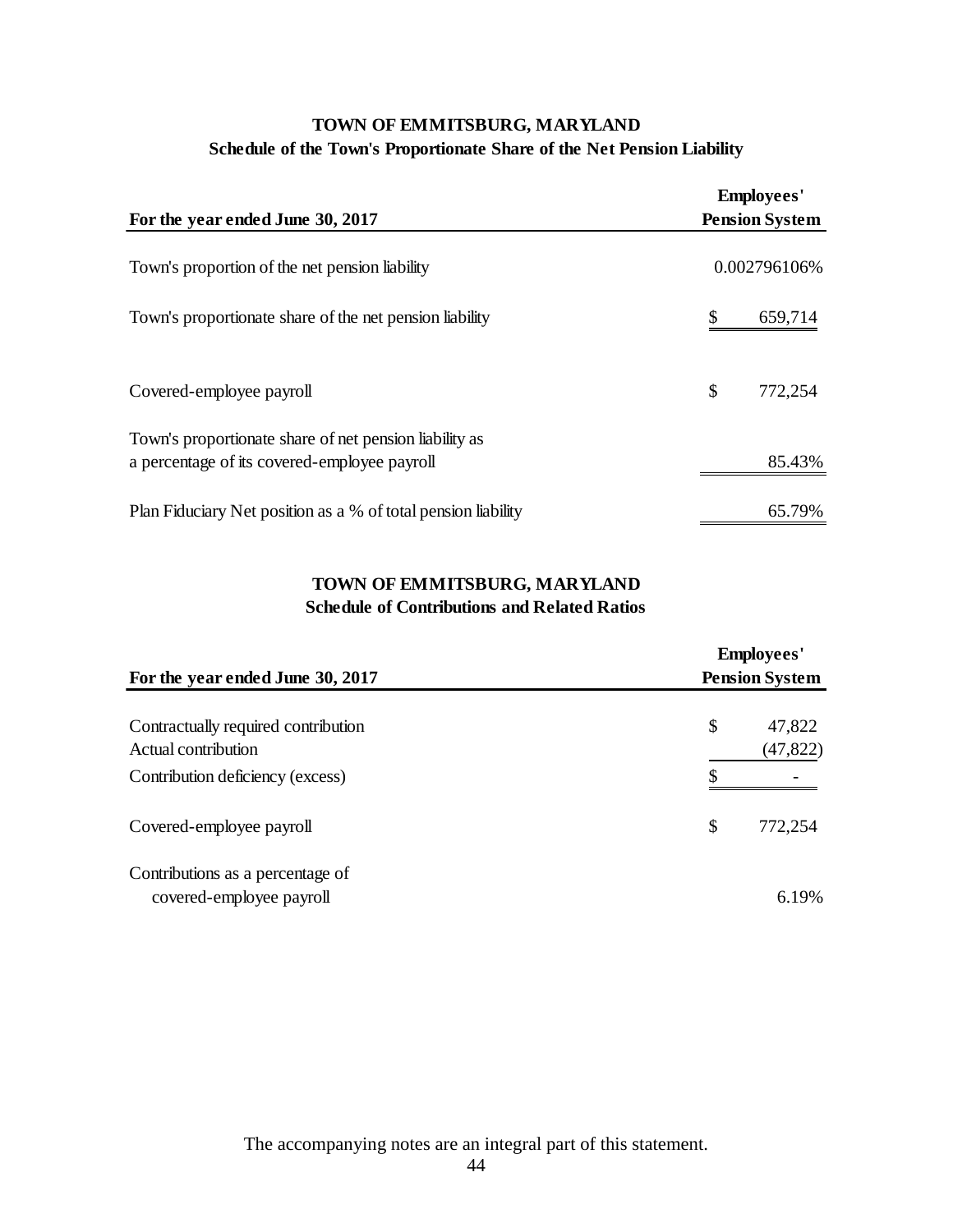## **TOWN OF EMMITSBURG, MARYLAND Schedule of the Town's Proportionate Share of the Net Pension Liability**

| For the year ended June 30, 2016                                                                       | <b>Employees'</b><br><b>Pension System</b> |  |
|--------------------------------------------------------------------------------------------------------|--------------------------------------------|--|
| Town's proportion of the net pension liability                                                         | 0.002871145%                               |  |
| Town's proportionate share of the net pension liability                                                | 596,673                                    |  |
| Covered-employee payroll                                                                               | \$<br>761,803                              |  |
| Town's proportionate share of net pension liability as<br>a percentage of its covered-employee payroll | 78.32%                                     |  |
| Plan Fiduciary Net position as a % of total pension liability                                          | 68.78%                                     |  |

## **TOWN OF EMMITSBURG, MARYLAND Schedule of Contributions and Related Ratios**

| For the year ended June 30, 2016    | <b>Employees'</b><br><b>Pension System</b> |  |
|-------------------------------------|--------------------------------------------|--|
| Contractually required contribution | \$<br>54,470                               |  |
| Actual contribution                 | (54, 470)                                  |  |
| Contribution deficiency (excess)    |                                            |  |
| Covered-employee payroll            | \$<br>761,803                              |  |
| Contributions as a percentage of    |                                            |  |
| covered-employee payroll            | 7.15%                                      |  |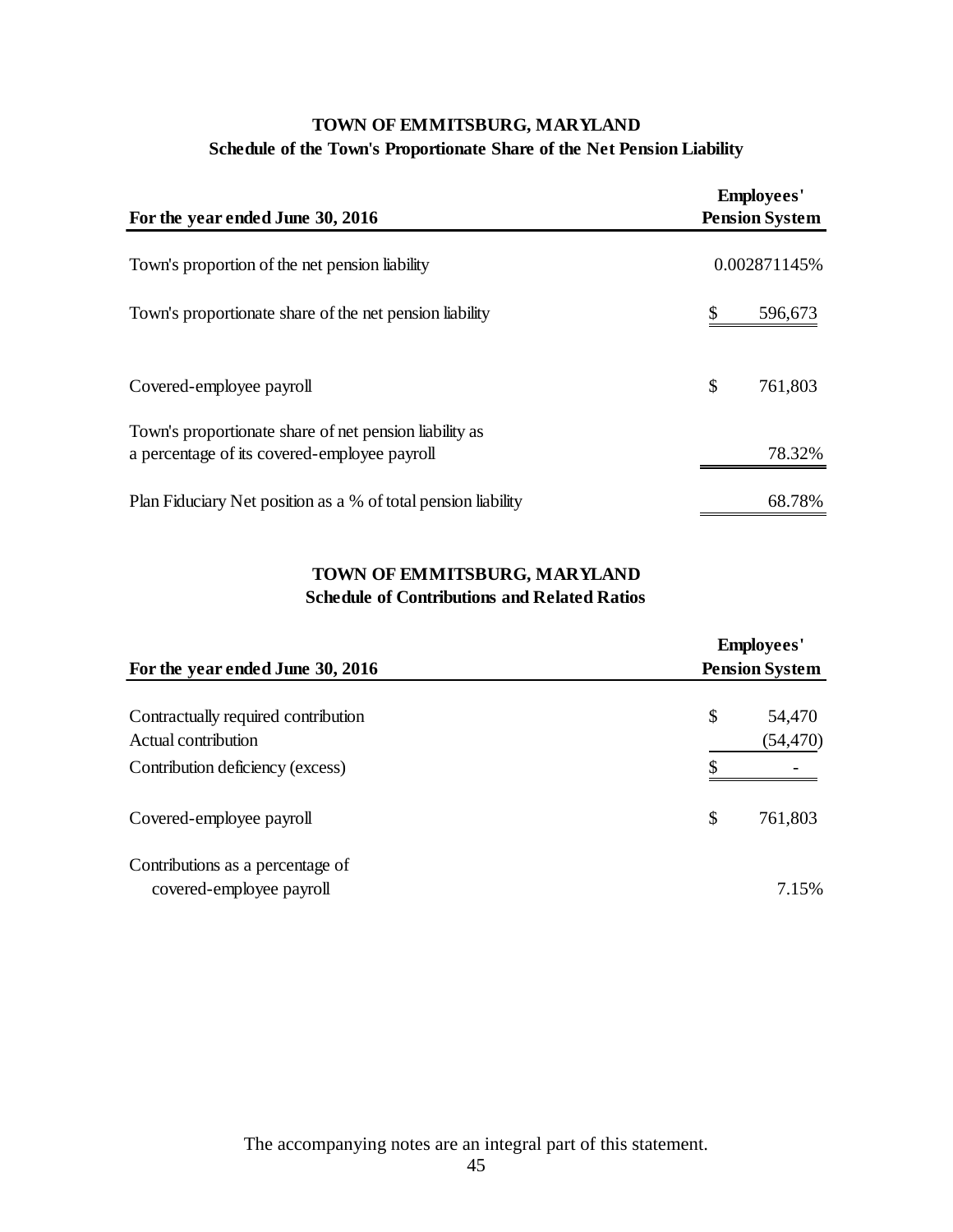## **TOWN OF EMMITSBURG, MARYLAND Schedule of the Town's Proportionate Share of the Net Pension Liability**

| For the year ended June 30, 2015                                                                       | <b>Employees'</b><br><b>Pension System</b><br>0.002528922% |  |
|--------------------------------------------------------------------------------------------------------|------------------------------------------------------------|--|
| Town's proportion of the net pension liability                                                         |                                                            |  |
| Town's proportionate share of the net pension liability                                                | 448,801                                                    |  |
| Covered-employee payroll                                                                               | \$<br>759,020                                              |  |
| Town's proportionate share of net pension liability as<br>a percentage of its covered-employee payroll | 59.13%                                                     |  |
| Plan Fiduciary Net position as a % of total pension liability                                          | 71.87%                                                     |  |

## **TOWN OF EMMITSBURG, MARYLAND Schedule of Contributions and Related Ratios**

|                                                              |    | <b>Employees'</b><br><b>Pension System</b> |  |
|--------------------------------------------------------------|----|--------------------------------------------|--|
| For the year ended June 30, 2015                             |    |                                            |  |
| Contractually required contribution<br>Actual contribution   | \$ | 60,516<br>(60, 516)                        |  |
| Contribution deficiency (excess)                             |    |                                            |  |
| Covered-employee payroll                                     | \$ | 759,020                                    |  |
| Contributions as a percentage of<br>covered-employee payroll |    | 797%                                       |  |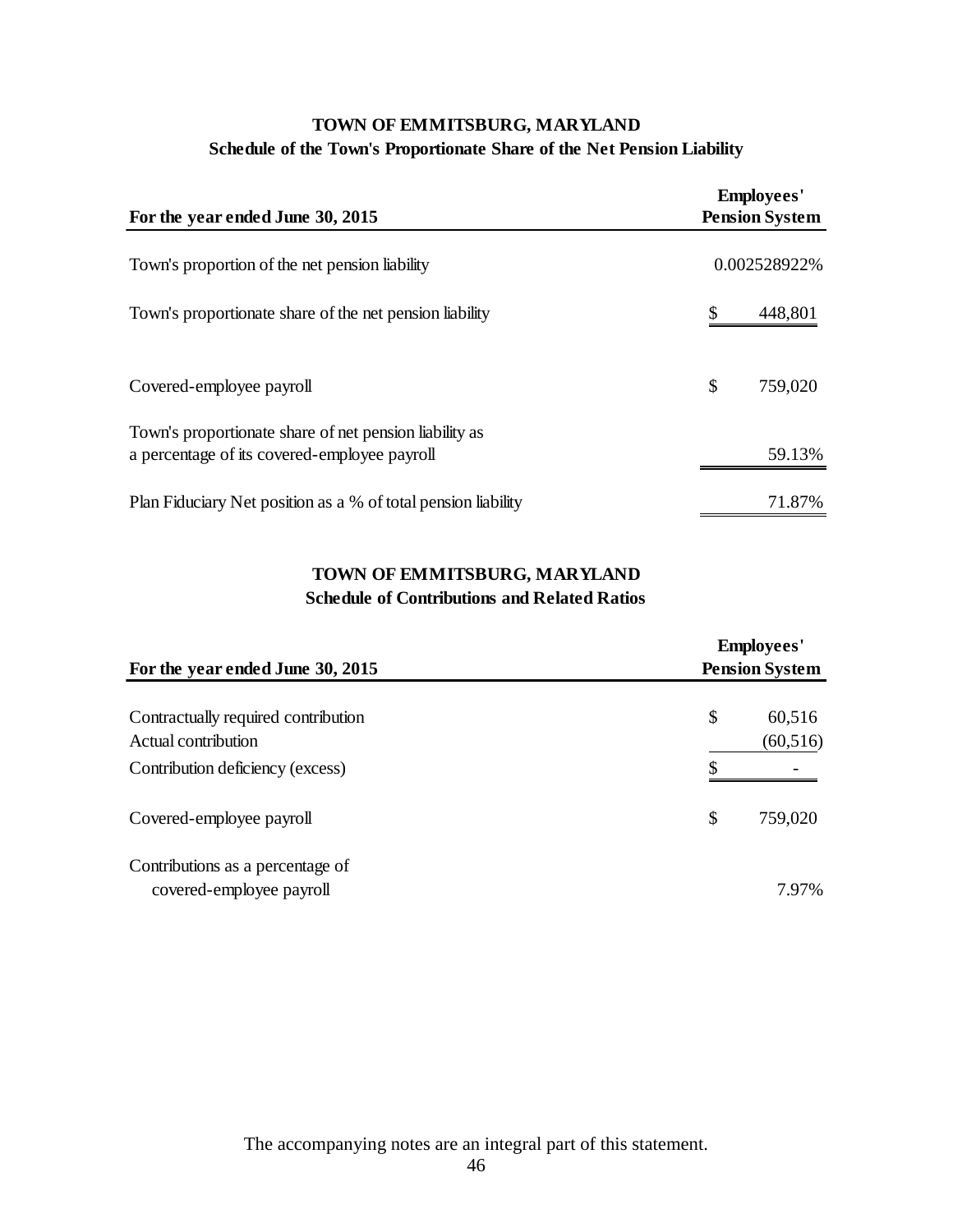

... improving the lives of our staff, clients and community with innovation, trust and integrity.

> Allen P. DeLeon, CPA, PFS, CITP Richard C. Stang, CPA, PFS, ABV Jeanie Price, PAFM Bradly L. Hoffman, CPA Daniel L. Dellon, CPA, ABV, CFF

> > www.deleonandstang.com

## **INDEPENDENT AUDITORS' REPORT ON INTERNAL CONTROL OVER FINANCIAL REPORTING AND ON COMPLIANCE AND OTHER MATTERS BASED ON AN AUDIT OF FINANCIAL STATEMENTS PERFORMED IN ACCORDANCE WITH GOVERNMENT AUDITING STANDARDS**

## **Mayor and Board of Commissioners Town of Emmitsburg, Maryland**

We have audited, in accordance with the auditing standards generally accepted in the United States of America and the standards applicable to financial audits contained in *Government Auditing Standards* issued by the Comptroller General of the United States, the financial statements of the governmental activities, the business-type activities, and each major fund, of the Town of Emmitsburg, Maryland, as of and for the year ended June 30, 2017, and the related notes to the financial statements, which collectively comprise the Town of Emmitsburg, Maryland's basic financial statements, and have issued our report thereon dated November 15, 2017.

### **Internal Control over Financial Reporting**

In planning and performing our audit of the financial statements, we considered the Town of Emmitsburg, Maryland's internal control over financial reporting (internal control) to determine the audit procedures that are appropriate in the circumstances for the purpose of expressing our opinions on the financial statements, but not for the purpose of expressing an opinion on the effectiveness of the Town of Emmitsburg, Maryland's internal control. Accordingly, we do not express an opinion on the effectiveness of the Town of Emmitsburg, Maryland's internal control.

A *deficiency in internal control* exists when the design or operation of a control does not allow management or employees, in the normal course of performing their assigned functions, to prevent, or detect and correct, misstatements on a timely basis. A *material weakness* is a deficiency, or a combination of deficiencies, in internal control, such that there is a reasonable possibility that a material misstatement of the entity's financial statements will not be prevented, or detected and corrected on a timely basis. A *significant deficiency* is a deficiency, or a combination of deficiencies, in internal control that is less severe than a material weakness, yet important enough to merit attention by those charged with governance.

210 Wirt Street SW, Suite 102 Leesburg, VA 20175 P: 571-442-5220 F: 571-730-3669

150 S. East Street, Suite 103 Frederick, MD 21701 P: 301-250-7400 F: 240-668-9448